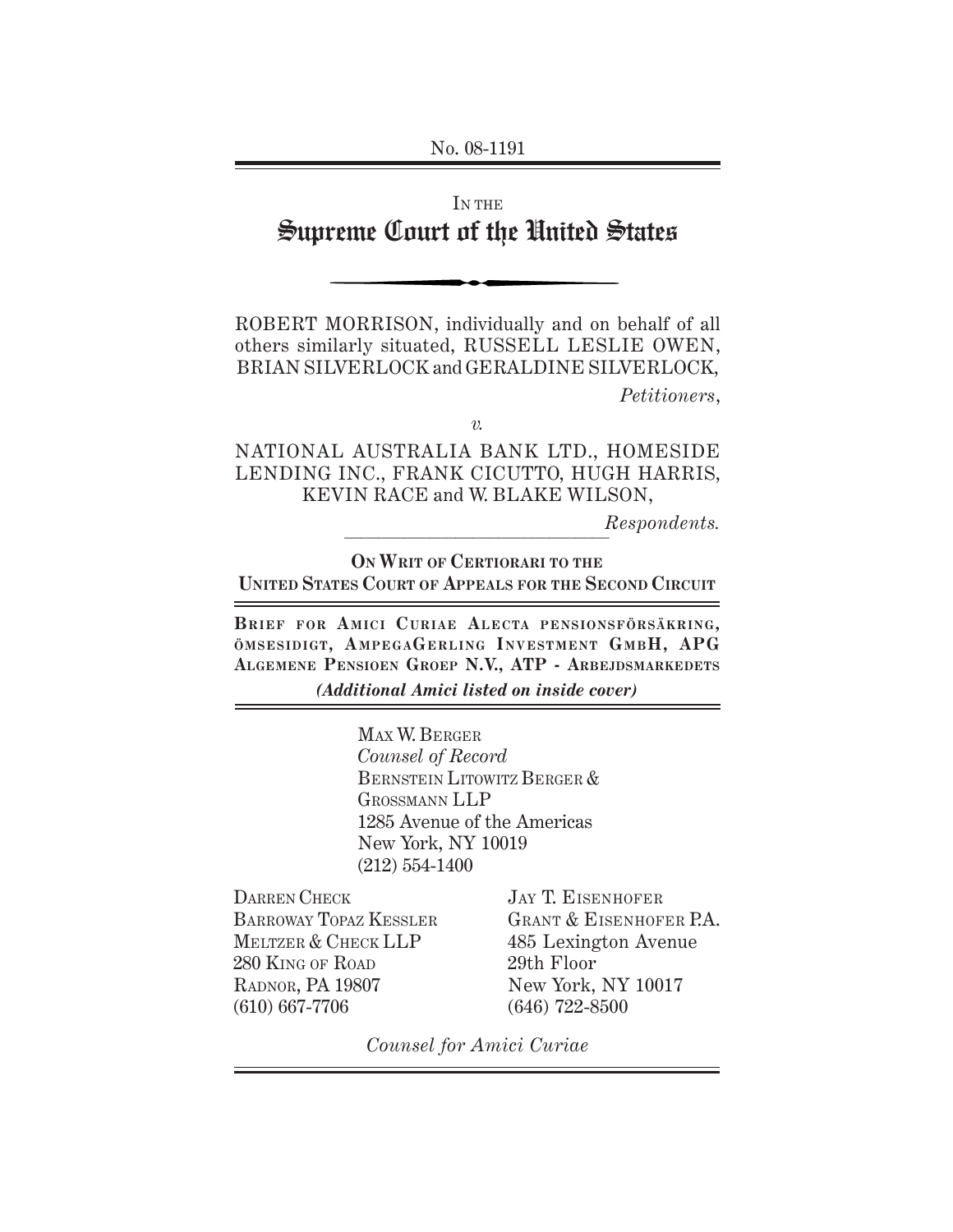**TILLÆGSPENSION, BRITISH COAL STAFF SUPERANNUATION SCHEME, DANICA PENSION, DANSKE INVEST MANAGEMENT A/S, DEKABANK DEUTSCHE GIROZENTRALE, FOLKSAM, FÖRSTA AP-FONDEN, HANSAINVEST HANSEATISCHE INVESTMENT-GMBH, HAUCK & AUFHÄUSER ASSET BANQUIERS LUXEMBOURG S.A., HAUCK &** AUFHÄUSER ASSET MANAGEMENT GMBH, HELABA INVEST **KAPITALANLAGEGESELLSCHAFT MBH, INDUSTRIENS PENSION, KAS** INVESTMENT SERVICING GMBH, KEPLER-FONDS **KAPITALANLAGEGESELLSCHAFT M.B.H, MERSEYSIDE PENSION FUND, METZLER INVESTMENT GMBH, MINEWORKERS' PENSION SCHEME, NORDEA INVEST FUND MANAGEMENT A/S, NORGES BANK, PGGM VERMOGENSBEHEER B.V., PKA A/S, RAILWAY PENSION TRUSTEE COMPANY LTD., ROYAL MAIL TRUSTEES LIMITED, SJUNDE AP-FONDEN, SWEDBANK ROBUR FONDER AB, SWISS LIFE INVESTMENT MANAGEMENT HOLDING AG (SLIMH), SWISS LIFE PRIVATE PLACEMENT LIFE INSURANCE, SYNTRUS ACHMEA ASSET MANAGEMENT, UNIVERSITIES SUPERANNUATION SCHEME LTD, VARMA MUTUAL PENSION INSURANCE COMPANY, WESTLB MELLON ASSET MANAGEMENT KAG IN SUPPORT OF PETITIONERS**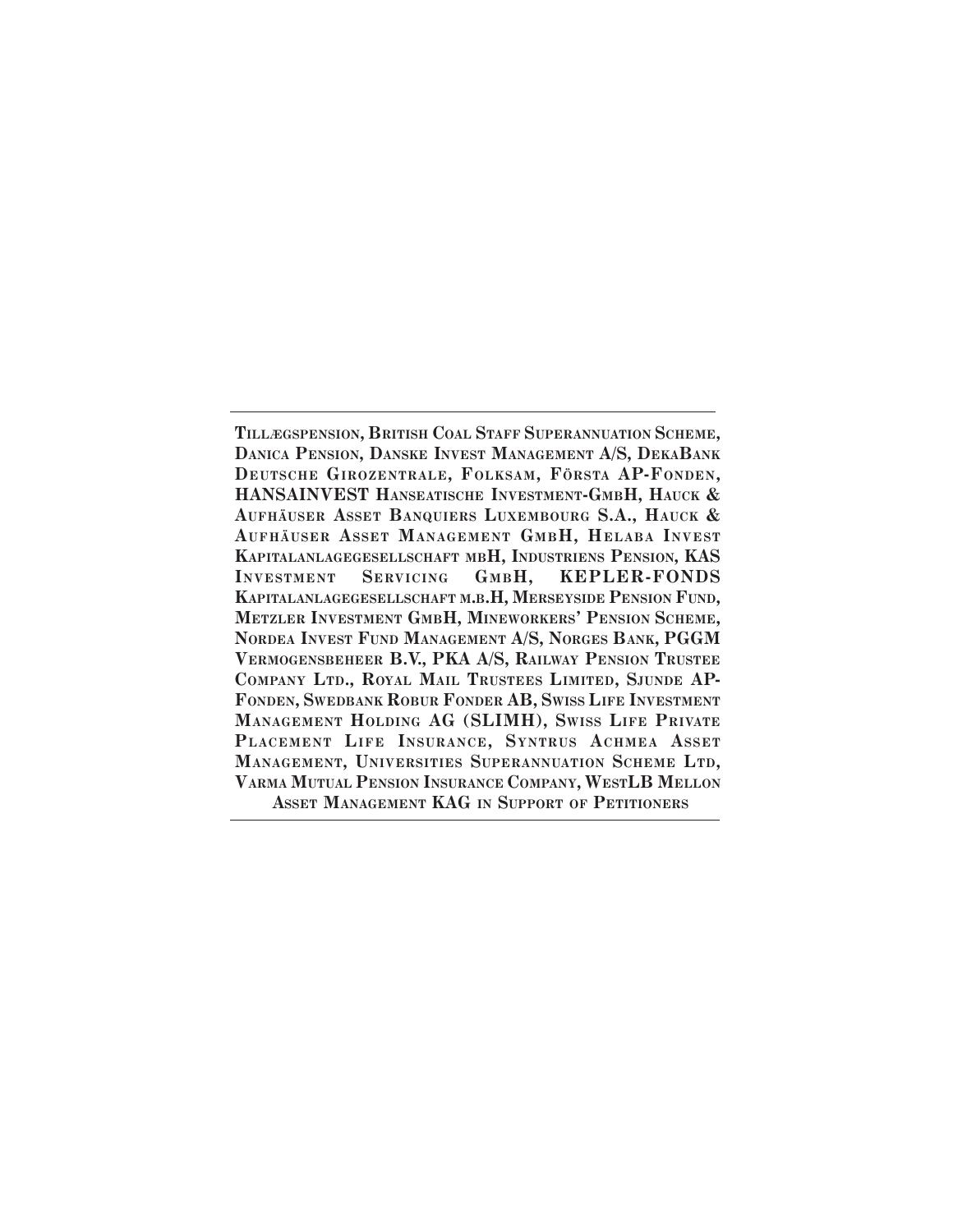#### $\mathbf{TABLE}$  OF CONTENTS

| Page           |                                                                                                                 |    |  |
|----------------|-----------------------------------------------------------------------------------------------------------------|----|--|
| iii            | TABLE OF AUTHORITIES                                                                                            |    |  |
| 1              | INTEREST OF AMICI CURIAE                                                                                        |    |  |
| $\overline{2}$ | SUMMARY OF ARGUMENT                                                                                             |    |  |
| 6              | ARGUMENT                                                                                                        |    |  |
| 6              | THE PLAIN LANGUAGE OF SECTION<br>10(b) PERMITS PETITIONERS TO<br>BRING THEIR CLAIMS                             | I. |  |
| 8              | The Exchange Act Explicitly Applies<br>to Conduct with an Extraterritorial<br>Component                         | А. |  |
| 13             | The Extraterritoriality Canon Does<br>Not Bar Petitioners' Claims                                               | B. |  |
| 14             | Section $10(b)$ 's Prohibition on<br>1.<br>Deceptive Conduct Extends to<br>the Fraud Alleged                    |    |  |
| 22             | The Alleged Fraud Occurred In<br>Connection with the Purchase or<br>Sale of Securities Under Section<br>$10(b)$ |    |  |
| 25             | Respondents' Fraud Caused<br>Petitioners' Injuries                                                              |    |  |

*i*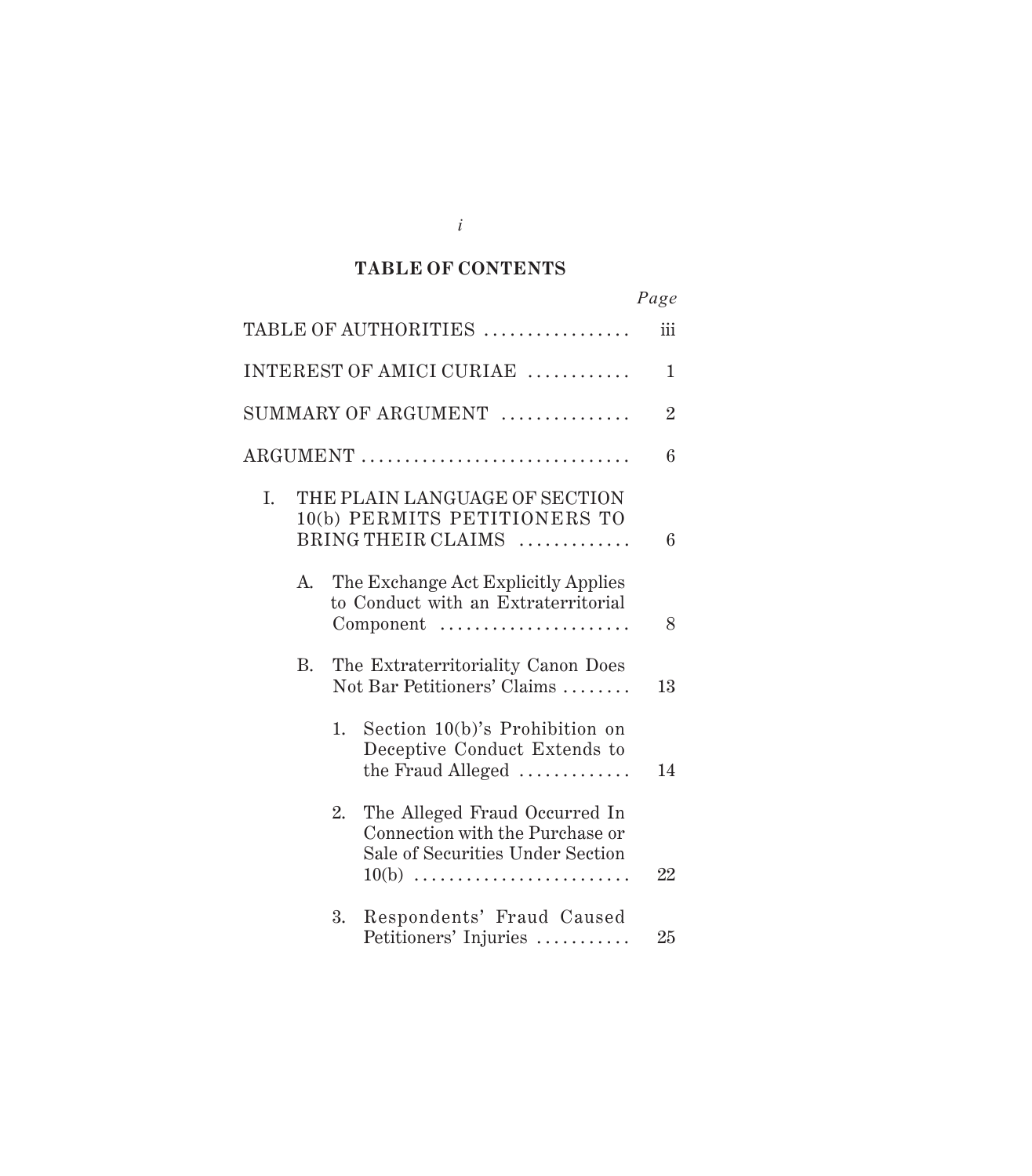### $Contents$

*Page*

| II. CONGRESS HAS MANIFESTED ITS      |    |
|--------------------------------------|----|
| INTENTION THAT THE SECUR-            |    |
| ITIES LAWS PROTECT FOREIGN           |    |
| INVESTORS INJURED BY                 |    |
| DOMESTIC FRAUD                       | 31 |
|                                      |    |
| <b>III. THE UNITED STATES HAS AN</b> |    |
| INTEREST IN PREVENTING               |    |
| FRAUDS FROM BEING LAUNCHED           |    |
| FROM ITS SHORES                      | 33 |
|                                      |    |
| CONCLUSION                           |    |
|                                      |    |

*ii*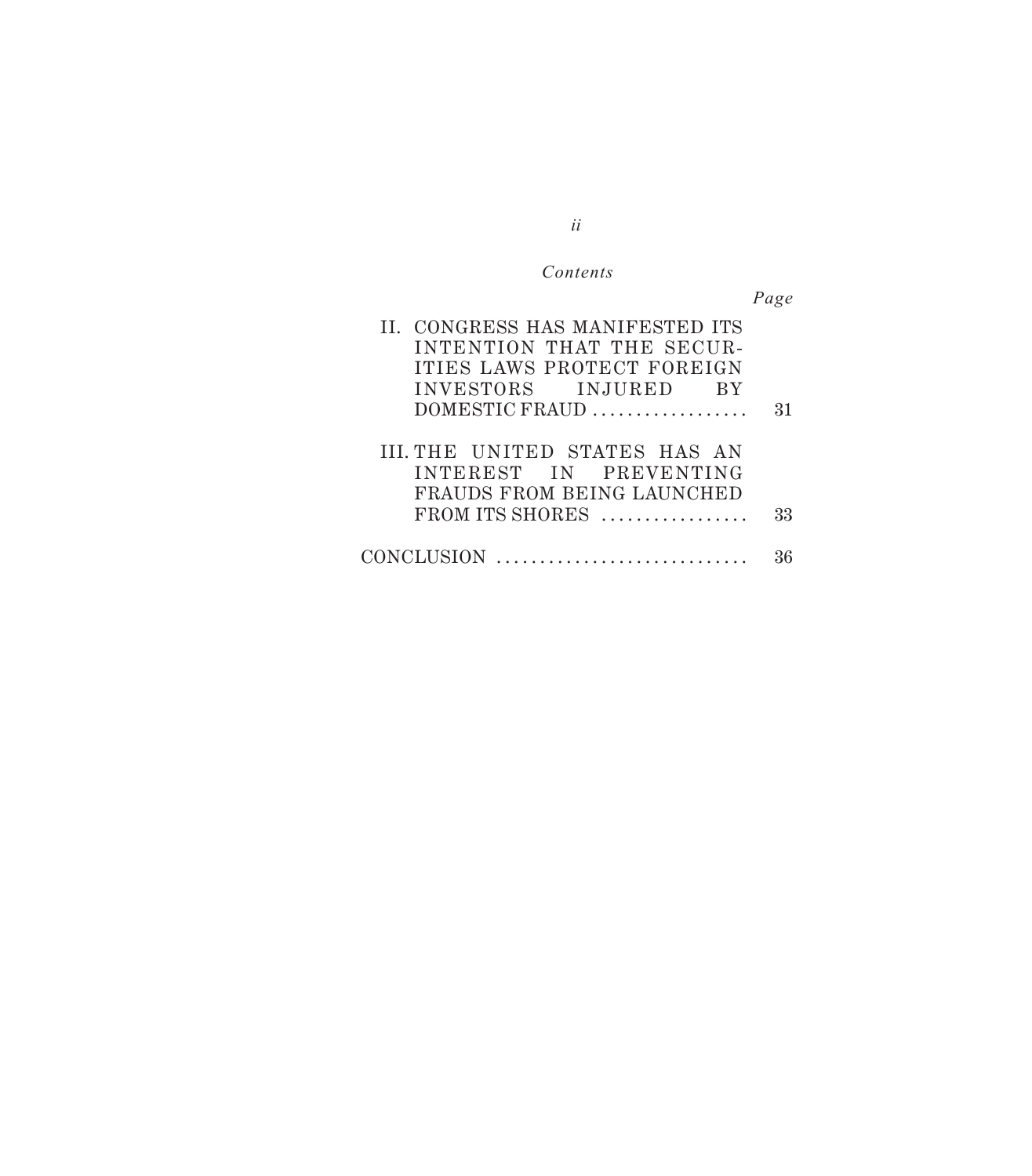#### *Authorities* **TABLE OF AUTHORITIES**

| Page<br><b>CASES</b>                                                            |
|---------------------------------------------------------------------------------|
| In re Alstom SA Sec. Litig.,<br>406 F. Supp. 2d 433 (S.D.N.Y. 2005)<br>30       |
| Basic Inc. v. Levinson,                                                         |
| Bersch v. Drexel Firestone, Inc.,<br>519 F.2d 974 (2d Cir. 1975) $\ldots$<br>32 |
| Chill v. General Elec. Co.,                                                     |
| Continental Grain (Australia) Pty. Ltd. v.<br><i>Pacific Oilseeds, Inc.,</i>    |
| In re CP Ships Ltd. Sec. Litig,<br>578 F.3d 1306 (11th Cir. 2009)  16, 32       |
| In re DVI Inc. Sec. Litig.,                                                     |
| EEOC v. Arabian Am. Oil Co.,                                                    |
| F. Hoffman-La Roche Ltd. v. Empagran, S.A.,                                     |

*iii*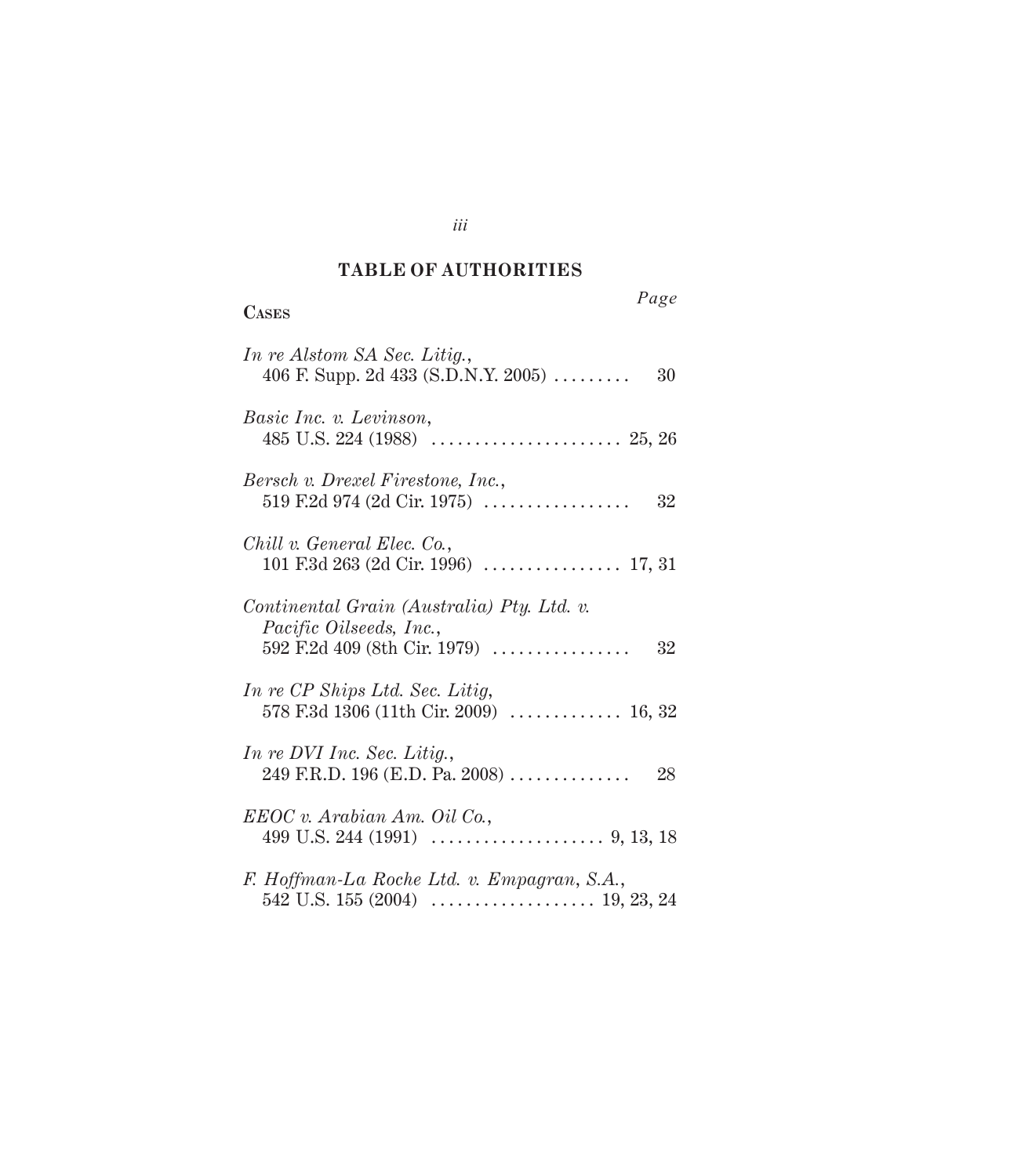| Page                                                                            |
|---------------------------------------------------------------------------------|
| Foley Bros. v. Filardo,                                                         |
| Goodyear Atomic Corp. v. Miller,<br>33                                          |
| Hartford Fire Ins. Co. v. Cal.,<br>21                                           |
| Hellenic Lines Ltd. v. Rhoditis,                                                |
| Herman & MacLean v. Huddleston,<br>27                                           |
| $IIT$ v. Vencap, Ltd.,<br>519 F.2d 1001 (2d Cir. 1975)  32, 34                  |
| Itoba Ltd. v. Lep Group PLC,<br>54 F.3d 118 (2d Cir. 1995)<br>31                |
| Kauthar SDN BHD v. Sternberg,                                                   |
| In re Kidder Peabody Sec. Litig.,<br>10 F. Supp. 2d 398 (S.D.N.Y. 1998)  17, 30 |
| In re LaBranche Sec. Litig.,<br>405 F. Supp. 2d 333 (S.D.N.Y. 2005)<br>30       |

*iv*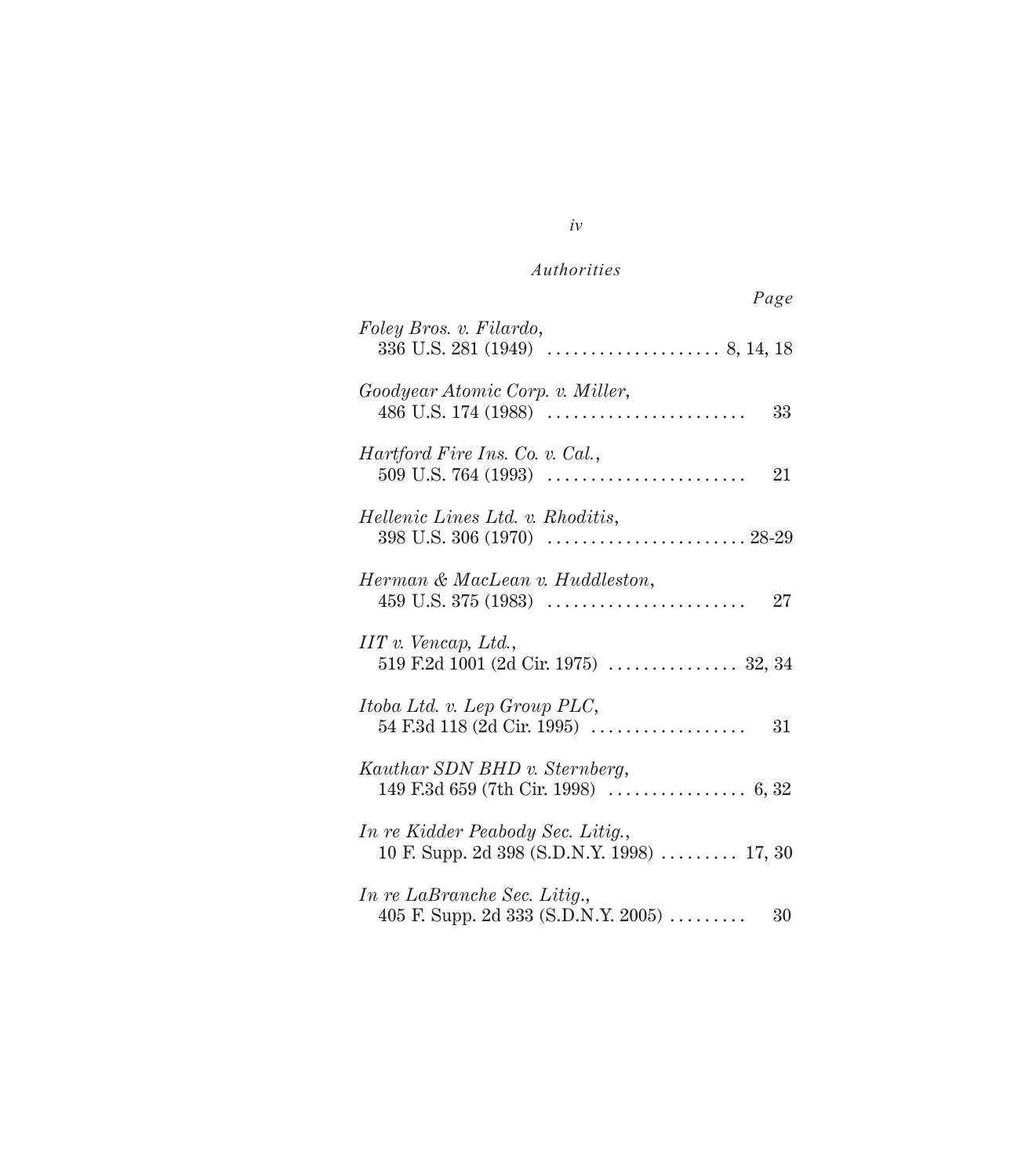| Page                                                                                              |
|---------------------------------------------------------------------------------------------------|
| Leasco Data Processing Equip. Corp.,                                                              |
| Lujan v. Defenders of Wildlife,<br>$504$ U.S. $555$ (1992)<br>18                                  |
| Menkes v. Stolt-Nielsen S.A.,<br>No. 3:03cv409 (DJS), 2006 WL 1699603                             |
| Microsoft Corp. v. AT&T Corp.,<br>19                                                              |
| Morrison v. Nat'l Austl. Bank, Ltd.,<br>547 F.3d 167 (2d Cir. 2008)  16, 26, 29                   |
| Musick, Peeler & Garrett v. Employers<br>Ins. of Wausau,<br>33                                    |
| In re Nature's Sunshine Prods. Sec. Litig.,<br>No. 2:06cv267 (TS), 2008 WL 4442150 (D. Utah<br>28 |
| <i>In re Parmalat Sec. Litig.</i> ,<br>570 F. Supp. 2d 521 (S.D.N.Y. 2008)<br>28                  |
| Pasquantino v. United States,                                                                     |

#### *v*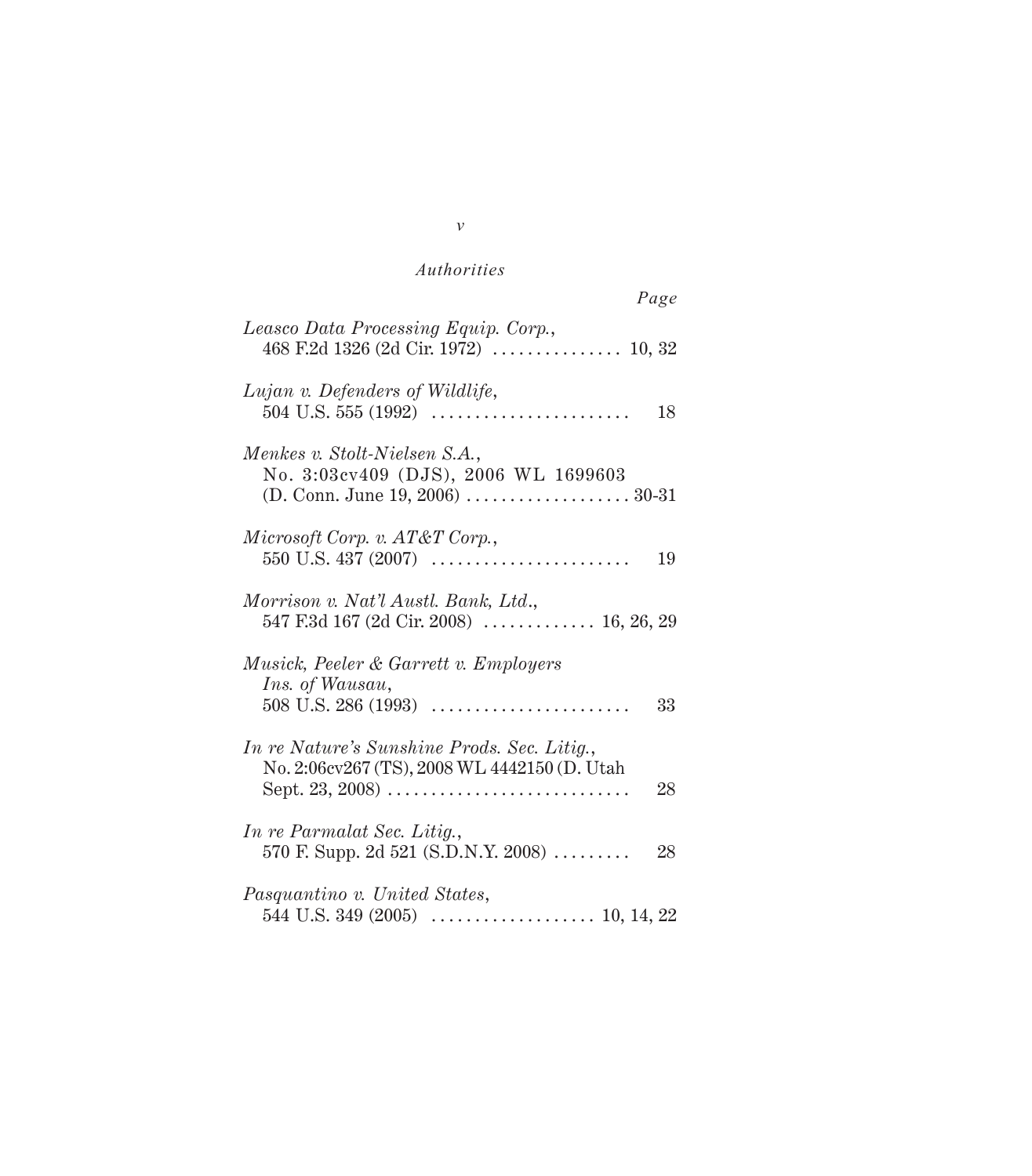|                                                                            | Page |
|----------------------------------------------------------------------------|------|
| Patterson v. Shumate,                                                      | 11   |
| Psimenos v. E.F. Hutton & Co.,<br>722 F.2d 1041 (2d Cir. 1983)             | 32   |
| Pugh v. Tribune Co.,<br>521 F.3d 686 (7th Cir. 2008)                       | 28   |
| Rasul v. Bush,                                                             |      |
| Robinson v. TCI/US West Commc'ns.,<br>117 F.3d 900 (5th Cir. 1997)  12, 32 |      |
| Sale v. Haitian Ctrs. Council,                                             |      |
| Schoenbaum v. Firstbrook,                                                  |      |
| SEC v. Fehn,<br>97 F.3d 1276 (9th Cir. 1996)                               | 17   |
| SEC v. Kasser,<br>548 F.2d 109 (3d Cir. 1977)  20, 34, 35                  |      |
| SEC v. Pirate Investor LLC,<br>580 F.3d 233 (4th Cir. 2009) $\ldots$       | 15   |

*vi*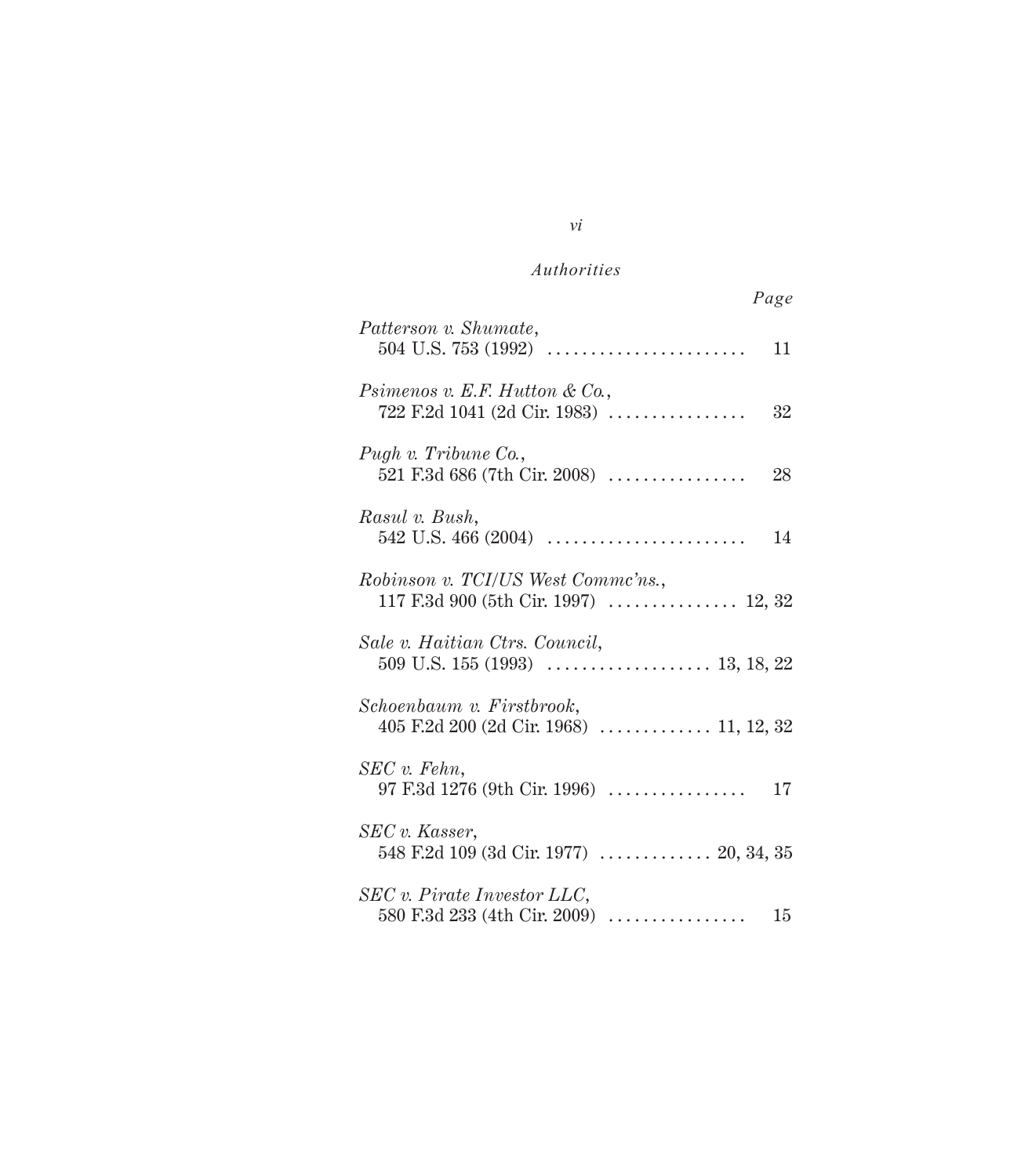|                                                                                                                                                        | Page |
|--------------------------------------------------------------------------------------------------------------------------------------------------------|------|
| Small v. United States,<br>544 U.S. 385 $(2005)$                                                                                                       | 14   |
| Smith v. United States,<br>507 U.S. 197 (1993) $\dots\dots\dots\dots\dots\dots\dots\dots\dots\dots\dots$                                               | 13   |
| Spectrum Sports v. McQuillan,                                                                                                                          | 24   |
| Steele v. Bulova Watch Co.,                                                                                                                            | 19   |
| Stoneridge Inv. Partners, LLC v. Scientific-<br>Atlanta, Inc.,                                                                                         |      |
| Superintendent of Ins. v. Bankers Life<br>& Cas. Co.                                                                                                   | 11   |
| Teachers' Ret. Sys. of La. v. ACLN, Ltd.,<br>No. 01 Civ. 11814 (LAP), 2004 WL 2997957<br>$(S.D.N.Y. Dec. 27, 2004) \ldots \ldots \ldots \ldots \ldots$ | 31   |
| United States v. Nat'l Ass'n of Sec. Dealers, Inc.,<br>$422$ U.S. 694 (1975)                                                                           | 12   |
| United States v. Sisal Sales Corp.,                                                                                                                    | 19   |

### *vii*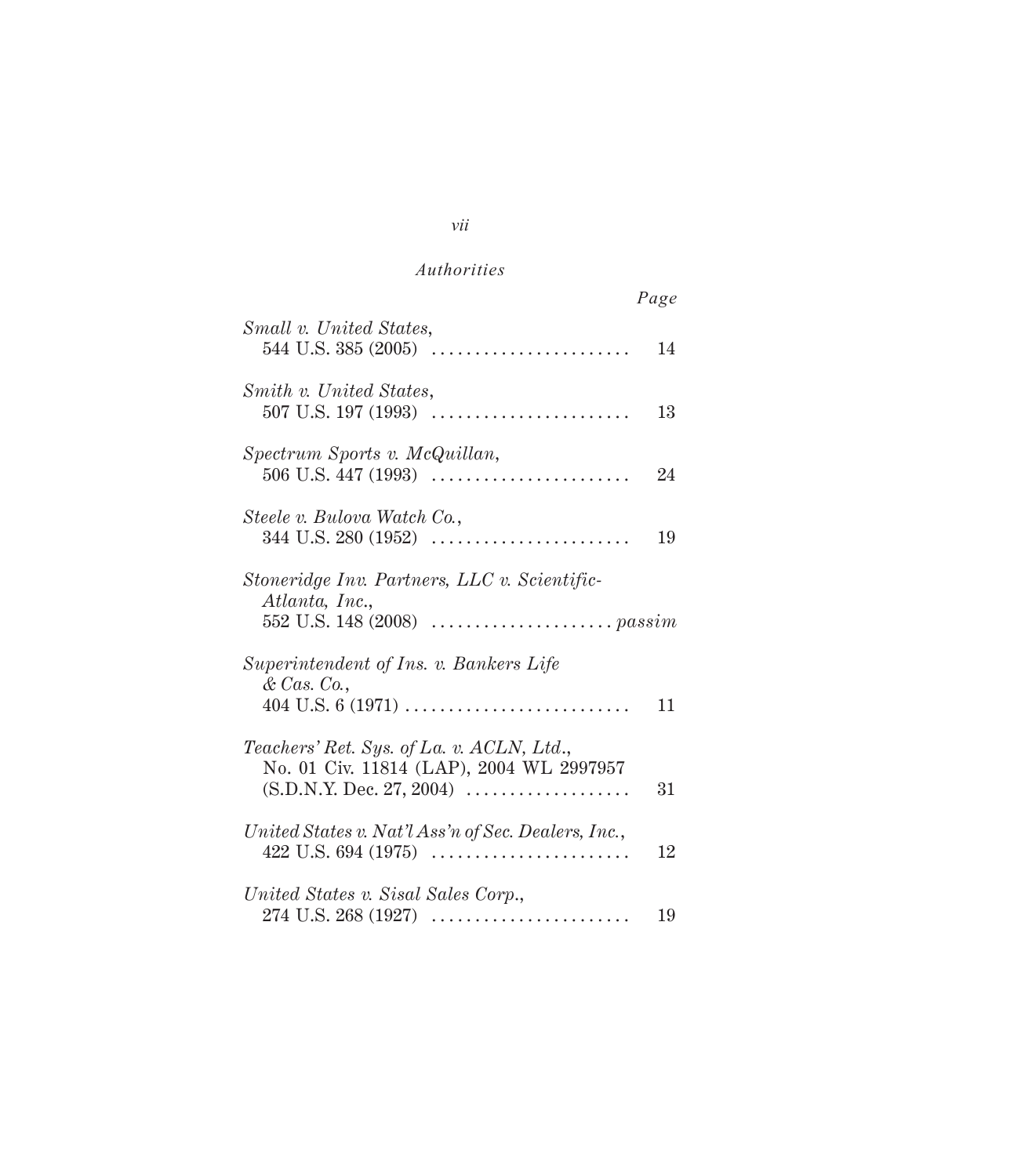## *viii*

## *Authorities*

| Page                                                                                        |
|---------------------------------------------------------------------------------------------|
| In re Van Der Moolen Holding N.V. Sec. Litig.,<br>405 F. Supp. 2d 388 (S.D.N.Y. 2005)<br>30 |
| <b>STATUTES</b>                                                                             |
| 13                                                                                          |
|                                                                                             |
| 33                                                                                          |
| 6, 9                                                                                        |
| 15 U.S.C. § 78dd<br>12                                                                      |
| 11                                                                                          |
|                                                                                             |
| 10                                                                                          |
|                                                                                             |
| 33                                                                                          |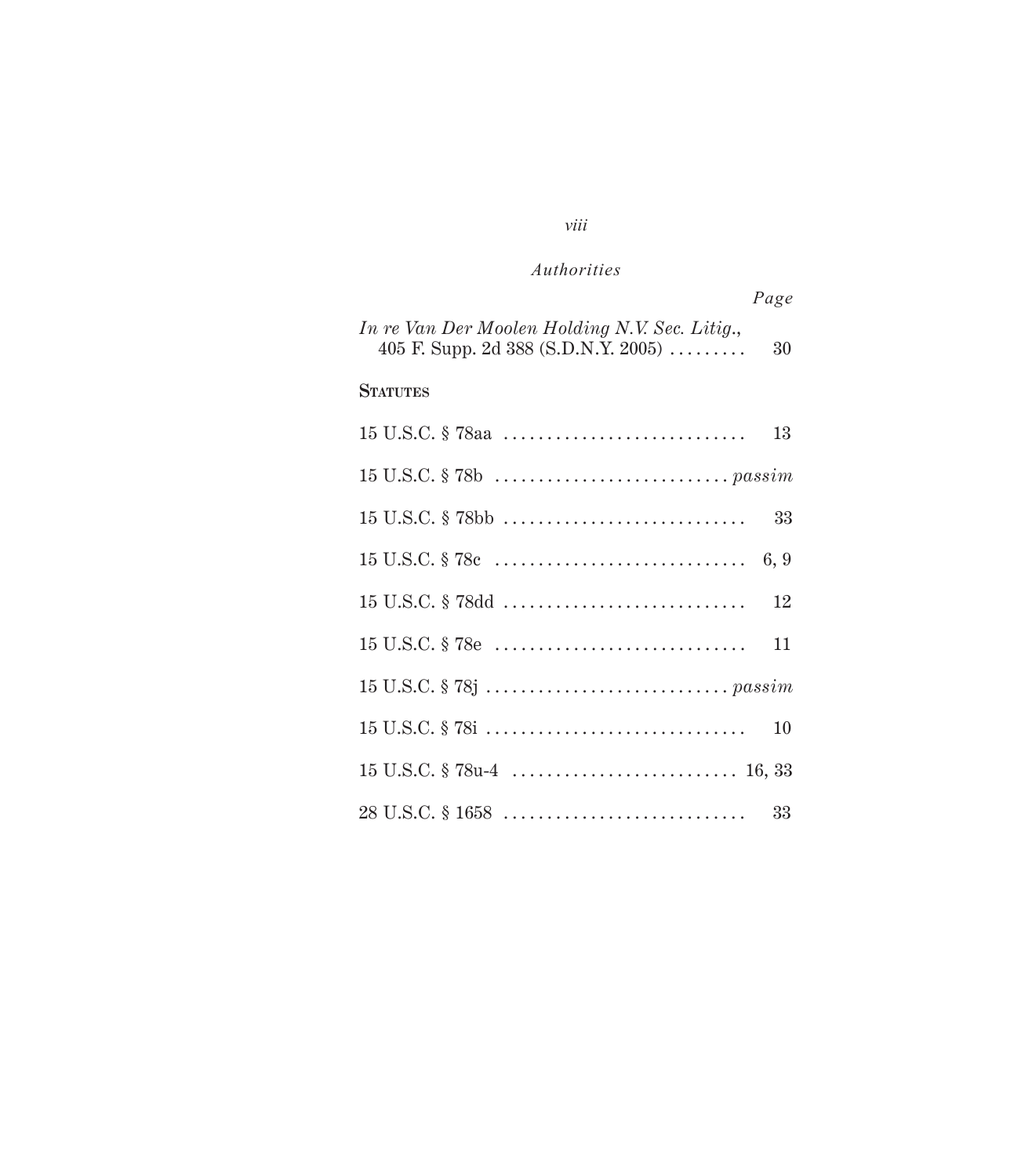*Page*

## **OTHER AUTHORITIES**

| Offshore Offers and Sales, Exchange Act Release<br>No. 6863, 1990 WL 311658 (Apr. 24, 1990)                                  | 11 |
|------------------------------------------------------------------------------------------------------------------------------|----|
| H.R. Rep. No. 78-1838 (Conf. Rep.), 1934<br>WL 1291 (May 31, 1934) $\ldots$                                                  | 10 |
| Hannah L. Buxbaum, <i>Multinat'l Class Actions</i><br>Under Fed. Sec. Law: Managing<br>Jurisdictional Conflict, 46 Colum. J. |    |
| <i>Restatement (Third) of Foreign Relations Law</i><br>of the United States $(1987)$ 21, 22, 32                              |    |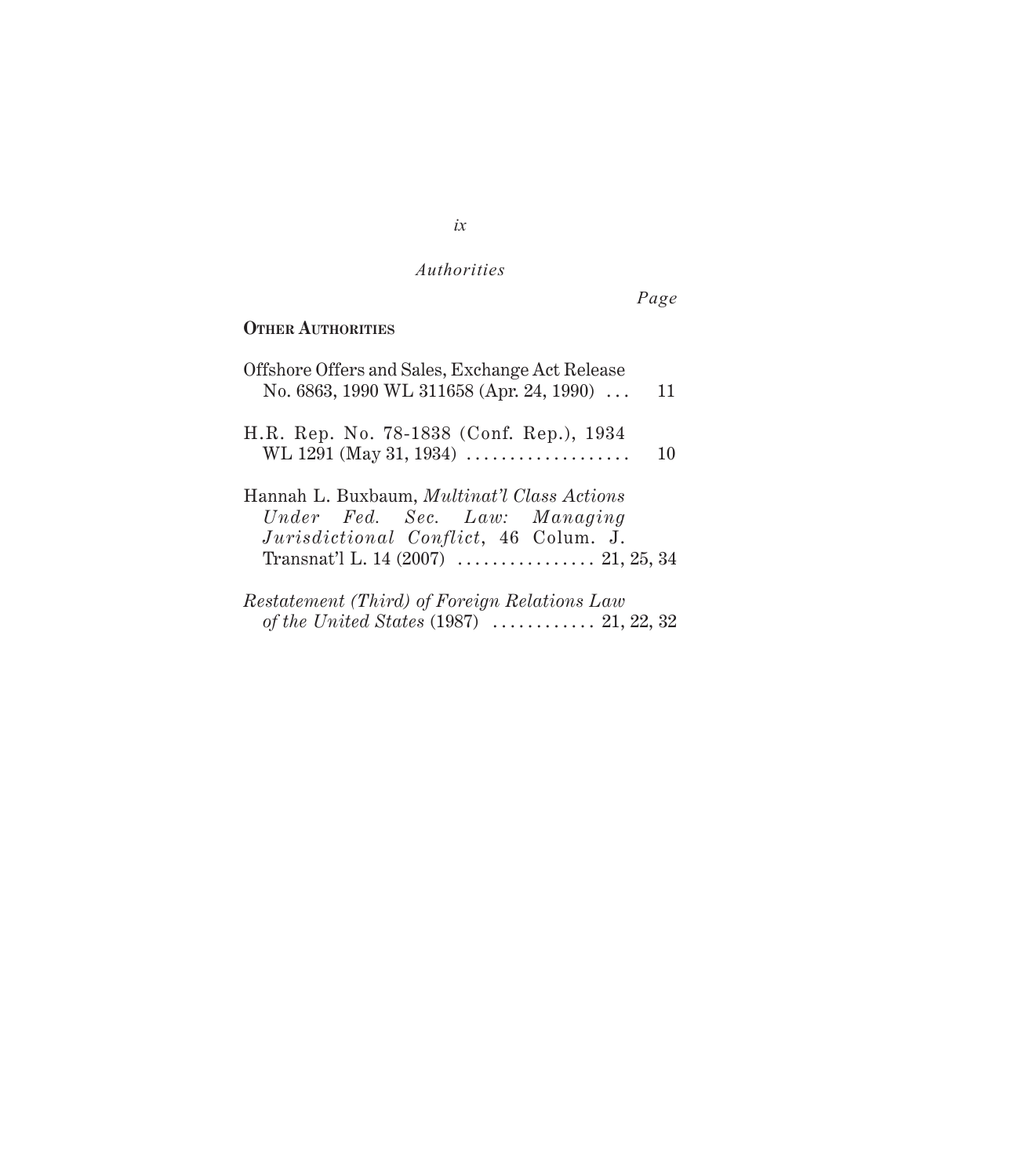#### **INTEREST OF AMICI CURIAE1**

This *amici* brief is filed on behalf of a group of institutional investors from outside of the United States, including a number of pension funds that invest for the long-term security of their millions of active and retired members. Collectively, *amici* have approximately 1.9 trillion U.S. dollars in assets under management, a significant amount of which they invest in securities sold in American and foreign markets. *Amici* include some of the largest institutional investors in the world and have a strong interest in maintaining the right to assert federal securities fraud claims in cases where a transnational fraudulent scheme includes a material American component.

As Congress has recognized in the text of the Securities Exchange Act of 1934 ("Exchange Act"), fraudulent conduct that occurs in this country may impact securities prices in worldwide markets. Accordingly, foreign investors have a strong interest in ensuring that American prohibitions on securities fraud sufficiently deter such fraudulent conduct, and provide a remedy to all investors who are injured as a result. This is particularly so because, depending on the extent and nature of the fraudulent conduct that occurs in

<sup>&</sup>lt;sup>1</sup> No counsel for a party authored this brief in whole or in part, and no such counsel or party made a monetary contribution intended to fund the preparation or submission of this brief. No person other than the *amici curiae*, or its counsel, made a monetary contribution to its preparation or submission. Letters from the parties consenting to the filing of all *amici* briefs have been filed with the Clerk of the Court.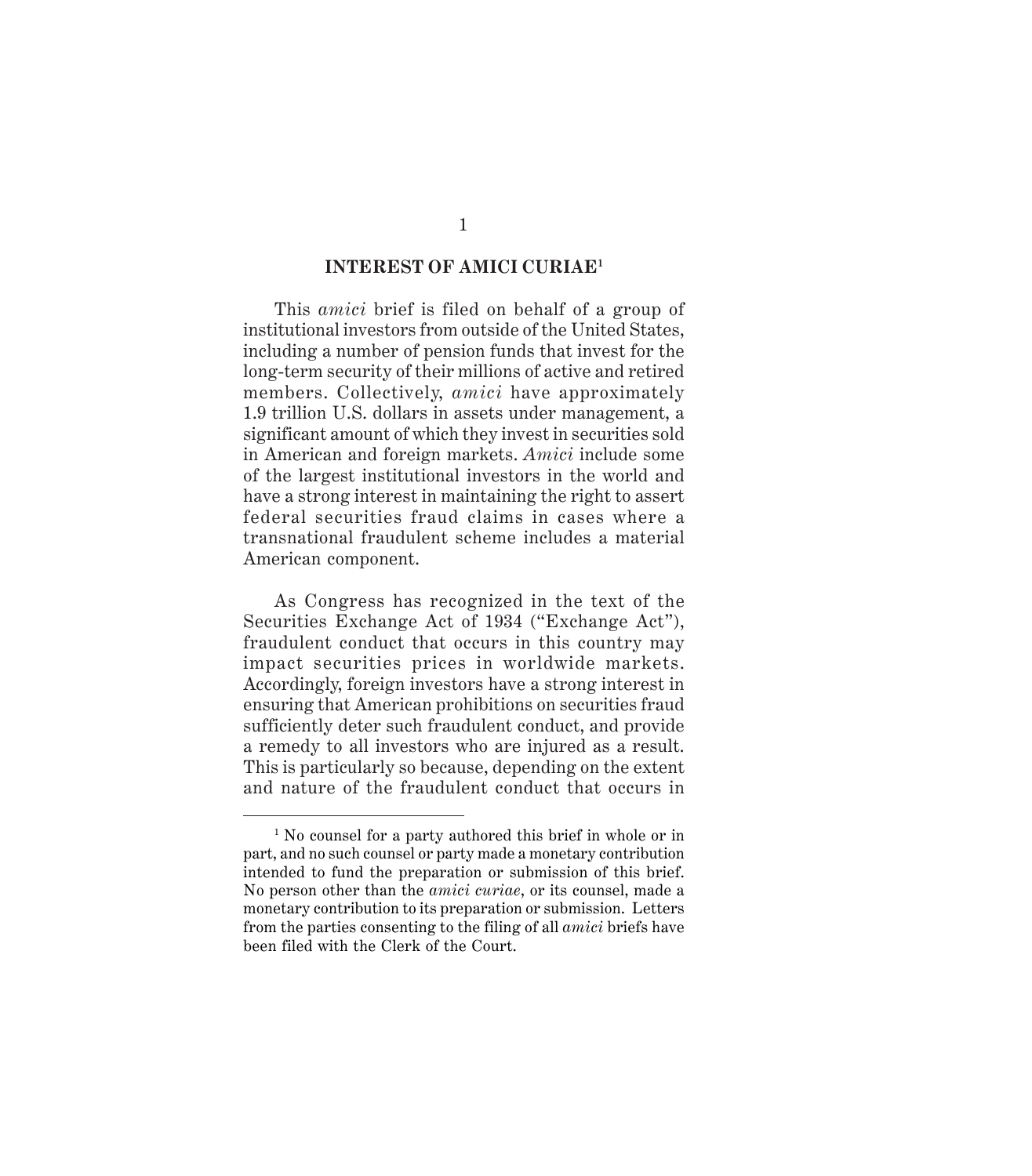America, foreign investors may find it impractical to bring separate lawsuits in their home countries that encompass the full transnational scheme. Moreover, foreign investors often purchase the securities of businesses that have a substantial American presence, and both foreign and domestic investors alike rely on American law to ensure that corporations doing business in America are not tainted by fraud. A rule that would limit the applicability of America's securities regulation regime so as to exclude foreign investors who have been harmed by a fraudulent scheme executed within U.S. borders would shake foreign investors' confidence in American business, and make any corporation with a significant American presence appear to be a less attractive investment opportunity.

#### **SUMMARY OF ARGUMENT**

The text of Section 10(b) of the Exchange Act, 15 U.S.C. §78j(b), broadly prohibits the use of instrumentalities of interstate and foreign commerce to engage in fraudulent conduct in connection with the purchase or sale of securities. Thus, the plain language of the statute explicitly prohibits the conduct alleged in this case. Because nothing in either the text of the Exchange Act, or the canon of construction against extraterritorial application of federal law, requires a narrowing of Section 10(b)'s plain language, all investors damaged by the alleged fraud, including those who, like Petitioners, reside outside the United States or who purchased their securities on foreign exchanges, should be permitted to proceed with their claims.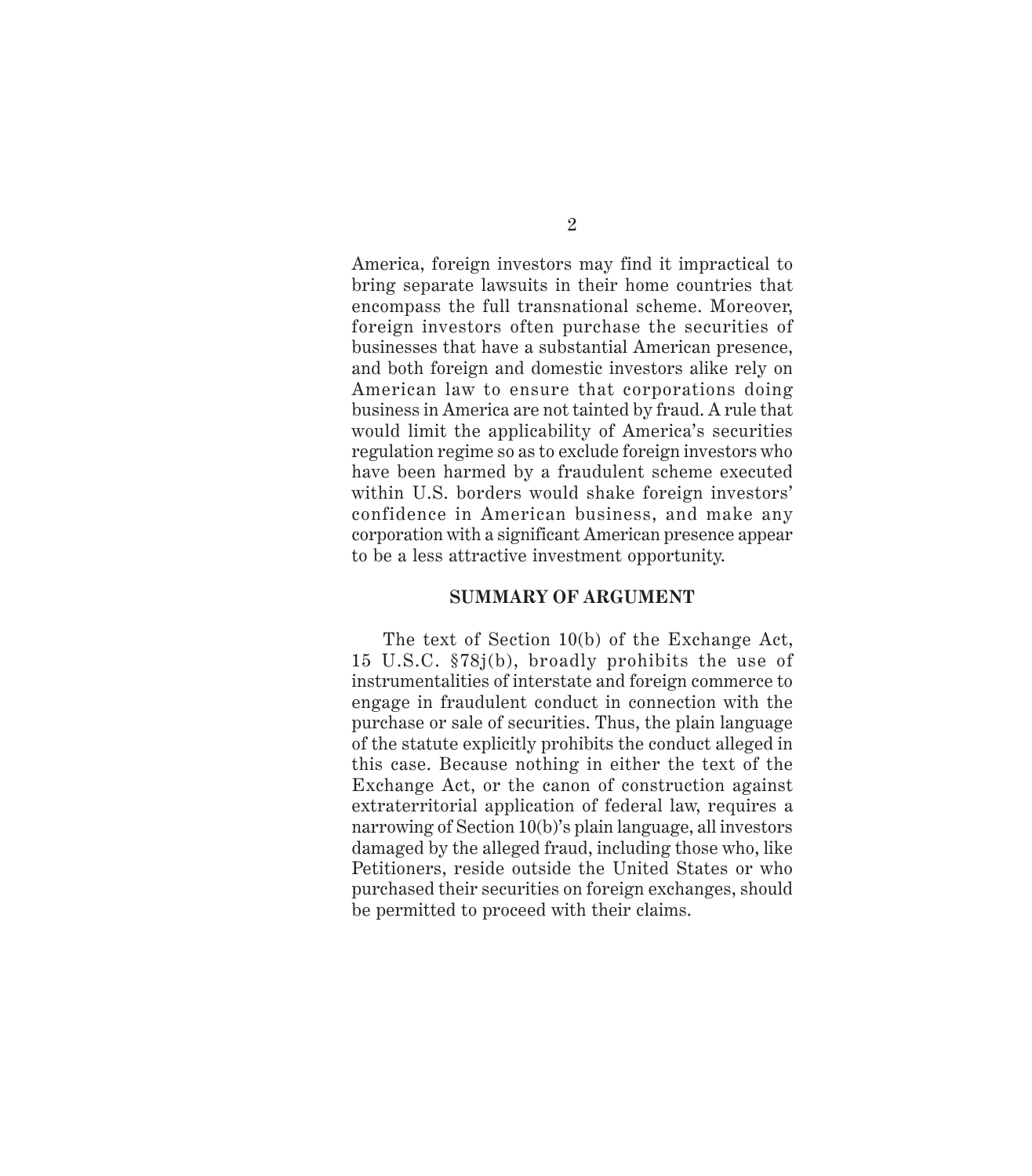3

The text of the Exchange Act explicitly contemplates some extraterritorial application. The term "interstate commerce" is defined to include foreign commerce. Section 2 of the Act, delineating the need for regulation, emphasizes that at least in the context of open and welldeveloped markets, foreign activity can have an important impact on the prices at which securities trade in the United States. Section 10(b), unlike other sections of the Act, is not limited only to securities registered on "national" exchanges, but instead applies to all securities. And Section 30(b) of the Act explicitly exempts from the Act's reach certain foreign transactions – thus implying that transactions not so exempted (like the transactions at issue in this case) fall within the Act's ambit. Given this statutory language, Petitioners have stated an Exchange Act claim.

First, Petitioners have alleged the existence of fraudulent conduct within the meaning of Section 10(b). Much of the alleged fraud in this case was committed by the defendant-issuer's American subsidiary and occurred wholly within the United States – indeed, the Complaint does not even allege that the foreign defendants were informed of the fraud until halfway through the Class Period. Thus, with respect to the American conduct, no question of extraterritoriality is even raised, and the statute should be applied as written.

This result does not change for the related fraudulent conduct that occurred outside of the United States (i.e., in Australia), which was wholly dependent on the fraud within the United States and which was also prohibited by the plain language of Section 10(b). Although there is a general presumption that federal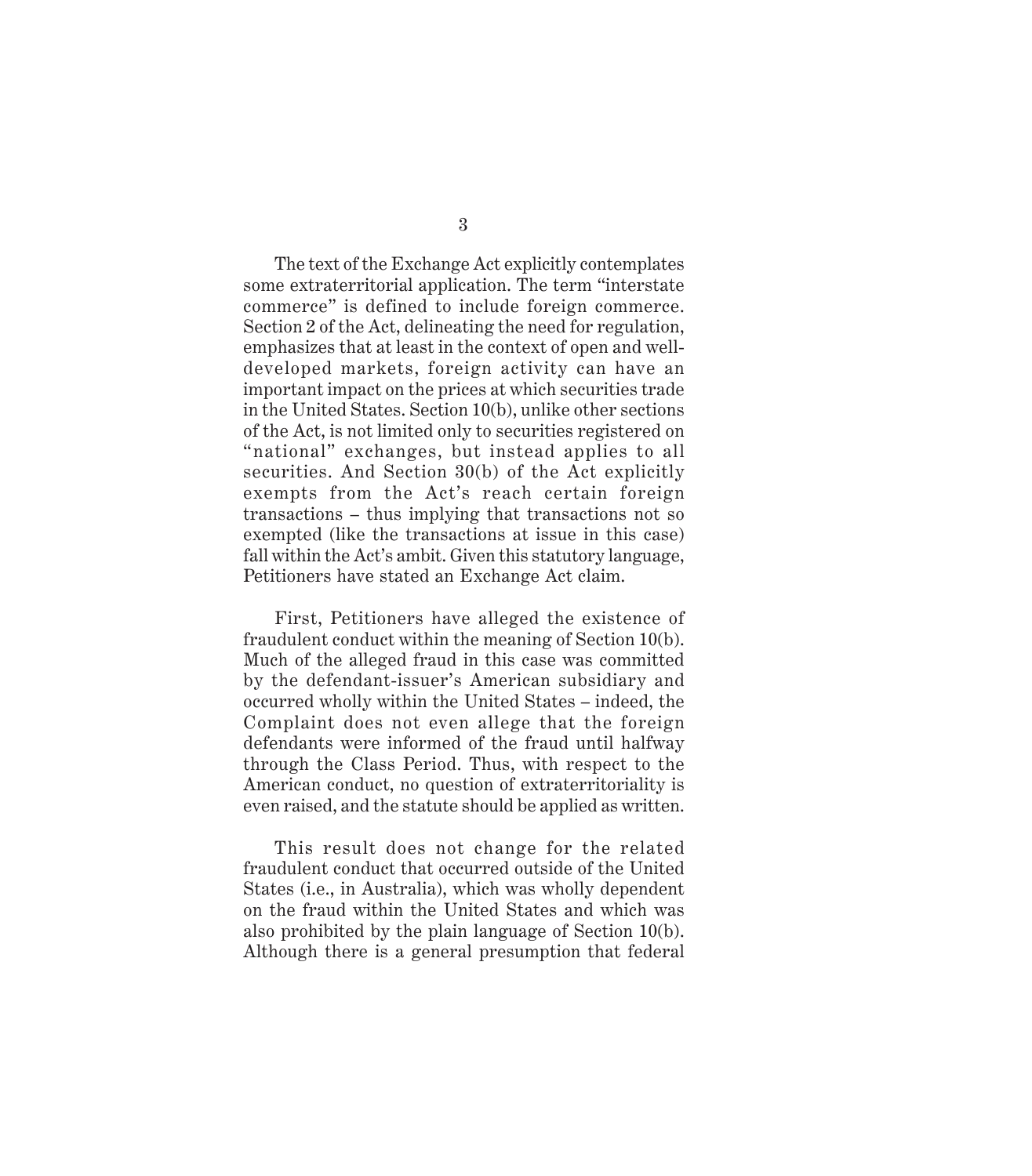statutes do not apply to extraterritorial conduct unless there is "affirmative evidence" that Congress so intended, that canon of construction does not bar the application of federal law to a transnational scheme with a material domestic component. Instead, that canon bars application of federal law to conduct that occurs *entirely* on foreign soil. Because any foreign fraudulent conduct in this case was heavily intertwined with the domestic conduct, there arises no presumption that Congress did not intend Section 10(b) to prohibit the entire scheme. This conclusion is buttressed by the text of the Exchange Act itself which, as described above, explicitly applies to foreign conduct. Although the extraterritoriality canon may be appropriately applied to the Exchange Act for a wholly foreign scheme – a question that this Court need not reach in this case – the statute's explicit references to foreign activity should, at the very least, be interpreted to encompass schemes that include material domestic elements.

Second, Petitioners have alleged that the fraud occurred in connection with the purchase or sale of a security. Because the alleged fraudulent conduct impacted the issuer's securities trading in the United States on the New York Stock Exchange ("NYSE"), no issue is raised regarding the extraterritorial application of the phrase "purchase or sale" in Section 10(b). This result does not change merely because these particular plaintiffs purchased their shares abroad. Congress recognized in the Exchange Act that such foreign trades, at least in an efficient market, impact the prices at which American securities are bought and sold. For that reason, Congress sought to prohibit those "deceptive devices" (at least those with a domestic component, as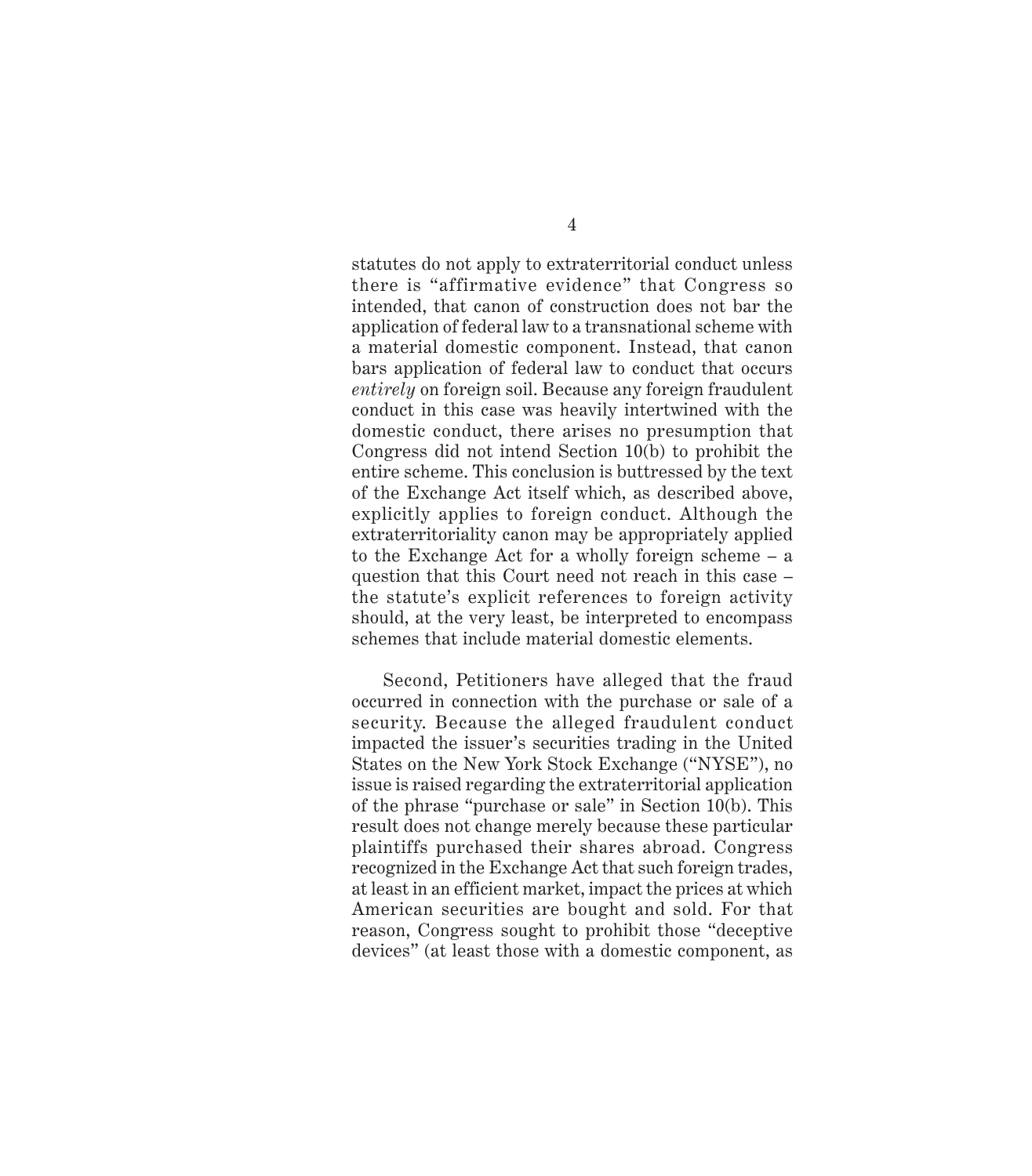described above) that would influence trading of an issuer's securities on foreign exchanges, in order to ensure the integrity of the price of the very same issuer's securities trading in American markets.

For over three decades, courts have allowed foreigners to assert Section 10(b) claims relating to securities they purchased on foreign exchanges where significant fraudulent conduct occurred domestically. Yet Congress has never amended the Exchange Act to limit such claims. Congress's inaction is striking given the fact that, in recent years, Congress has substantially amended the private right of action under Section 10(b) on three separate occasions. Congress's silence in the face of substantial agreement among the circuits that foreign investors may bring Section 10(b) claims when they are harmed by transnational schemes with a material domestic component strongly suggests that Congress believes such claims advance the Act's purposes.

Finally, the Act should not be construed in a manner that would undermine its goals. As numerous appellate courts have recognized, in enacting the Exchange Act, Congress could not have intended to allow the United States to become a haven for international fraudsters. Such an interpretation of the securities laws would weaken this country's reputation in the global community as a stringent regulator of fraud.

For these reasons, Petitioners' claims should be allowed to proceed.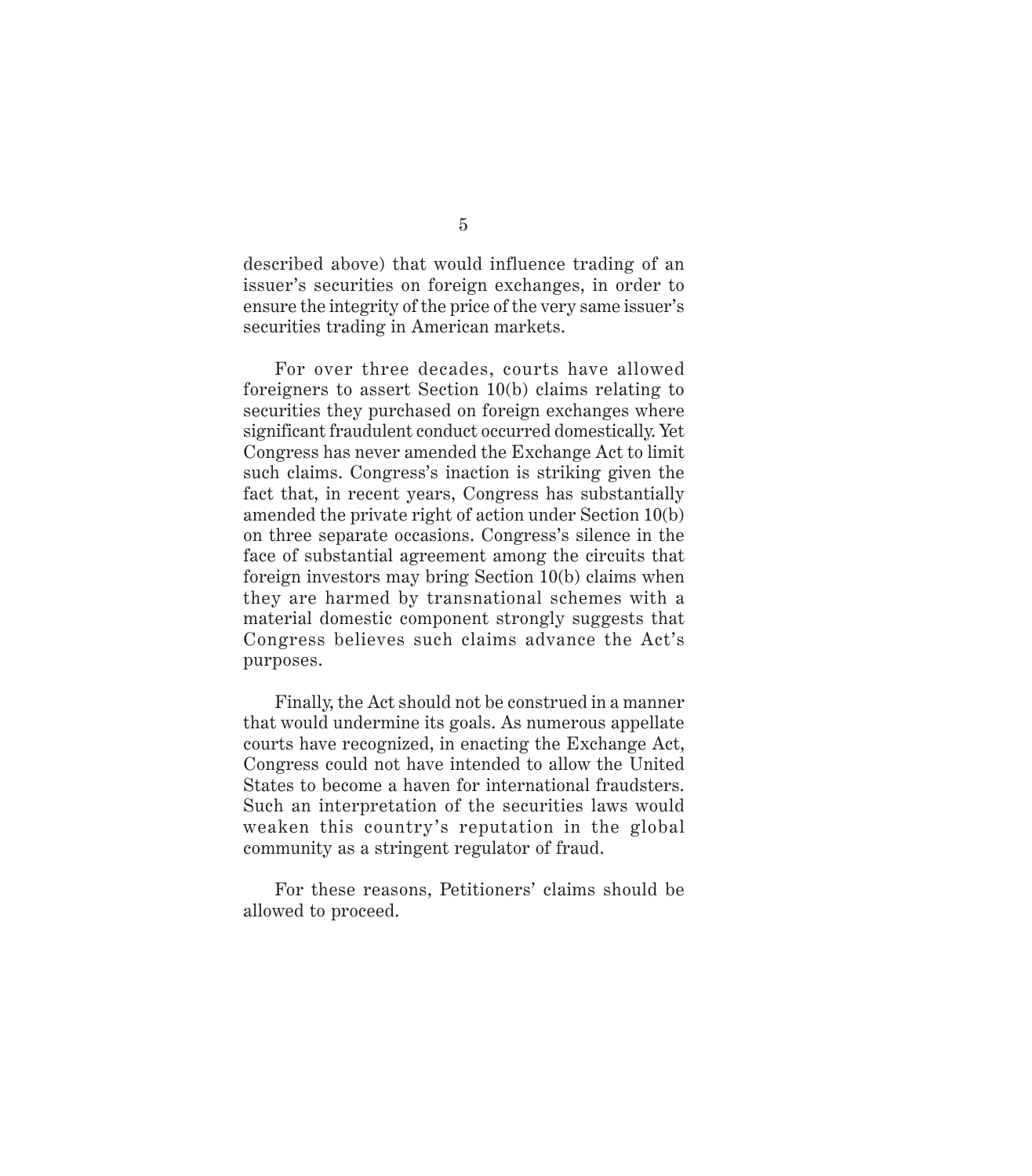#### **ARGUMENT**

### **I. THE PLAIN LANGUAGE OF SECTION 10(b) PERMITS PETITIONERS TO BRING THEIR CLAIMS**

Section 10(b) of the Exchange Act provides:

It shall be unlawful for any person, directly or indirectly, by the use of any means or instrumentality of interstate commerce or of the mails, or of any facility of any national securities exchange . . . [t]o use or employ, in connection with the purchase or sale of any security registered on a national securities exchange or any security not so registered. . . , any manipulative or deceptive device or contrivance in contravention of [SEC rules promulgated under the Exchange Act]. . . .

15 U.S.C. § 78j(b). "Interstate commerce," in turn, is defined to mean commerce and communication "among the several States, or between any foreign country and any State or between any State and any place or ship outside thereof...." 15 U.S.C.  $\S$  78c(a)(17). Thus, by its terms, Section 10(b) forbids deceptive devices in connection with international commerce and communication. *See Kauthar SDN BHD v. Sternberg*, 149 F.3d 659, 664 (7th Cir. 1998).

Petitioners here allege a typical fraudulent scheme. Respondent National Australia Bank Ltd. ("NAB"), an Australian corporation, conducts business throughout the world, and issues securities that trade on NYSE as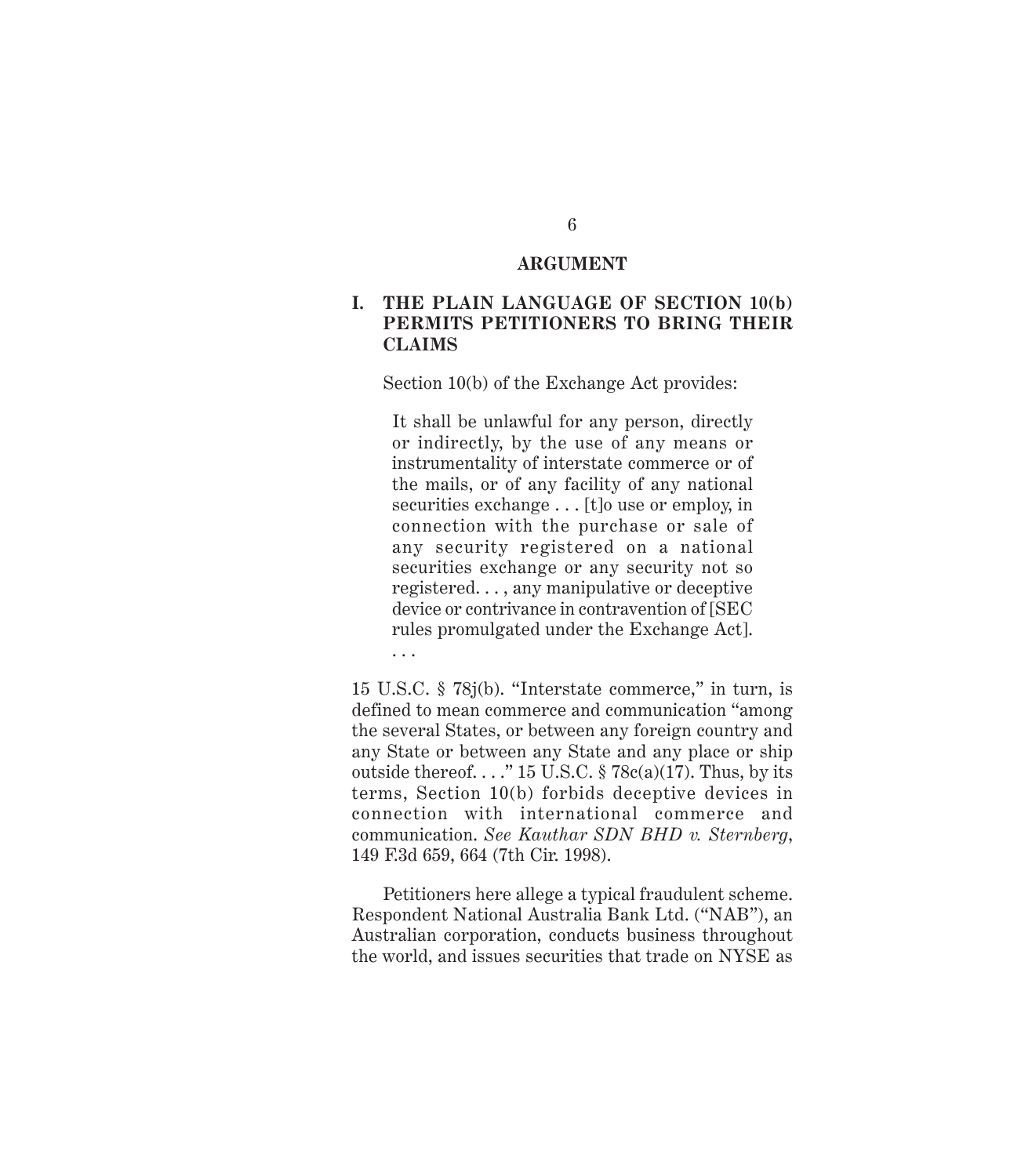well as on foreign exchanges. JA96a-97a.<sup>2</sup> In 1998, NAB purchased HomeSide Lending ("HomeSide"), a American company headquartered in Florida. At HomeSide's offices in Florida, HomeSide and its officers (the "HomeSide Respondents") falsified the value of HomeSide's assets. JA82a-84a. The HomeSide Respondents then transmitted the falsified information from Florida to NAB's headquarters in Australia, where the information was incorporated into NAB's financial statements. NAB both included HomeSide's results in its consolidated totals, and separately reported HomeSide's standalone results. JA61a, SA6. These financial statements were filed, among other places, with the SEC and NYSE in the United States, and with the Australian Securities and Investment Commission. JA97a. Because NAB securities traded efficiently around the world, the falsified financial statements contributed to the artificial inflation of NAB's securities on every exchange where they were listed, including the NYSE. JA96a-97a. Petitioners, residents of Australia who purchased NAB securities on an Australian securities exchange, experienced losses when the fraud at HomeSide was revealed, causing sharp drops in the value of their holdings. JA39a-40a.

Under any ordinary reading of Section 10(b), Petitioners have stated a claim.3 Respondents are

<sup>2</sup> "JA" and "SA" refer to the Joint Appendix and the Supplemental Appendix, respectively, which were filed on January 19, 2010.

<sup>3</sup> *See also* Brief for the United States as Amicus Curiae in Opposition to Certiorari 12-13, *Morrison v. Nat'l Austl. Bank*, 08-1191 (Oct. 2009) ("U.S. Br.") (conceding that Respondents violated Section 10(b)).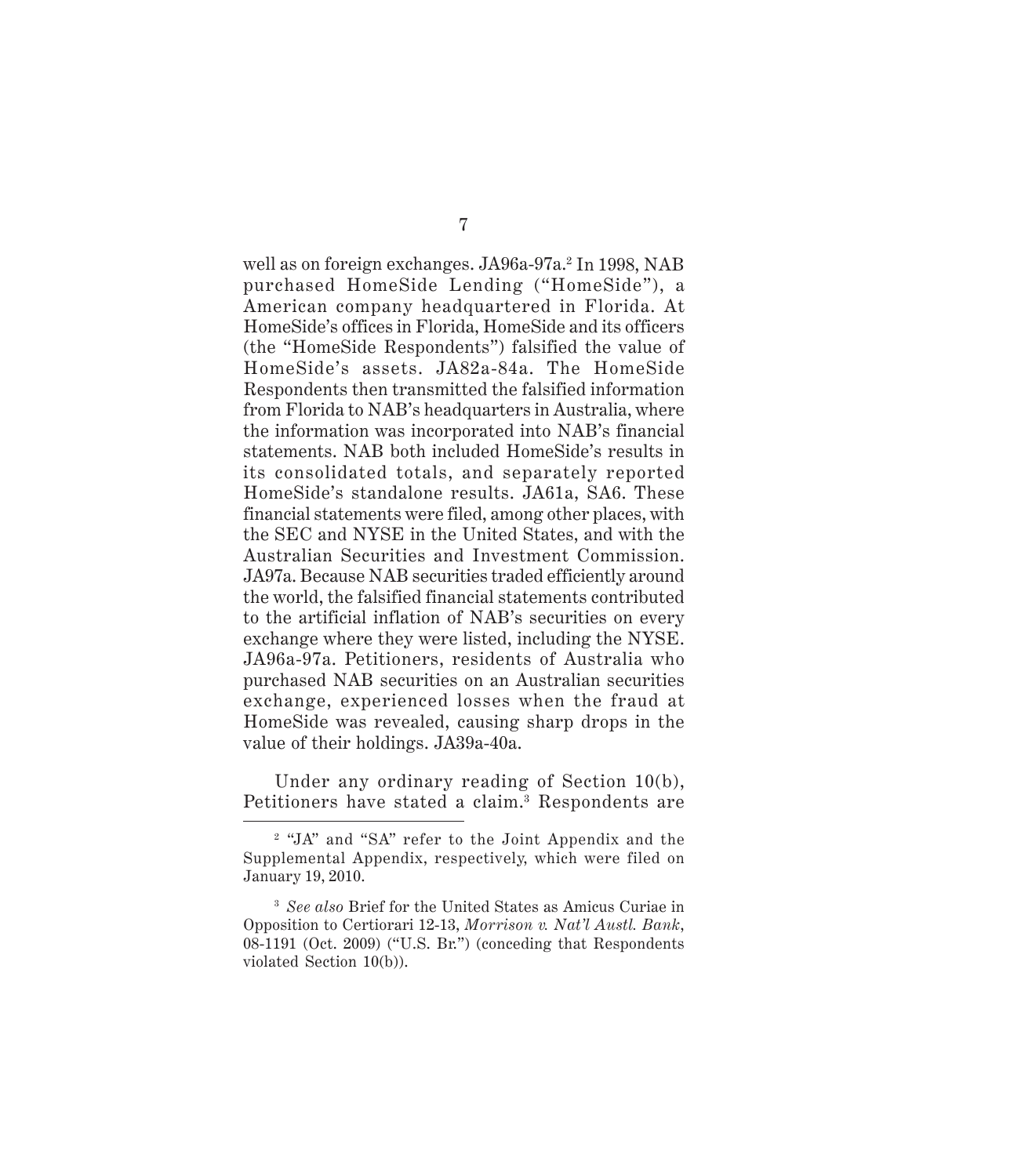alleged to have employed "manipulative or deceptive device[s]" with scienter, and the false financial results were reported worldwide in connection with the "purchase or sale" of NAB securities. Nor is there any dispute that, if Congress so desired, it had the power to prohibit such conduct. *See Foley Bros. v. Filardo*, 336 U.S. 281, 284-85 (1949). Thus, the only basis for dismissing Petitioners' claims is if the statute is read *not* in accord with its plain meaning, but instead far more narrowly to apply only to a very limited subset of conduct. Neither the statute itself, nor the extraterritoriality canon of statutory construction, permits such a reading.

#### **A. The Exchange Act Explicitly Applies to Conduct with an Extraterritorial Component**

In enacting the Exchange Act, Congress both explicitly and implicitly recognized the impact that foreign activity can have on American domestic interests, and extended the application of the Act accordingly.

First, the Act explicitly recognizes the importance of extraterritorial conduct to domestic interests. Section 2 of the Act, titled "Necessity for Regulation," explains that "transactions in securities as commonly conducted upon securities exchanges and over-the-counter markets are affected with a national public interest which makes it necessary to provide for regulation and control of such transactions and of practices and matters related thereto," and, consequently, the Exchange Act was enacted to protect "interstate commerce." 15 U.S.C. § 78b. As noted above, "interstate commerce" is defined to include commerce "between any foreign country and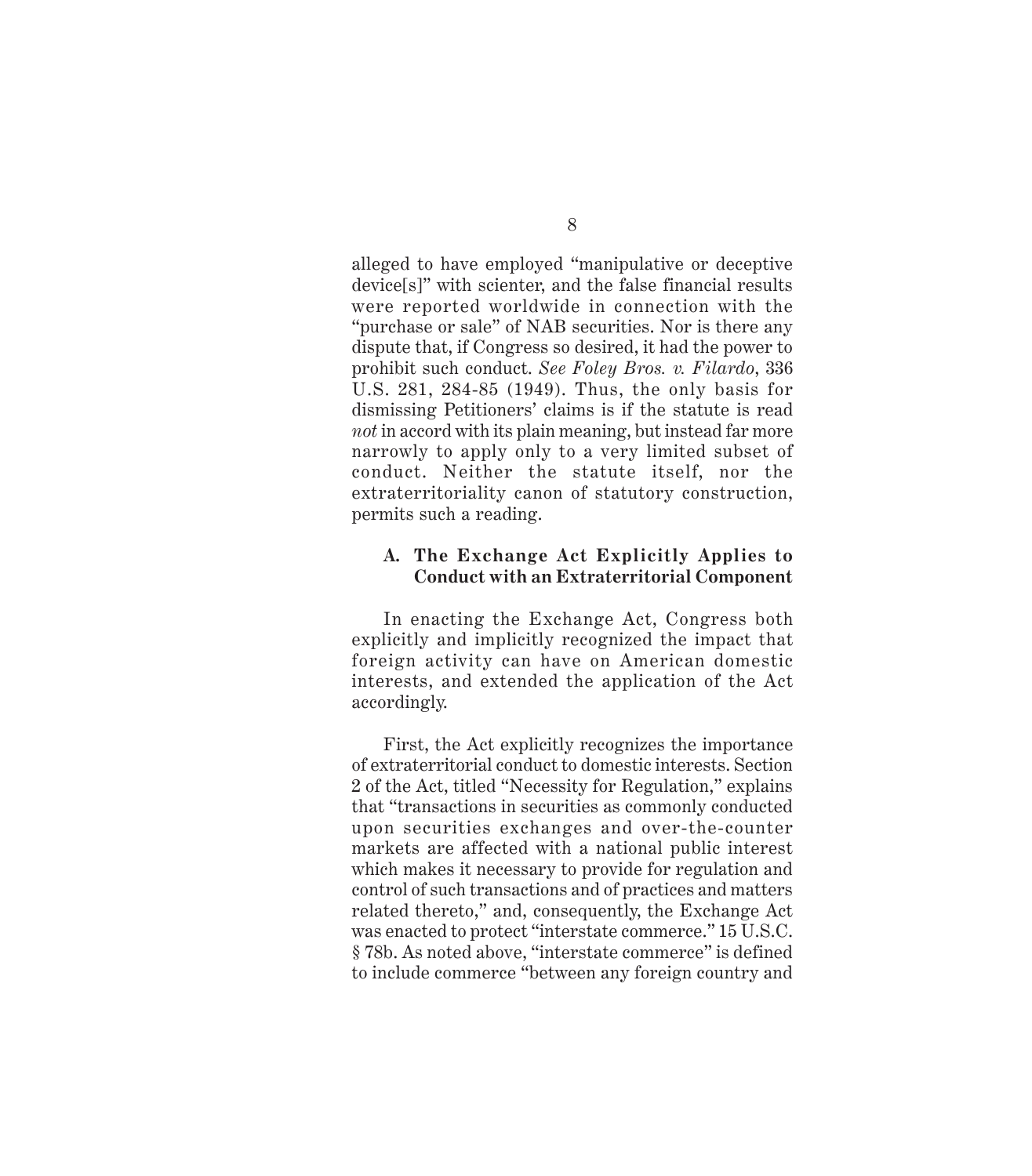any State." 15 U.S.C. § 78c(a)(17). Congress stated that such securities trading is "carried on in large volume by the public generally and in large part originate[s] outside the States in which the exchanges and over-thecounter markets are located and/or are effected by means of the mails and instrumentalities of interstate commerce. . . ." 15 U.S.C. § 78b(1). Because "State" is defined to mean "any State of the United States, the District of Columbia, Puerto Rico, the Virgin Islands, or any other possession of the United States," 15 U.S.C.  $§ 78c(a)(16)$ , transactions that originate on exchanges located outside the "States" include those that originate on exchanges in foreign countries.

Nor are these references to foreign countries mere "boilerplate language." *EEOC v. Arabian Am. Oil Co.*, 499 U.S. 244, 251 (1991) ("*ARAMCO*"). Congress recognized that because well-developed markets absorb information on a global scale, transactions even in foreign countries can affect American interests. Section 2 provides that trading in such markets establishes prices "disseminated and quoted throughout the United States *and foreign countries* and constitute a basis for determining and establishing the prices at which securities are bought and sold . . ." 15 U.S.C. § 78b(2) (emphasis added). Congress found that regulation was necessary because "the prices of securities on such exchanges and markets are susceptible to manipulation and control, and the dissemination of such prices gives rise to excessive speculation, resulting in sudden and unreasonable fluctuations in the prices of securities . . ." *Id.* § 78b(3). Indeed, the legislative history confirms that Congress intended the Exchange Act to "provide for the regulation of securities exchanges and over-the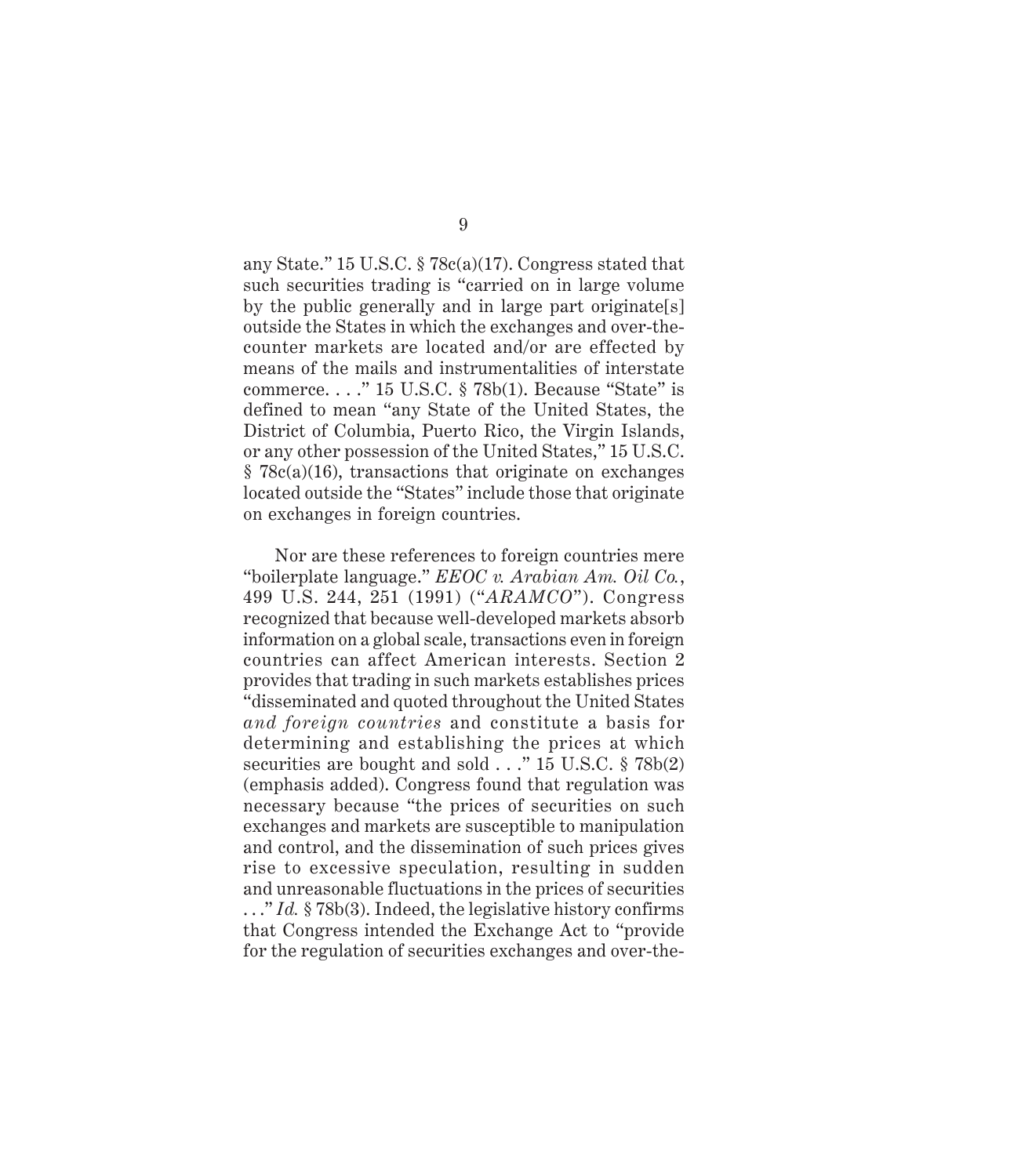counter markets operating in interstate and *foreign commerce* and through the mails, to prevent inequitable and unfair practices on such exchanges and markets. . . ." H.R. Rep. No. 78-1838, (Conf. Rep.), 1934 WL 1291 (May 31, 1934) (emphasis added). As this Court held in *Pasquantino v. United States*, 544 U.S. 349 (2005), "[T]he wire fraud statute punishes fraud executed in interstate or foreign commerce . . . , so this is surely not a statute in which Congress had only domestic concerns in mind." *Id.* at 371 (citations and internal quotation marks omitted). The same reasoning applies here.

Moreover, as explained above, Section 10(b) broadly prohibits any person from using any instrumentality of "interstate commerce" (defined to include foreign commerce) to employ a "deceptive device" in connection both with securities registered on national exchanges, and "any security not so registered." 15 U.S.C. § 78j(b). As Judge Friendly concluded after examining the legislative history of Section 10(b) in *Leasco Data Processing Equipment Corp.*, 468 F.2d 1326 (2d Cir. 1972), "Since Congress . . . meant § 10(b) to protect against fraud in the sale or purchase of securities *whether or not these were traded on organized United States markets*, we cannot perceive any reason why it should have wished to limit the protection to securities of American issuers." *Id.* at 1336 (emphasis added).

Notably, Congress could have, but chose not to, apply territorial limitations to Section 10(b). For example, Section 9 of the Exchange Act limits prohibited transactions to those involving securities registered on a "national securities exchange," 15 U.S.C. § 78i(a)(1).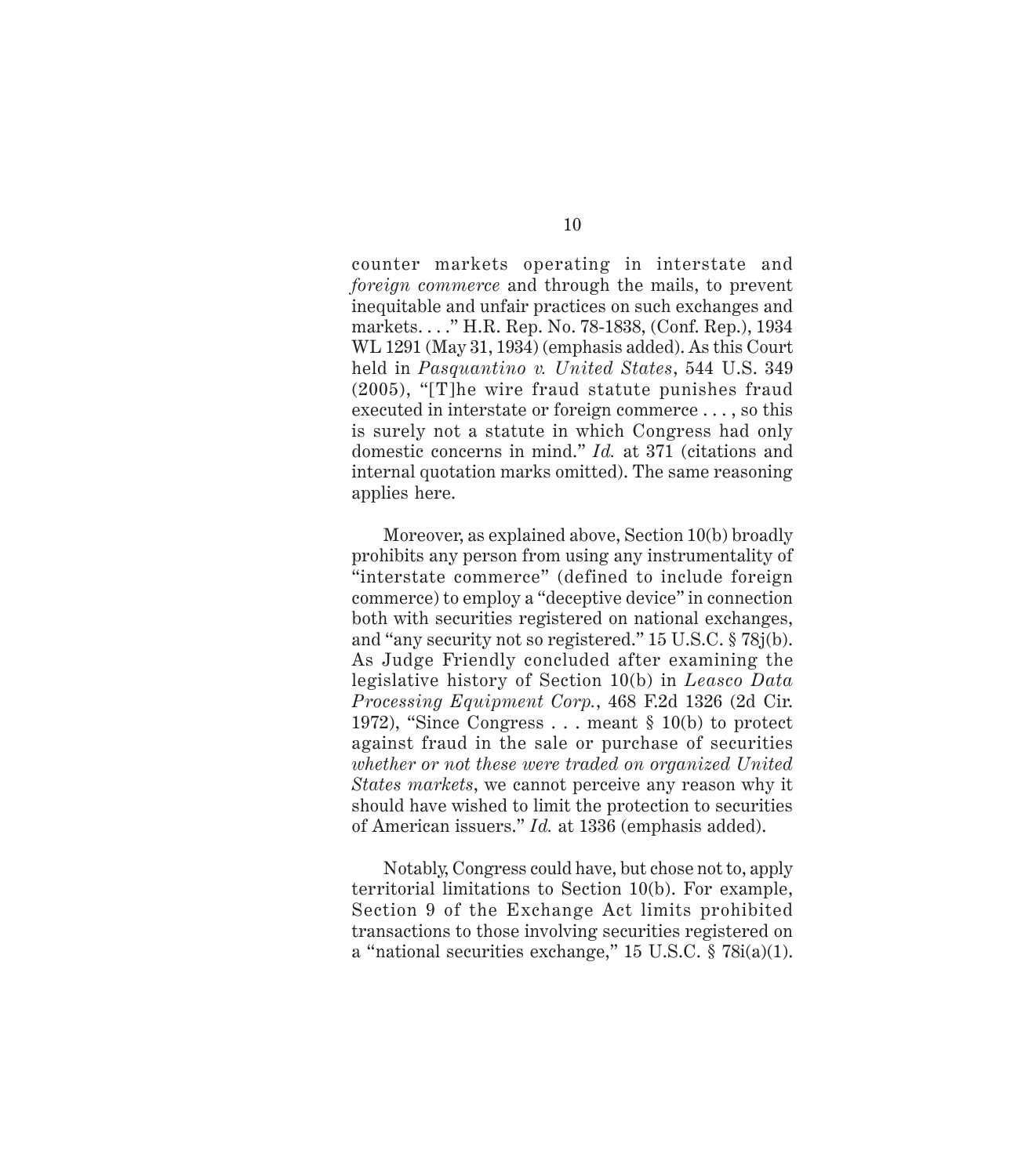Similarly, Section 5, titled "Transaction on Unregistered Exchanges," is limited to "an exchange within or subject to the jurisdiction of the United States. . . ." 15 U.S.C. § 78e. That Congress affirmatively expanded Section 10(b) suggests Congress intended a broader application. *Cf. Patterson v. Shumate*, 504 U.S. 753, 758 (1992) ("The [Bankruptcy] Code reveals, significantly, that Congress, when it desired to do so, knew how to restrict the scope of applicable law to 'state law' and did so with some frequency. . . . Congress' decision to use [a broader phrasing] strongly suggests that it did not intend to restrict the provision.  $\dots$ ").<sup>4</sup>

Additionally, the scope of conduct prohibited by Section 10(b) is defined by reference to the SEC's own interpretive rules and regulations. *See* 15 U.S.C. § 78j(b). Notably, "[a]lthough it has the power to grant exemptions from rules under Section 10(b), see Rules  $10b-6(d)$ ,  $10b-7(n)$ ... the Commission has not promulgated a rule exempting foreign transactions from Rule 10b-5." *Schoenbaum v. Firstbrook*, 405 F.2d 200, 206 (2d Cir. 1968); *see also* Offshore Offers and Sales, Exchange Act Release No. 6863, 1990 WL 311658, at \*5 (Apr. 24, 1990) (exempting certain offshore transactions

<sup>4</sup> Section 10(b) also applies to "*any* security," with "very broad[]" definitions of what constitutes a "security." *Superintendent of Ins. v. Bankers Life & Cas. Co.*, 404 U.S. 6, 10 n.6 (1971). If Congress intended that the Exchange Act generally, or the anti-fraud provision in Section 10(b) specifically, not be applied extraterritorially, it could have excepted securities issued by a foreign issuer or traded on foreign exchanges from these provisions. That Congress did not do so weighs in favor of the Act's extraterritorial application. *See Patterson*, 504 U.S. at 758.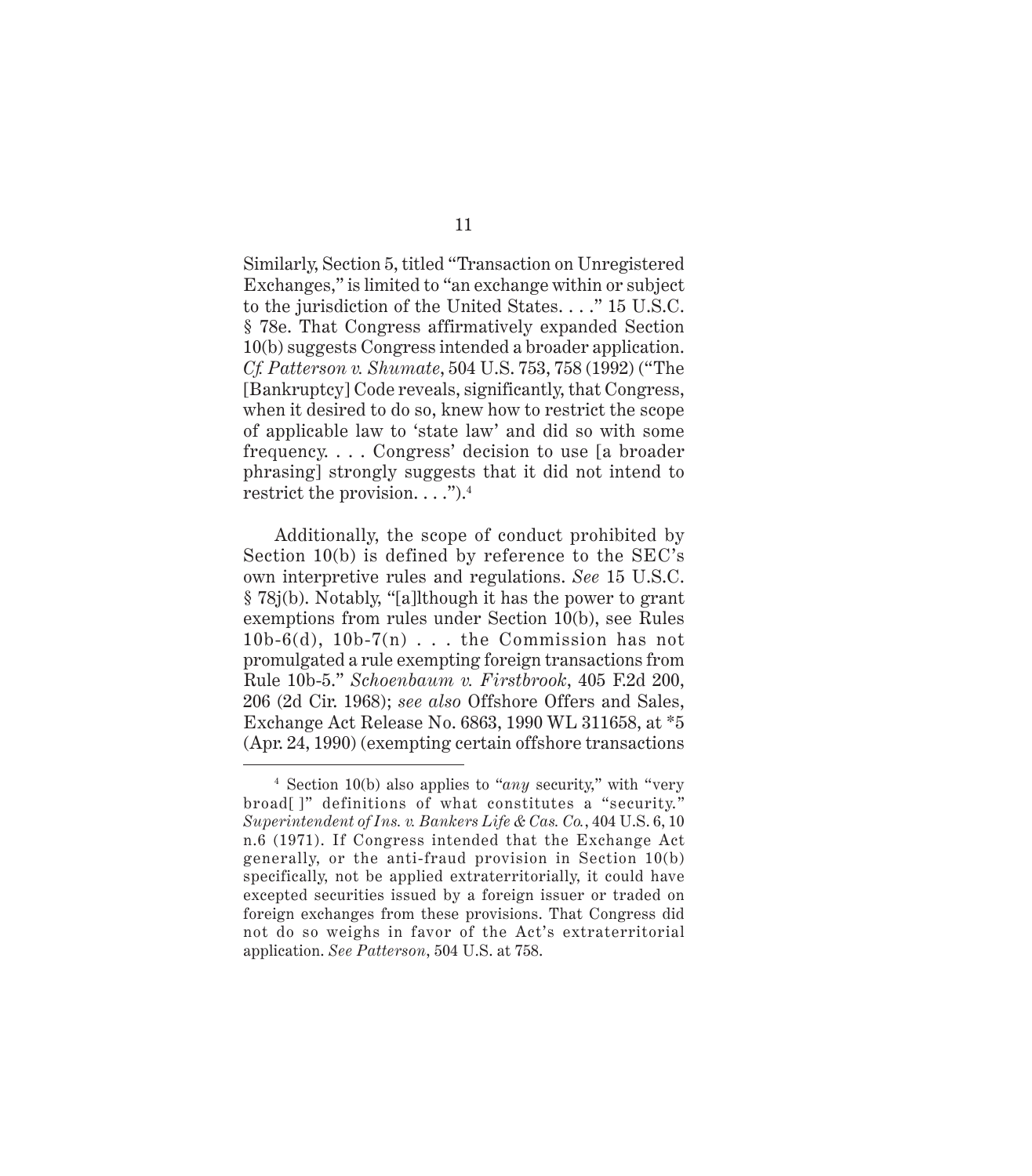from registration requirements, but explicitly stating that the regulation "does not limit the scope or extraterritorial application" of Section 10(b)). The SEC's interpretation of the scope of conduct regulated by statutes it administers is entitled to considerable weight. *See United States v. Nat'l Ass'n of Sec. Dealers, Inc.*, 422 U.S. 694, 718-19 (1975).

The text of Section 30 of the Exchange Act further demonstrates that Congress intended that the Act should apply to transactions with a foreign component. That section gives the SEC authority to regulate brokers and dealers who use interstate commerce to effect transactions in American securities on foreign exchanges. *See Schoenbaum*, 405 F.2d at 207. Section 30(b), however, contains a limited exemption from regulation for "any person insofar as he transacts a business in securities without the jurisdiction of the United States. . . ." unless the person is doing so in order to evade the other requirements of the Act. 15 U.S.C. § 78dd(b). Courts agree that this is a limited exception confined to persons who are in the business of trading securities, and does not apply to isolated transactions. *See Schoenbaum*, 405 F.2d at 208; *Robinson v. TCI/US West Commc'ns.*, 117 F.3d 900, 905 (5th Cir. 1997). "[S]ince Congress found it necessary to draft an exemptive provision for certain foreign transactions and gave the Commission power to make rules that would limit the exemption, the presumption must be that the Act was meant to apply to those foreign transactions not specifically exempted." *Schoenbaum*, 405 F.2d at 208.

The Exchange Act's venue provision also implicitly recognizes that actionable fraud may involve some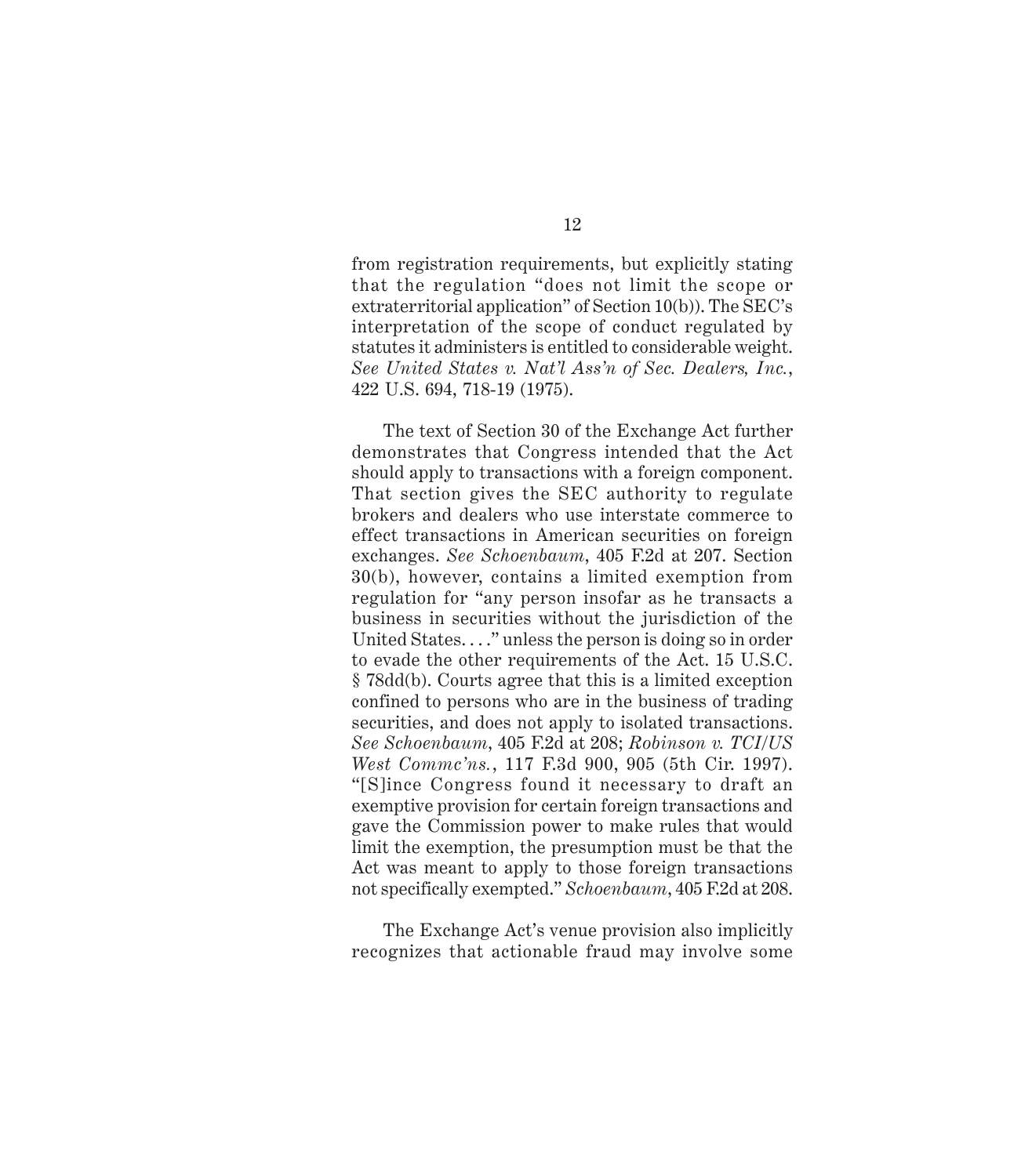foreign conduct and foreign actors. Section 15 U.S.C. § 78aa permits a lawsuit to be brought in the district where the violation occurred, *or* "in the district wherein the defendant is found or is an inhabitant or transacts business." *Id.* This provision stands in sharp contrast to the far more limited venue provisions of Title VII and the Federal Tort Claims Act, which this Court found contributed to an inference that Congress had not intended an extraterritorial application for those statutes. *See ARAMCO*, 499 U.S. at 256 (Title VII's venue provisions "are ill-suited for extraterritorial application as they provide for venue only in a judicial district in the State where certain matters related to the employer occurred or were located"); *Smith v. United States*, 507 U.S. 197, 202 (1993) (FTCA's venue provision permits claims "only in the judicial district where the plaintiff resides or wherein the act or omission complained of occurred," which creates an anomalous result if applied to Antarctica).

Thus, the Exchange Act's text is replete with "affirmative evidence" of Congress's intention that it apply to extraterritorial conduct. *Sale v. Haitian Ctrs. Council,* 509 U.S. 155, 176 (1993).

#### **B. The Extraterritoriality Canon Does Not Bar Petitioners' Claims**

Given that the plain language of Section 10(b) prohibits the conduct alleged in this case, and given that Congress has explicitly recognized the importance of even foreign purchases in efficient markets to American interests, the only basis for dismissing Petitioners' claims would be if this Court were to apply to Section 10(b) the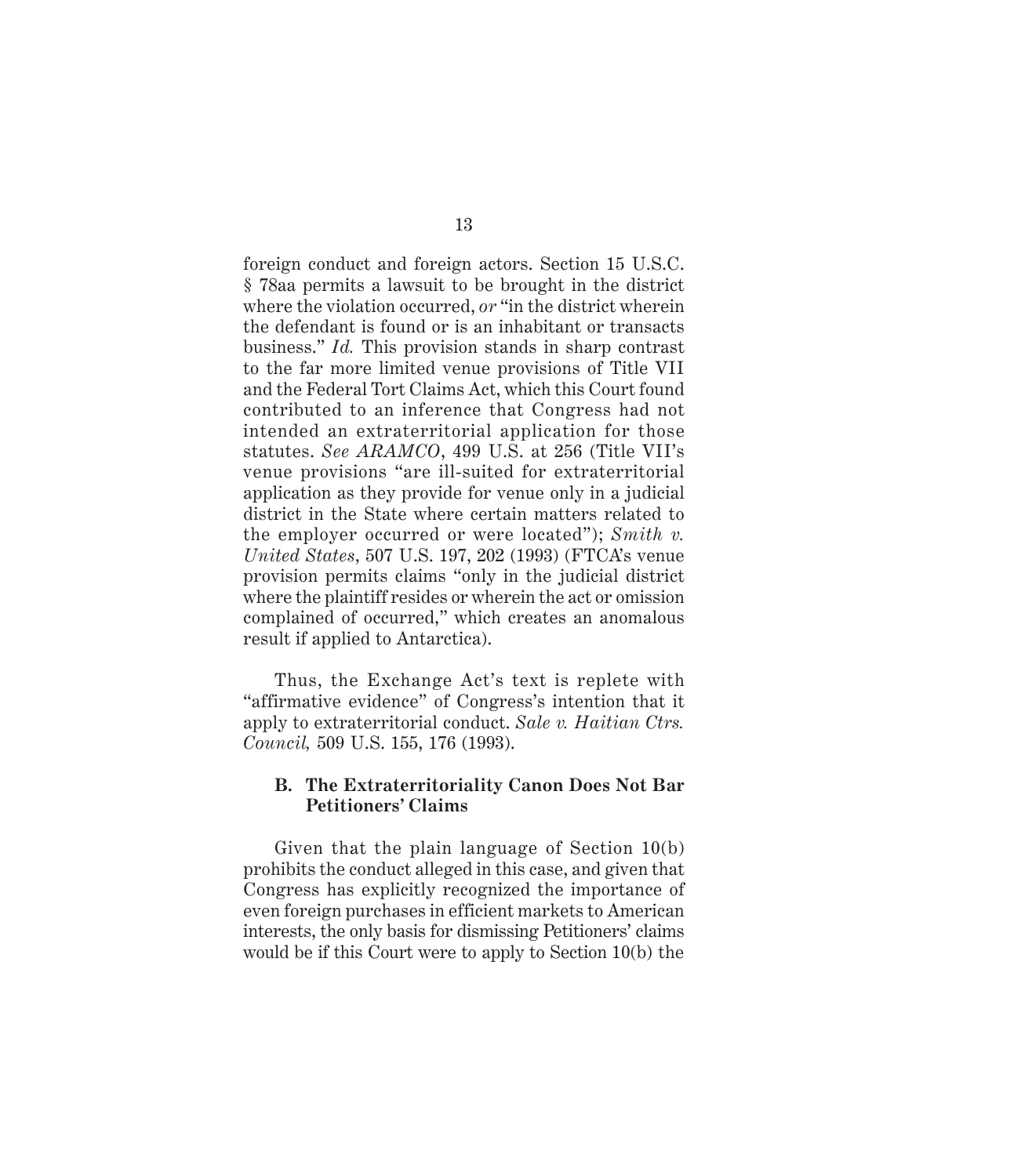canon of construction that presumes that federal statutes are not meant to apply extraterritorially. *See Foley Bros.*, 336 U.S. at 285. However, that presumption applies when the conduct at issue occurred on foreign soil. Here, because the fraud had a significant – indeed, overwhelming – domestic component, and the statute makes it clear that some extraterritorial conduct falls within its ambit, there is no basis for a presumption that Congress did not intend to regulate the entire scheme.

#### **1. Section 10(b)'s Prohibition on Deceptive Conduct Extends to the Fraud Alleged**

It is axiomatic that application of a statute to domestic conduct does not raise concerns about extraterritoriality. *See, e.g.*, *Pasquantino*, 544 U.S. at 371 ("Petitioners used U. S. interstate wires to execute a scheme to defraud a foreign sovereign of tax revenue. Their offense was complete the moment they executed the scheme inside the United States."); *Small v. United States*, 544 U.S. 385, 389 (2005) (in the context of gun possession law, an "extraterritorial" application is one that would "prohibit[ ] unlawful gun possession abroad as well as domestically"); *id.* at 400 (Scalia, J., dissenting) (describing the presumption against extraterritorial application as "restricting federal statutes from reaching conduct *beyond U.S. borders*," and having no role to play in a case involving "conduct *within U. S. borders*"); *cf. Rasul v. Bush*, 542 U.S. 466, 480 (2004) ("Whatever traction the presumption against extraterritoriality might have in other contexts, it certainly has no application to the operation of the habeas statute with respect to persons detained within 'the territorial jurisdiction' of the United States.").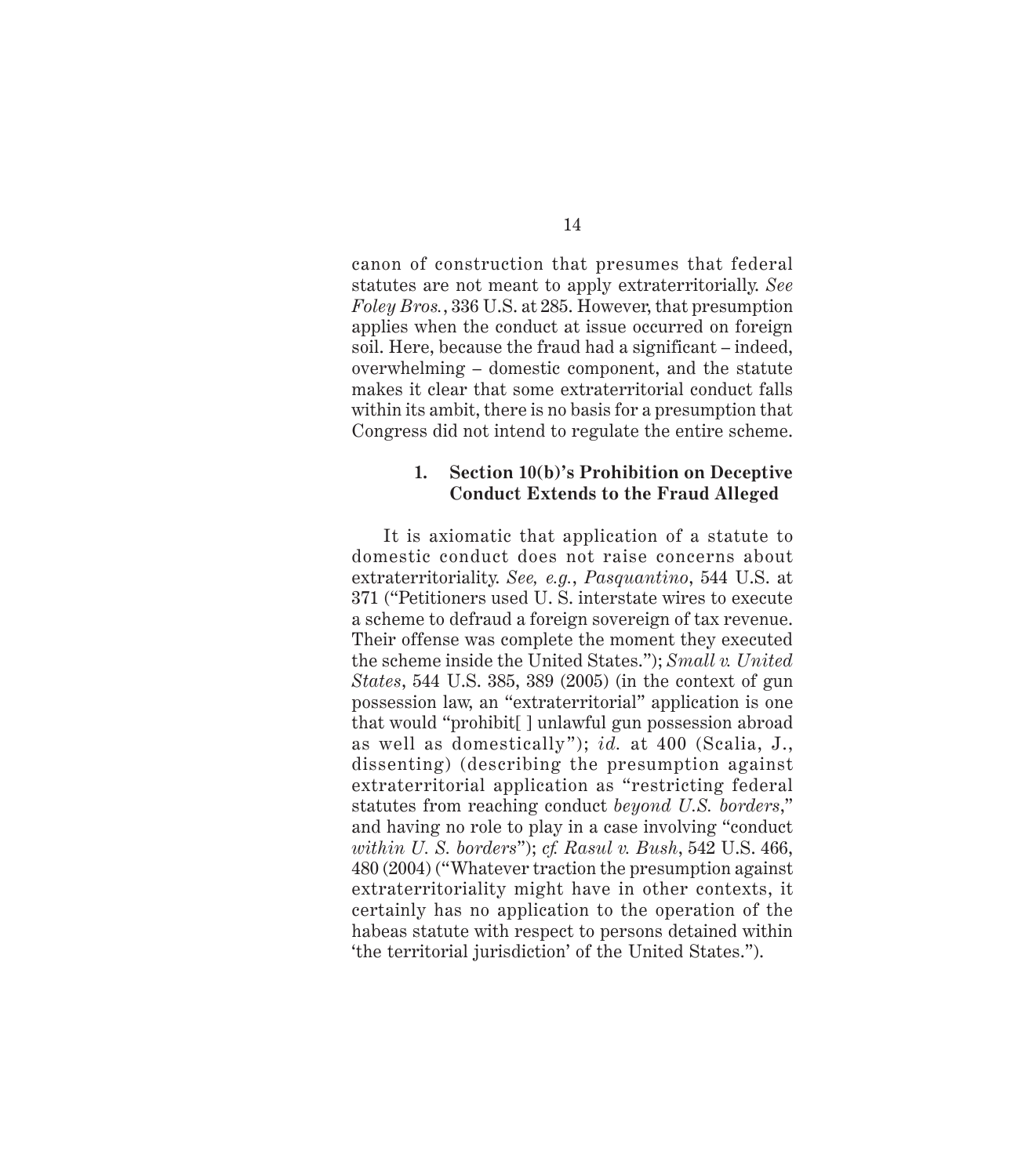Here, the Complaint alleges that false financial statements were drafted by the HomeSide Respondents, and sent to NAB to be publicly reported. Thus, the HomeSide Respondents employed a "manipulative or deceptive device or contrivance" within the meaning of Section 10(b), and application of Section 10(b) to this conduct is not "extraterritorial."

That these Respondents' direct communications with the market were minimal is of no moment. In *Stoneridge Inv. Partners, LLC v. Scientific-Atlanta, Inc*., 552 U.S. 148 (2008), this Court examined Exchange Act claims brought against certain vendors of cable settop boxes who had allegedly conspired with Charter Communications to help Charter inflate its reported revenues. *Id.* at 153-55. Even though the vendors had not spoken directly to the market, this Court concluded they had engaged in a deceptive "course of conduct" that "included both oral and written statements" by making sham purchases from Charter and falsifying associated paperwork. *Id.* at 158.5 This is precisely what Petitioners allege the HomeSide Respondents did.

<sup>5</sup> This Court ultimately concluded in *Stoneridge* that despite the vendors' deceptive acts, the private plaintiffs had not established that they "relied" on the vendors' actions and thus could not establish the elements of a private claim. 552 U.S. at 160-62. However, because reliance is not an element of a government enforcement action, *SEC v. Pirate Investor LLC*, 580 F.3d 233, 239 n.10 (4th Cir. 2009), even absent that element, the vendors' deceptive conduct in *Stoneridge* constituted a complete violation of Section 10(b). Moreover, as discussed below, Petitioners here have alleged sufficient facts to satisfy the element of reliance with respect to HomeSide's conduct.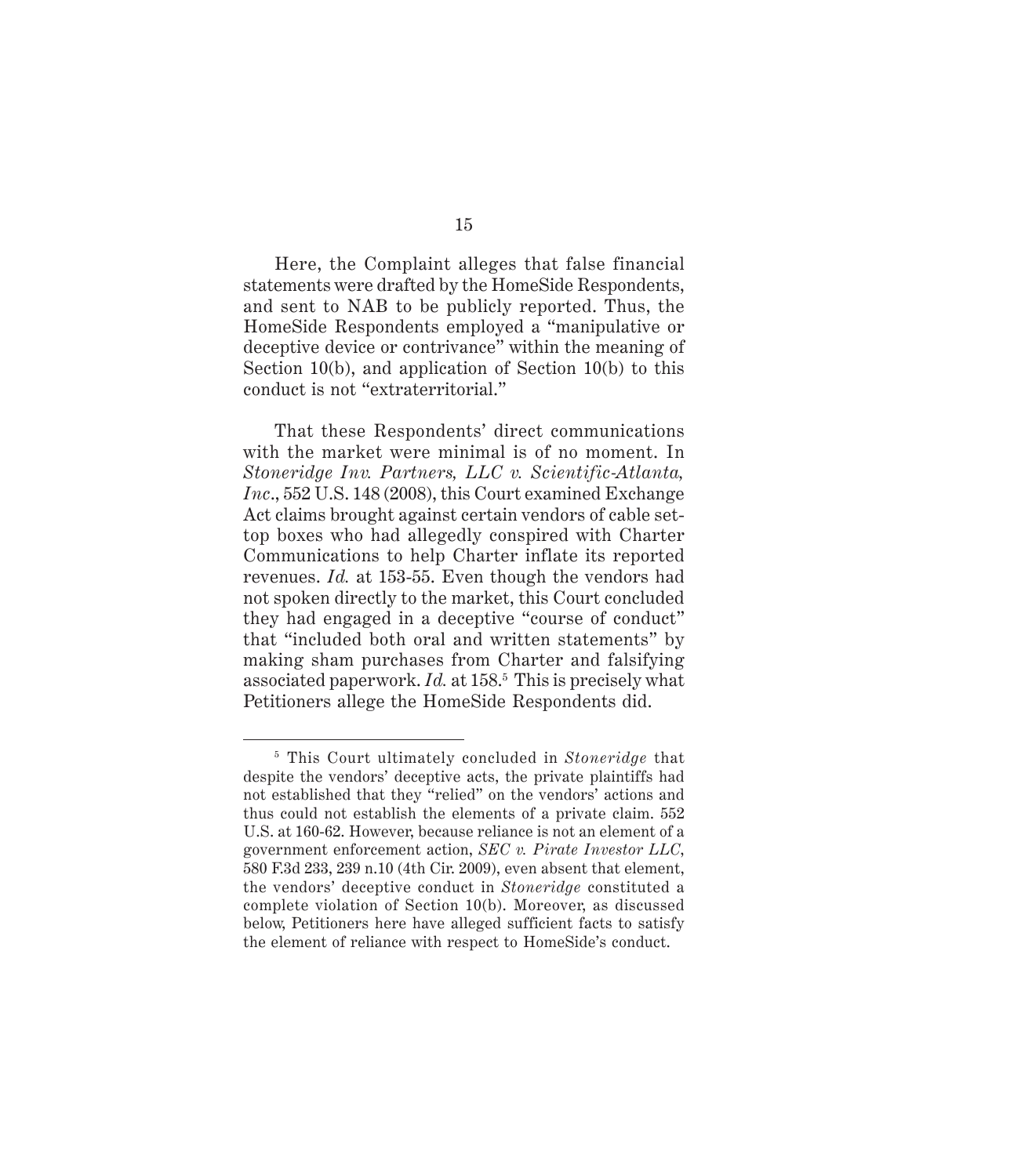In concluding that NAB, and not HomeSide, was primarily responsible for the fraudulent conduct, the Second Circuit did not discuss this Court's analysis in *Stoneridge*. *See Morrison v. Nat'l Austl. Bank, Ltd.,* 547 F.3d 167, 176 (2d Cir. 2008). Instead, the Second Circuit conducted a comparative analysis, concluding that because, by its reckoning, NAB was more responsible for the fraud than HomeSide, the entire scheme was immune under Section 10(b). *See id.* Not only is this conclusion at odds with the facts alleged, but the Second Circuit's analysis made no attempt to engage the text of the statute. Nothing in Section 10(b) requires or permits a comparative analysis of each defendant's contribution to an alleged fraudulent scheme: the statute broadly prohibits "any manipulative or deceptive device."6 Indeed, Congress explicitly provided in the PSLRA that such comparative analyses are only relevant to the *damages* phase of litigation, and even then, only when the conduct was reckless rather than the intentional fraud alleged against the HomeSide Respondents. *See* 15 U.S.C. §78u-4(f).

In fact, unlike the third-party vendors in *Stoneridge*, the HomeSide Respondents are alleged to have

<sup>6</sup> As the Eleventh Circuit subsequently observed, the Second Circuit's new "comparative" analysis also appears to have been at odds with its prior precedent. *See In re CP Ships Ltd. Sec. Litig*, 578 F.3d 1306, 1317 n.11 (11th Cir. 2009) ("[T]he recent *Morrison* case in the Second Circuit may represent a somewhat more stringent application of the conduct test than was indicated in previous Second Circuit cases"); *see also* U.S. Br. 20 ("the decision below appears to impose a standard more demanding than the approaches previously adopted by the Second Circuit and other courts of appeals").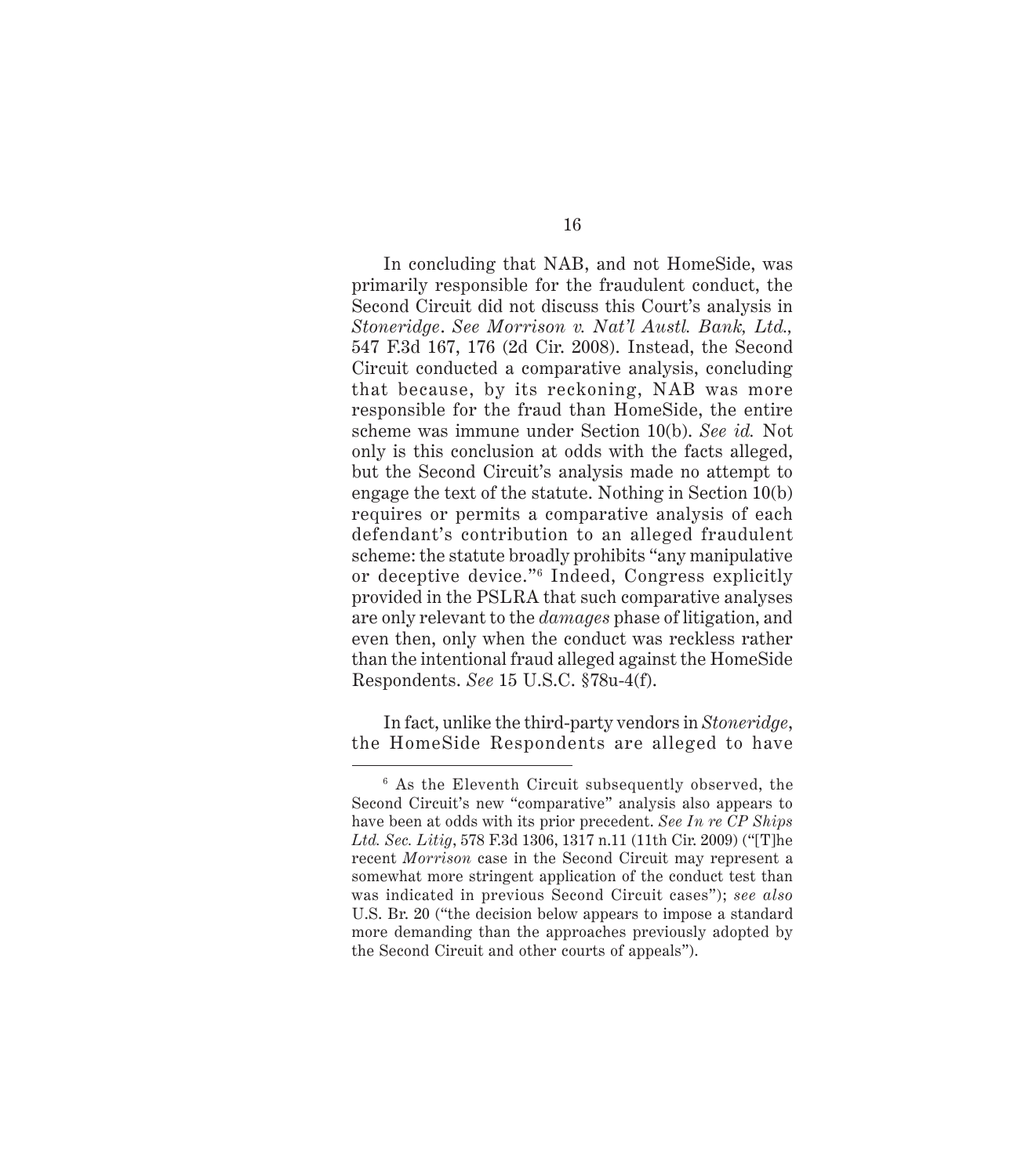masterminded the entire scheme. Indeed, the Complaint does not even allege that NAB was informed of the fraud until halfway through the Class Period, JA89a. Though Petitioners' allegations (which must be accepted as true for pleading purposes) state that NAB was at least reckless in failing to discover the fraud earlier, there remains the possibility that a trier of fact might conclude that for a large portion of the Class Period, the *only* fraudulent conduct in this case was committed by the American subsidiary and its officers. *Compare Chill v. General Electric Co.*, 101 F.3d 263, 270 (2d Cir. 1996) (dismissing claims against GE because there was no evidence that it knew of the fraud at its subsidiary, Kidder Peabody) *with In re Kidder Peabody Securities Litigation*, 10 F. Supp. 2d 398, 408 (S.D.N.Y. 1998) (sustaining claims against the subsidiary for supplying the false statements to its parent). Thus, application of Section 10(b)'s prohibition on "manipulative or deceptive" conduct to the HomeSide Respondents presents no issue of extraterritoriality.7

Nor does the presumption against extraterritorial application bar Petitioners' claims with respect to that portion of the scheme that concerned NAB's activities in Australia. That is because the presumption bars application of a federal statute when the relevant

<sup>7</sup> The HomeSide Respondents cannot be deemed mere "aiders and abetters" of the fraud. This is because the charge of "aiding and abetting" includes as one element the existence of a separate primary violator for the defendant to have aided. *See SEC v. Fehn*, 97 F.3d 1276, 1288 (9th Cir. 1996). If a factfinder were to conclude that NAB did not act with scienter for the first half of the period, there would be no other defendant for the HomeSide Respondents to have "aided."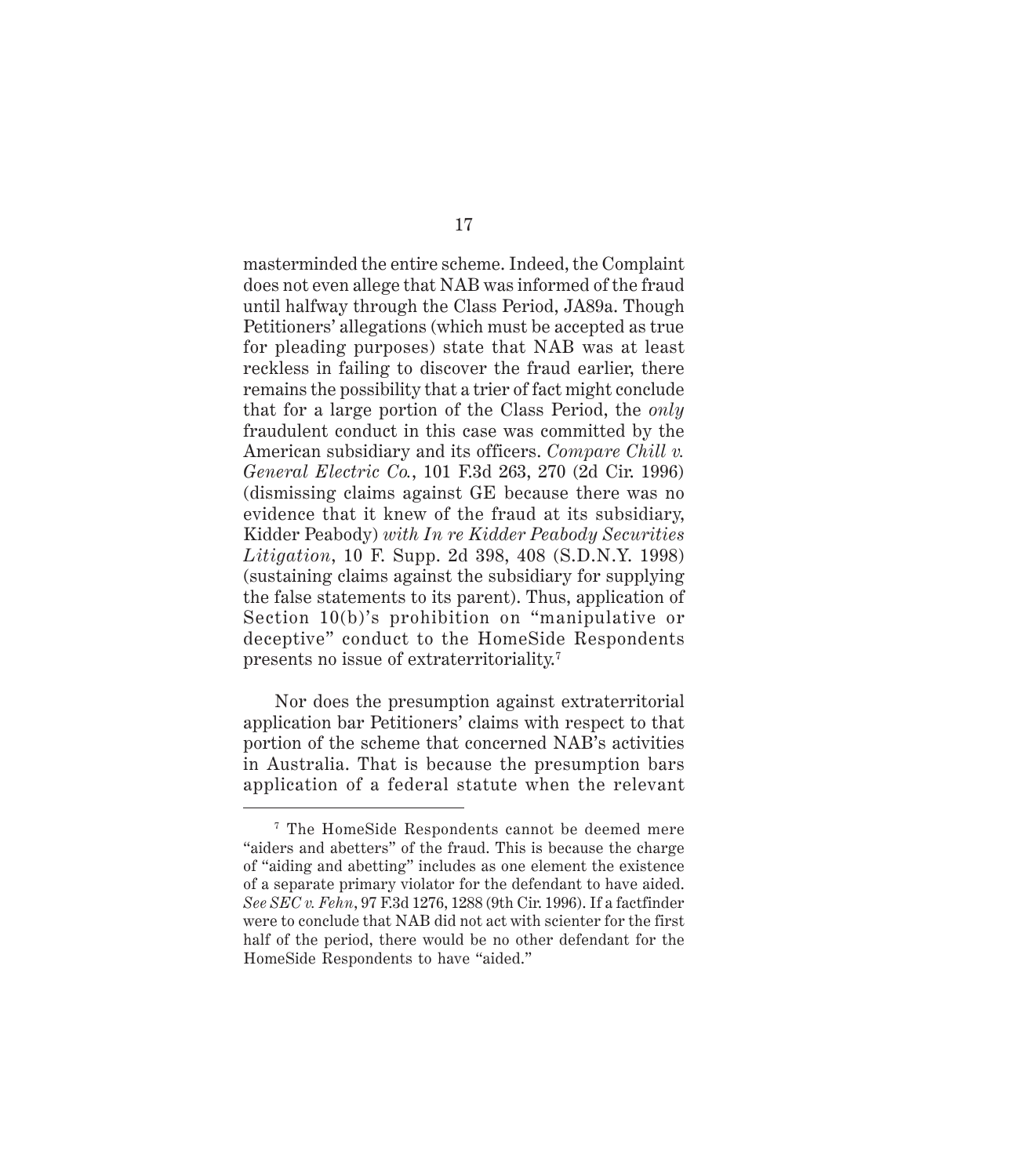conduct occurs *entirely* outside the United States – not when the conduct contains a material domestic component.

For example, in *ARAMCO*, this Court was called upon to consider whether Title VII of the Civil Rights Act applies to employment conditions occurring entirely in Saudi Arabia. 499 U.S. at 247. Because the language of the statute did not provide "any indication of a congressional purpose to extend its coverage beyond places over which the United States has sovereignty," *id.* at 248 (quoting *Foley Bros.*, 336 U.S. at 285), and reading it so broadly created inconsistencies in the statutory scheme, *id.* at 255-56, this Court held that Title VII does not apply to *entirely* overseas conduct.

Similarly, in *Sale v Haitian Centers*, this Court considered the application of certain provisions of the Immigration and Naturalization Act to conduct that occurred solely outside U.S. territorial waters. *See* 509 U.S. at 171. Once again, the Court found that after considering the statutory scheme as a whole, application outside U.S. territory created anomalies that Congress could not reasonably have intended, *see id.* at 172-74, and that the presumption against extraterritorial application of American law lent further support to a narrower reading, *see id.* at 173; s*ee also Foley Bros*., 336 U.S. at 285 (concerning labor conditions in Iran and Iraq); *Smith*, 507 U.S. at 199 (tort claim arising "exclusively on acts or omissions occurring in Antarctica"); *cf. Lujan v. Defenders of Wildlife*, 504 U.S. 555, 586 (1992) (Stevens, J., concurring in the judgment) (concerning the applicability of a provision of the Endangered Species Act to actions taken outside the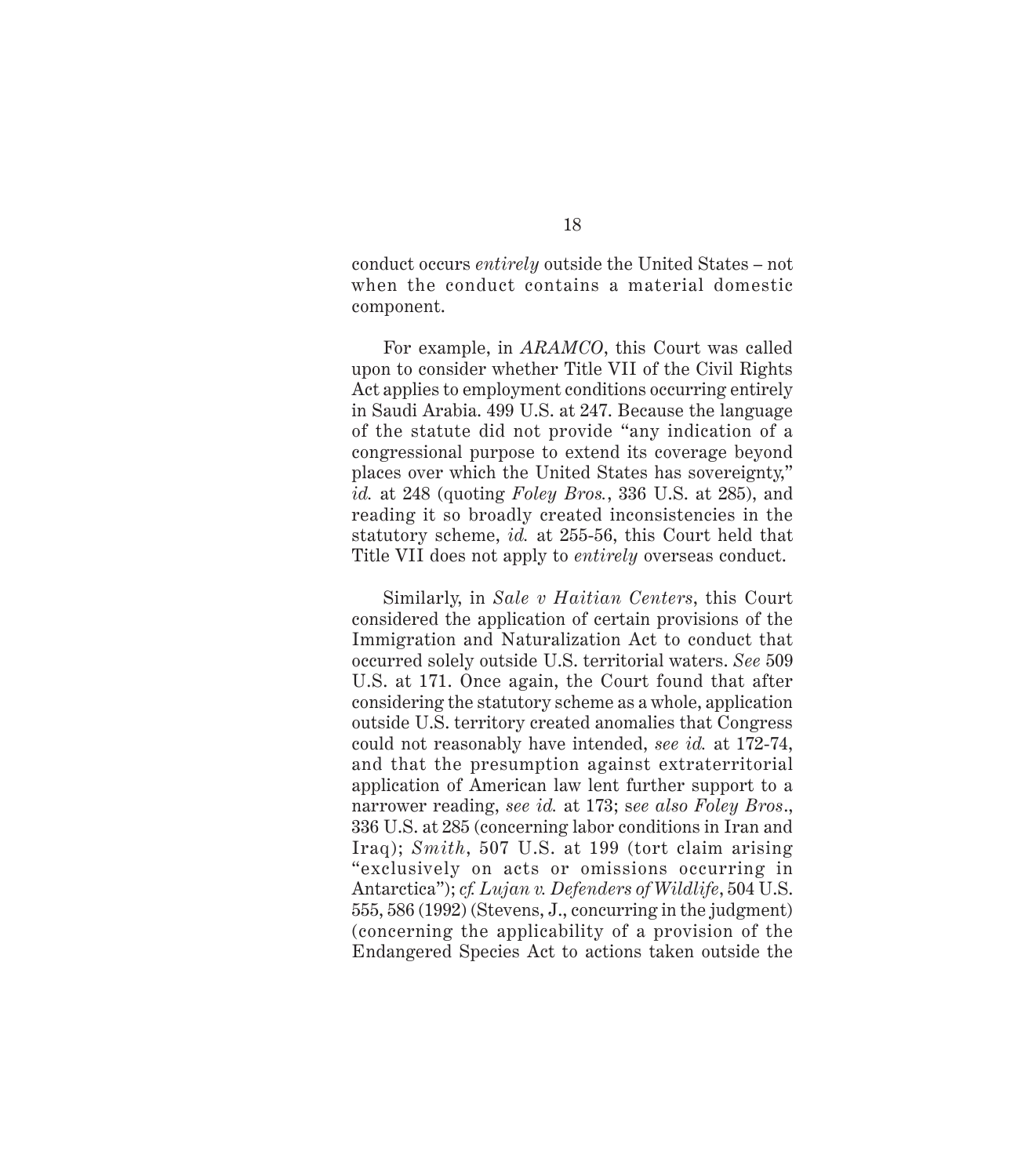U.S.). But, when a single course of conduct depends heavily on conduct *within* the United States, there is simply no basis to assume that Congress did not intend to regulate the entire scheme. *See Steele v. Bulova Watch Co.*, 344 U.S. 280, 288 (1952) (applying American law to a transnational scheme); *United States v. Sisal Sales Corp*., 274 U.S. 268, 275-276 (1927) (same). This is particularly so where, as here, the fraudulent conduct overseas was entirely derivative of, and dependent on, the domestic conduct.

This Court's decisions in *F. Hoffman-La Roche Ltd. v. Empagran*, S.A., 542 U.S. 155 (2004) and *Microsoft Corp. v. AT&T Corp.*, 550 U.S. 437 (2007) are not to the contrary. In those cases, the statutes at issue specifically delineated when a scheme that included both foreign and domestic conduct would be characterized as foreign and outside the reach of American law. Thus, in *Hoffman*, this Court considered the scope of the Foreign Trade Antitrust Improvements Act, which excludes from the reach of the Sherman Act certain domestic "conduct involving trade or commerce . . . with foreign nations," with very precise definitions as to what constitutes such conduct. 542 U.S. at 161 (quoting 15 U.S.C. § 6a). Similarly, in *Microsoft*, this Court considered the Patent Act, which by its terms extends only to conduct within the territorial United States, and then contains a very limited extension to precisely-defined activity, involving both foreign and domestic elements, undertaken with the intent to evade the Patent Act's domestic requirements. *See* 550 U.S. at 443-45. In both cases, this Court was called upon to interpret these carve-outs and determine when, under those statutes, transnational conduct would fall within the scope of the law. *See Microsoft*, 550 U.S. at 442; *Hoffman*, 542 U.S. at 162.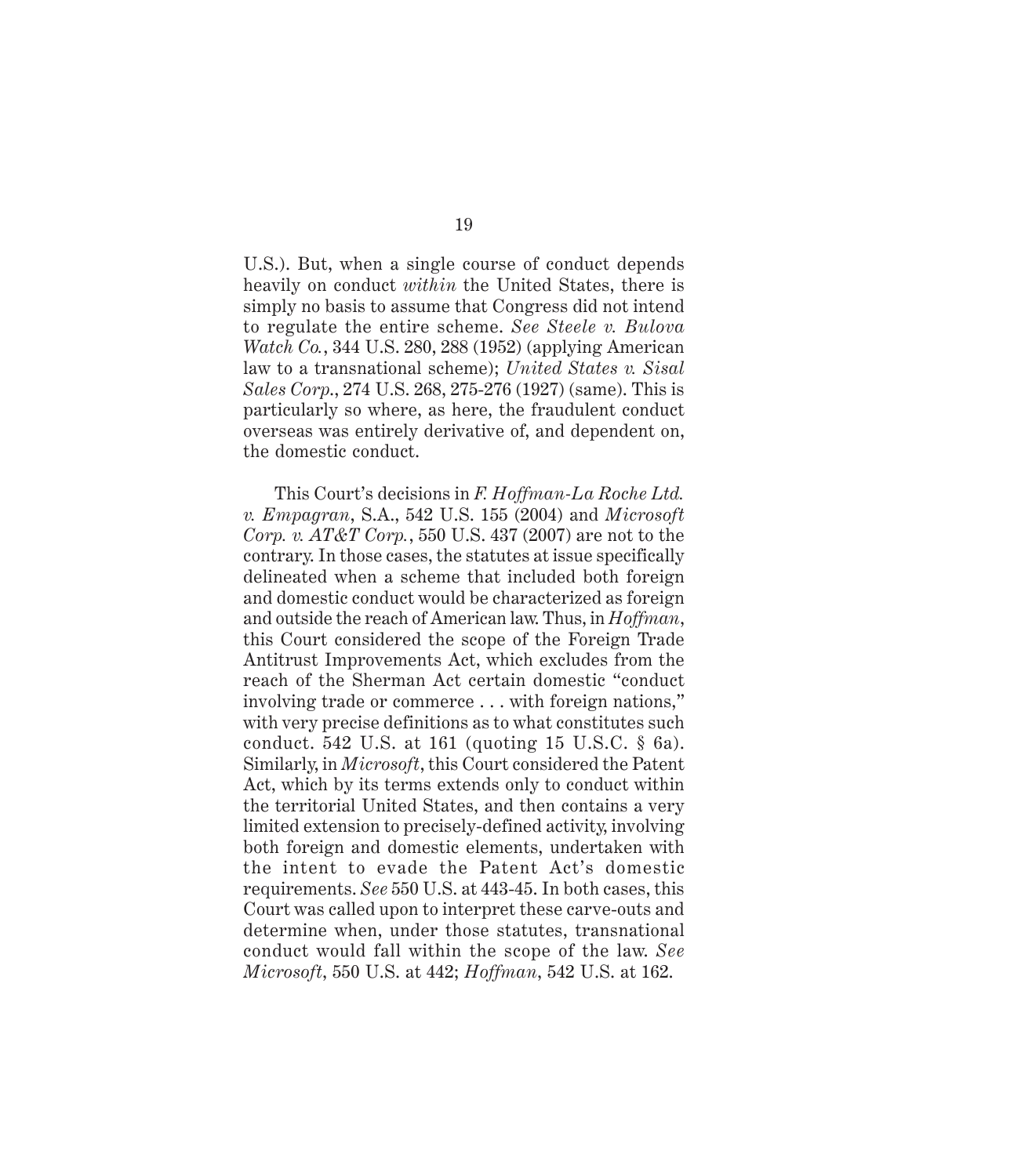Section 10(b), by contrast, contains no provision characterizing transnational schemes as foreign. Therefore, where the domestic component is material to the completion of the fraud – here, so material that a factfinder may conclude that there was *no* fraudulent foreign conduct for the first half of the Class Period – there is no basis to apply a presumption against extraterritoriality, and the plain language of Section 10(b) should control. *See SEC v. Kasser*, 548 F.2d 109, 116 (3d Cir. 1977) (liability under Section 10(b) exists if the domestic conduct was material to the fraud); Brief of Amicus Securities & Exchange Commission, *Morrison v. Nat'l Austl. Bank*, 07-0583 (2d Cir.), at 22 (recommending that Section 10(b) be applied to frauds where "the conduct in the United States is material to the fraud's success and forms a substantial component of the fraudulent scheme").

A rule that would designate as "extraterritorial" any scheme that included an element of foreign conduct would be impossible to administer and would greatly damage America's interests. Even in 1934, Congress recognized that for an actively-traded security in a welldeveloped market, prices quoted in foreign countries would affect prices in the United States, 15 U.S.C. § 78b(2); 76 years later, improvements in technology and the integration of international markets have only strengthened this association. Certainly, if every country refused to apply its fraud laws to transnational conduct, fraudsters would have unprecedented freedom to effectuate their schemes without fear of penalty. Nor does it make sense for a fraud to be subdivided into pieces and tried in different locations or under different laws; the entire scheme must be considered as a whole.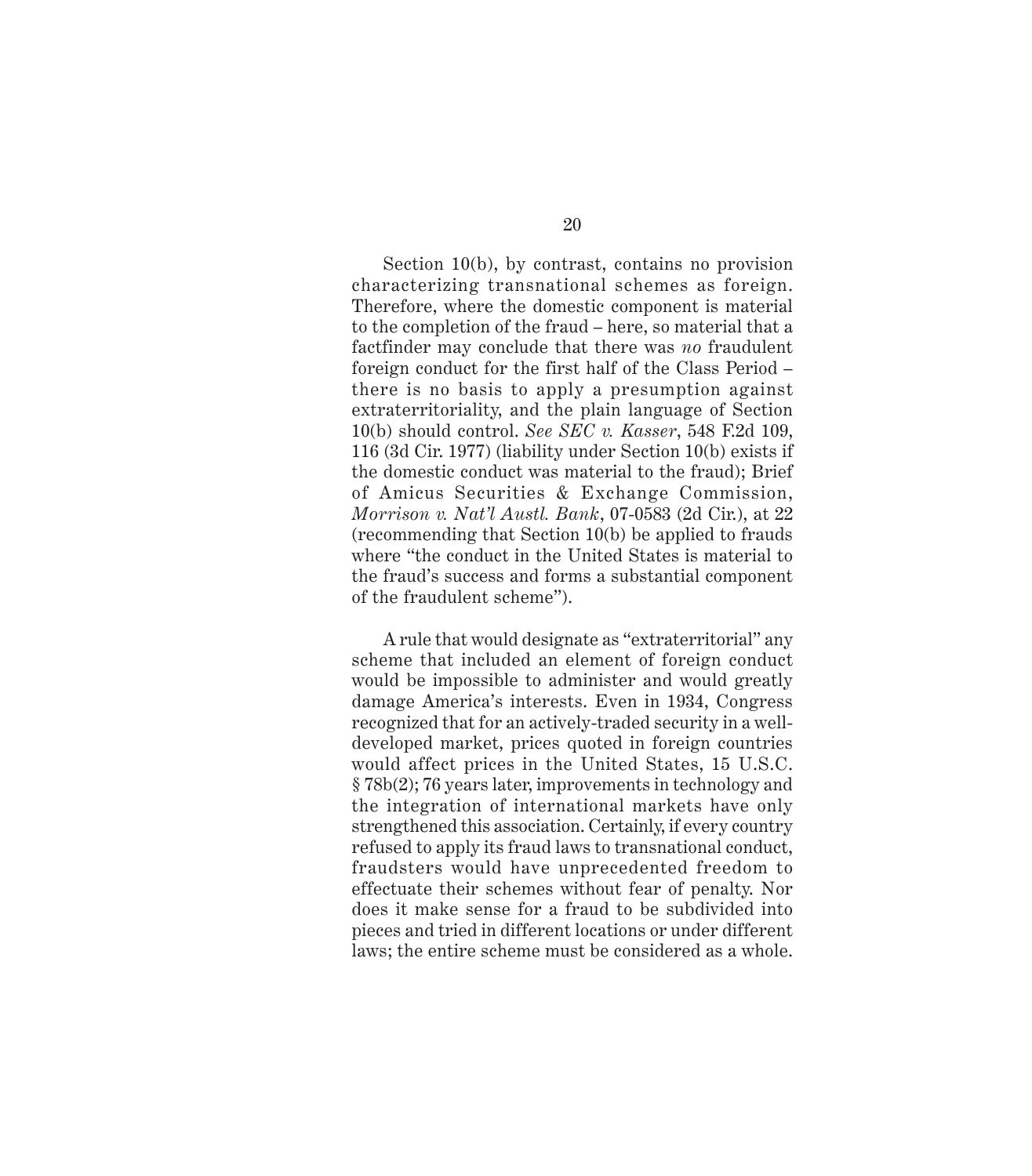*See* Hannah L. Buxbaum, *Multinat'l Class Actions Under Fed. Sec. Law: Managing Jurisdictional Conflict*, 46 Colum. J. Transnat'l L. 14, 58-59 (2007) (recognizing the interest that all nations have in trying claims arising out of a single transnational scheme in a single forum). Here, given the very real possibility that the foreign parent was not even aware of the American misconduct from 1999 through 2000, it hardly makes sense to characterize the fraud as "extraterritorial" and refuse to apply the plain terms of Section 10(b).

The *Restatement (Third) of Foreign Relations Law of the United States* (1987), which this Court relied upon in *Hartford Fire Insurance Co. v. California*, 509 U.S. 764 (1993), also supports the application of American law to a fraud that contains a material domestic component. Section 416 applies specifically to securities actions, and provides that federal securities laws apply to "conduct occurring predominantly in the United States that is related to a transaction in securities, even if the transaction takes place outside the United States." Even more broadly, § 403 makes it clear that regulation is reasonable when there is a "link" to the regulating state, based on, among other things, conduct within the territory. *Id.* § 403(2)(a). Regulation is also reasonable when there is universal agreement among states that the activity should be regulated, when regulation is important to the international "economic system," and when there is little likelihood of international conflict. *Id.* § 403(2) (c, e, h). A single, transnational fraudulent scheme where substantial portions occur within the U.S. has an important "link" to the U.S. as a regulating territory; moreover, nations universally agree on the desirability of regulation and, unlike the antitrust laws,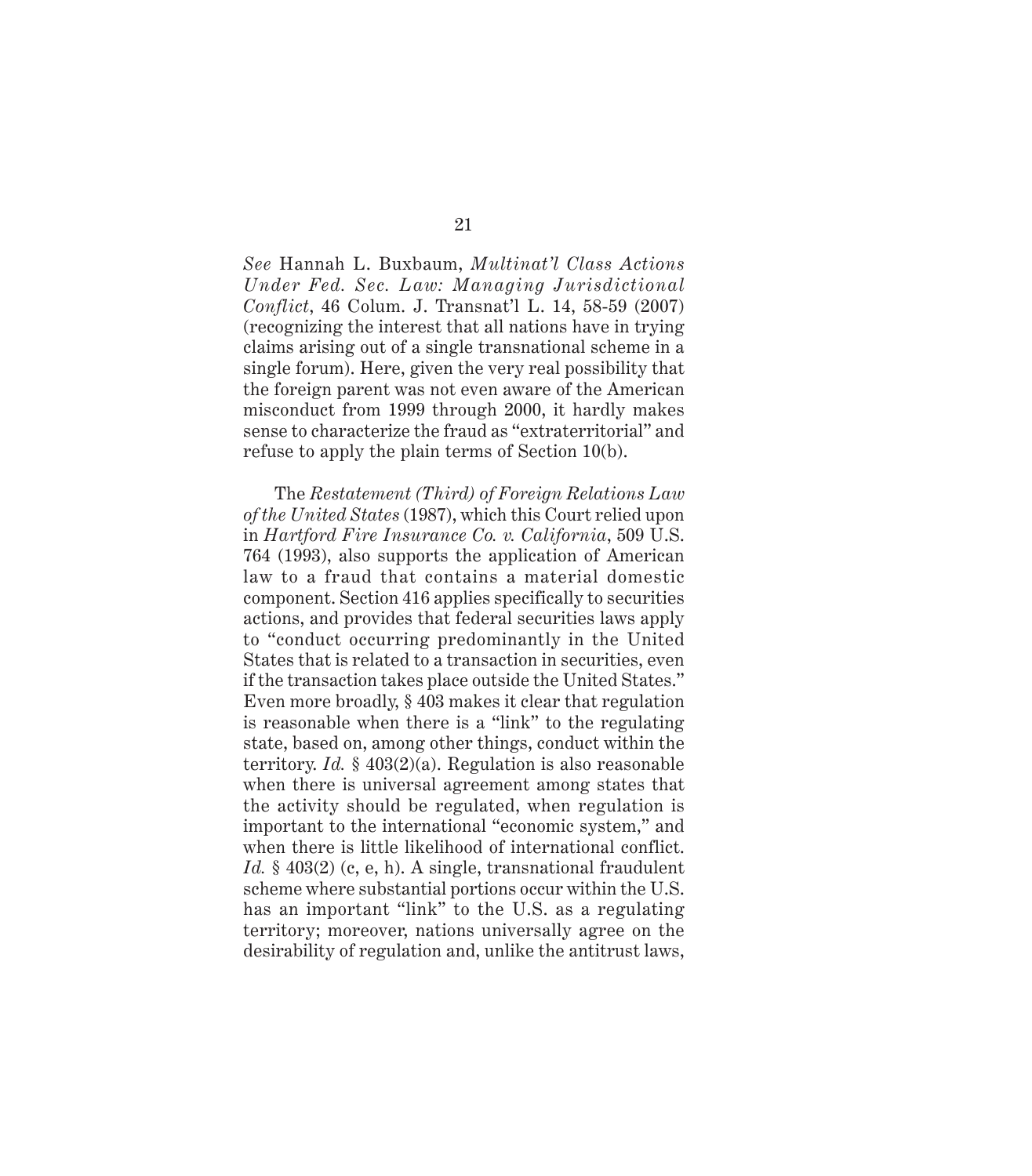application of Section 10(b) to activity outside American borders has not resulted in conflict with other nations. *See Restatement* § 416, Note 3 ("In contrast to regulation under the antitrust laws, which not infrequently involved prohibition of conduct which another state favored or required, . . . United States securities regulation . . . has not resulted in state-to-state conflict."); *cf. id.* at cmt a (reasonableness of applying securities laws "depends not only on the territorial links of a given activity with the United States, but also on the character of the activity to be regulated. . . . Thus, an interest in punishing fraudulent or manipulative conduct is entitled to greater weight than are routine administrative requirements.").

Finally, any presumption against the application of Section 10(b) to NAB's conduct is rebutted by the fact that the statute explicitly applies extraterritorially, "so this is surely not a statute in which Congress had only domestic concerns in mind." *Pasquantino*, 544 U.S. at 372. At minimum, these statutory provisions are "affirmative evidence" that Section 10(b)'s prohibitions on fraudulent conduct extend at least to foreign actions taken in furtherance of a transnational fraudulent scheme with a material domestic component. *Sale*, 509 U.S. at 176.

### **2. The Alleged Fraud Occurred In Connection with the Purchase or Sale of Securities Under Section 10(b)**

NAB's securities were listed on the NYSE and traded within the United States. NAB was also required under SEC regulations to file its financial statements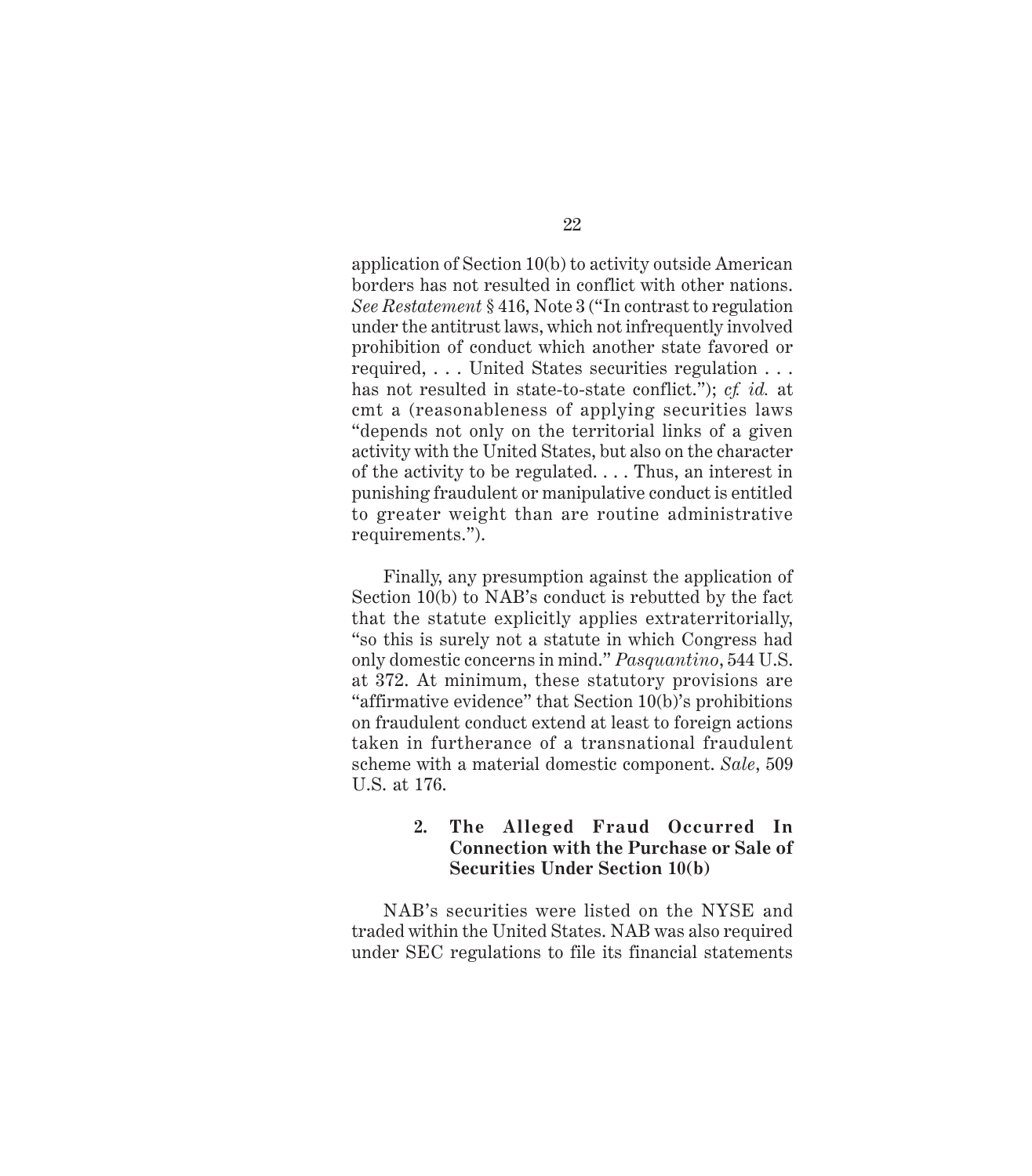in this country. Finally, because NAB securities traded in a globally efficient market, NAB's American securities were priced in accordance with pricing for common shares elsewhere, including on Australian securities exchanges. Thus, the false statements alleged here were issued in connection with *domestic* purchases and sales of securities, and the issue of extraterritorial application of Section 10(b) does not arise.

That the particular plaintiffs in this case made their purchases outside the U.S. does not change this result where, as here, the market for the securities is globally efficient. Congress recognized in Section 2 that securities prices are set by information and trading that transcends national boundaries. 15 U.S.C. § 78b(2). Thus, Congress made it clear that there is an inherent American interest in ensuring that even foreign purchasers are not defrauded, because the prices they pay for their securities will ultimately impact the prices at which securities are sold in America. Once again, Section 2 is affirmative evidence of Congress's intention that Section 10(b)'s prohibition on fraudulent conduct "in connection with the purchase or sale of any security" extends at least to fraudulent conduct (with, as described above, a material domestic component) taken in connection with foreign purchases and sales "upon securities exchanges and over-the-counter markets," 15 U.S.C. § 78b.

To be sure, in *Hoffman*, this Court held that, under the FTAIA, where the anticompetitive conduct is both foreign and domestic, and where the foreign plaintiffs complain of injuries that are "independent" of the domestic effects, the foreign plaintiffs have no cause of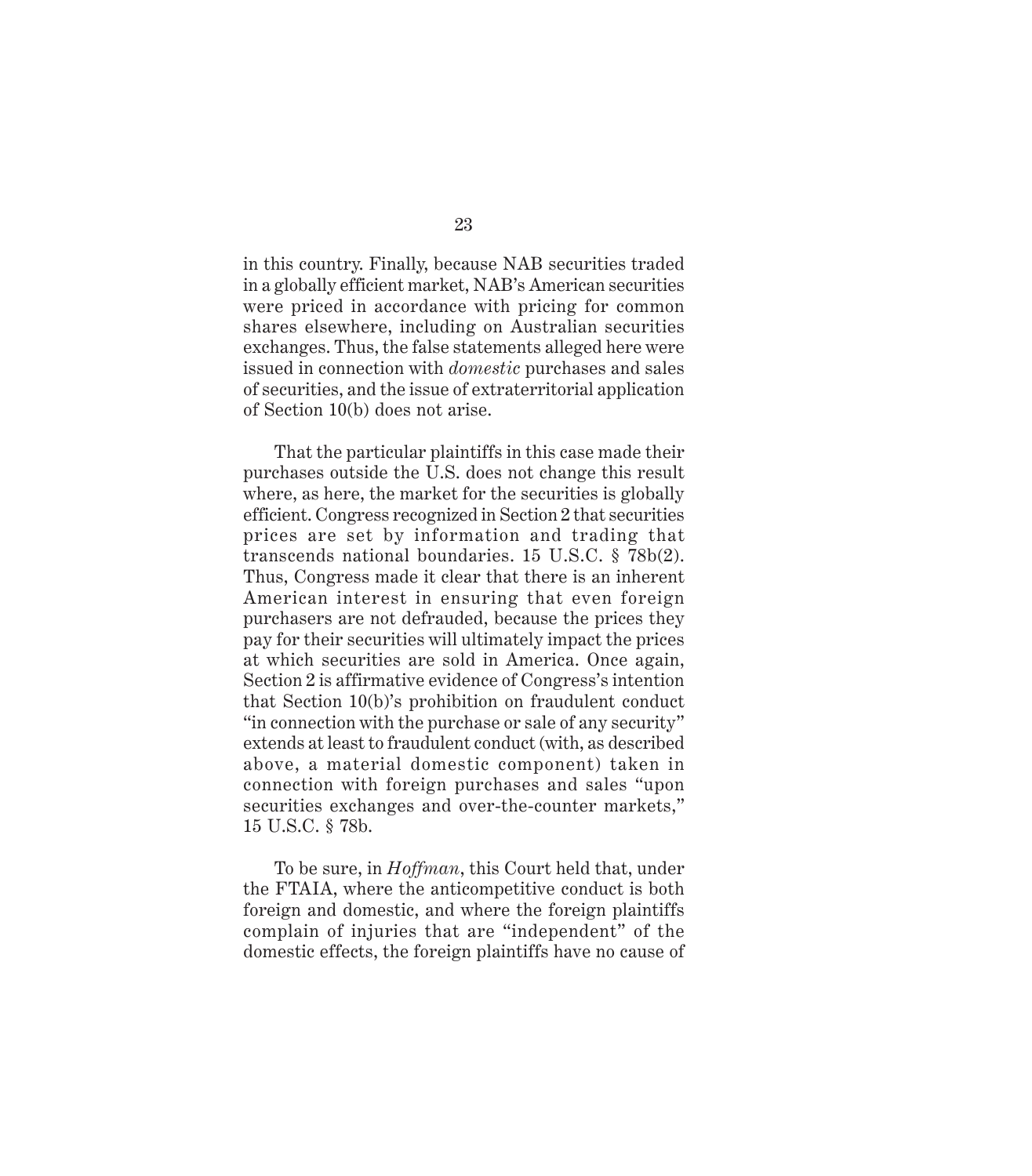action. *See Hoffman*, 542 U.S. at 164. However, that holding was based on the specific terms of the FTAIA, in which Congress explicitly exempted from the scope of the Sherman Act certain domestic anticompetitive conduct. *See id.* at 166. That exempted conduct was statutorily defined to include anticompetitive conduct involving foreign commerce that had no adverse domestic effect. *See id*. Under such circumstances, this Court held that the foreign plaintiffs could not use the existence of some domestic effects that had no relationship to their own injuries as a basis for a private claim, because without the requisite connection to domestic effects, those particular plaintiffs' injuries were "not the consequence of any domestic anticompetitive conduct that Congress sought to forbid." *Id.* at 165-66.

Section 10(b), however, unlike the FTAIA, does *not* contain a statutory immunity for fraudulent conduct without domestic effects. Moreover, this Court's distinction between domestic effects and foreign ones in *Hoffman* was well in keeping with antitrust law generally, where the particular market and its precise definition – including its geographic scope – plays an important role in determining the impact of anticompetitive conduct. *See, e.g.*, *Spectrum Sports v. McQuillan*, 506 U.S. 447, 459 (1993). In the antitrust realm, because there is little reason to believe a single market for a particular good – particularly a consumer good such as the vitamins at issue in *Hoffman* – will span several countries, it is reasonable to sever domestic effects from foreign ones.

In the context of securities that trade in globally efficient markets, however, there can be no foreign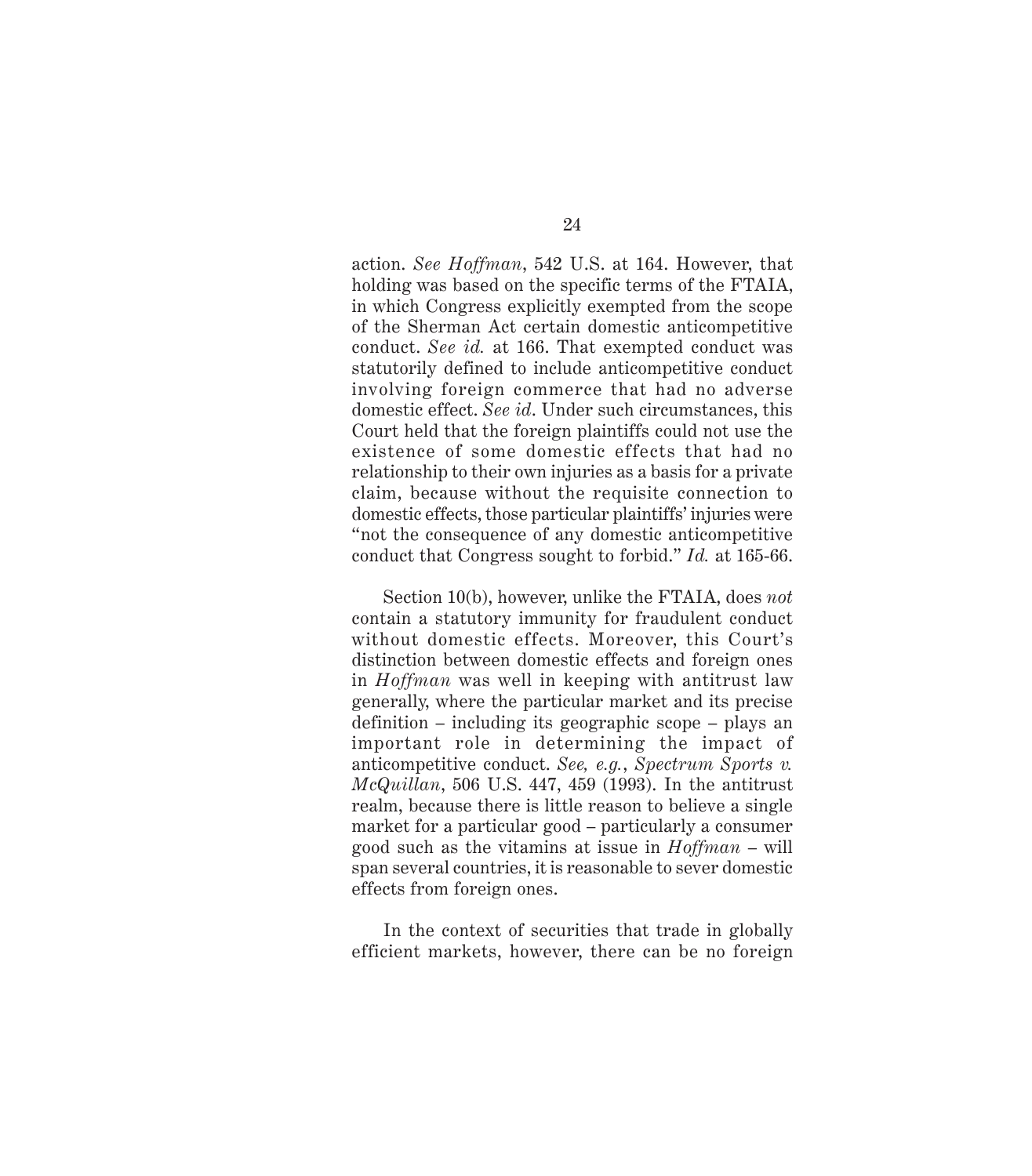effects that are "independent" of domestic ones, as Congress recognized. 15 U.S.C. § 78b(2). Therefore, it makes little sense to apply a rule that artificially seeks to sever purchases abroad from purchases within the territorial United States.

#### **3. Respondents' Fraud Caused Petitioners' Injuries**

Finally, Petitioners have alleged facts that satisfy the elements of reliance and loss causation under Section 10(b).

In a fraud on the market case, the element of reliance is satisfied when an investor buys or sells a security at a price that has been distorted by fraud. *See Basic Inc. v. Levinson*, 485 U.S. 224 (1988). Therefore, in a globally efficient market, "reliance" does not exist in any single country, but is instead a result of information that is generally available worldwide, including information on trading patterns. *See* 15 U.S.C. § 78b(2); Buxbaum, *supra*, at 46. Thus, the fact that NAB filed separate, but materially identical, financial statements in Australia and the United States is of no moment, because Petitioners relied on all available information, not merely information filed in a particular territory. Moreover, the globally efficient market was interdependent across countries – NAB could not have filed two sets of irreconcilable numbers, and if it had done so, the fraud would have immediately been revealed. Australian investors "relied" upon the American filings in the sense that the American filings confirmed the financial information contained in the Australian ones.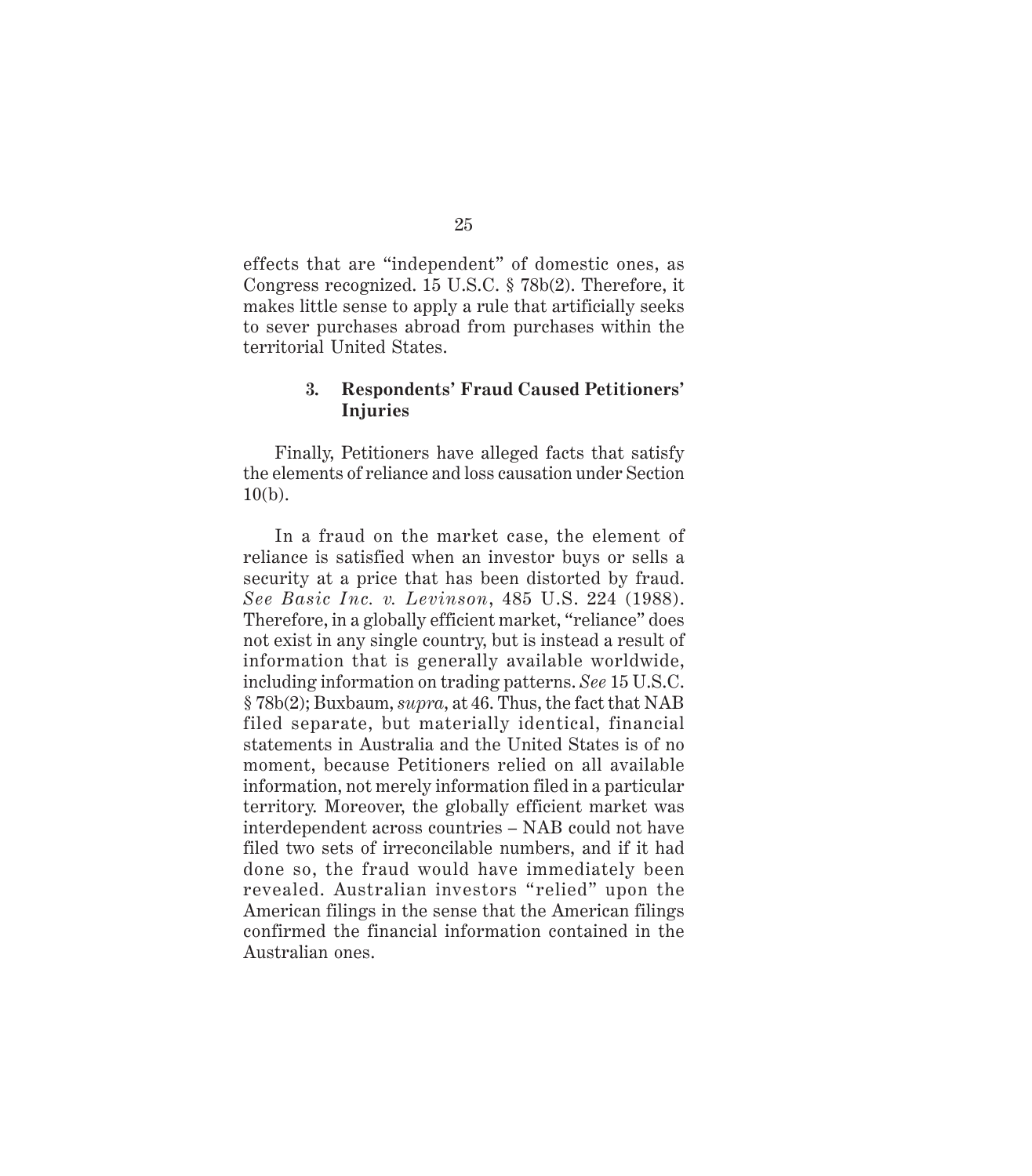Nor can it be said that the chain of causation between the fraud and the Petitioners' ultimate losses was too remote for liability, as the Second Circuit believed. *See Morrison*, 547 F.3d at 176-77. That court first held that only the domestic conduct could be considered in determining whether Petitioners' losses resulted from the fraud, and then concluded that the domestic component was too distant from the financial statements issued by NAB to fall within the ambit of Section 10(b). *See id.* Both of these conclusions were in error.<sup>8</sup>

First, as explained above, the entire fraudulent scheme to falsify NAB's financial statements was prohibited by the plain language of Section 10(b), and because of the scheme's substantial domestic component, no presumption arises that the statute should not be applied exactly as written. For the reasons stated above, once it is determined that the domestic conduct was integral to the scheme, it is meaningless to parse the fraud into its constituent parts and such an effort only invites piecemeal litigation or, worse, immunity for fraudsters who design their frauds to escape the jurisdiction of any one nation. Therefore, the only relevant question is whether Petitioners' injuries were caused by NAB's false financial statements, a point upon which there is no dispute.

<sup>8</sup> Though the Second Circuit discussed the relationship between the fraud and Petitioners' injuries in terms of "losses," it did not mean the element of loss causation – which was satisfied when the fraud was revealed to the market and caused the drop in NAB's securities prices – but the elements of reliance and transaction causation. *See Morrison*, 547 F.3d at 176-77; *Basic*, 485 U.S. at 243 (the element of reliance "provides the requisite causal connection between a defendant's misrepresentation and a plaintiff 's injury").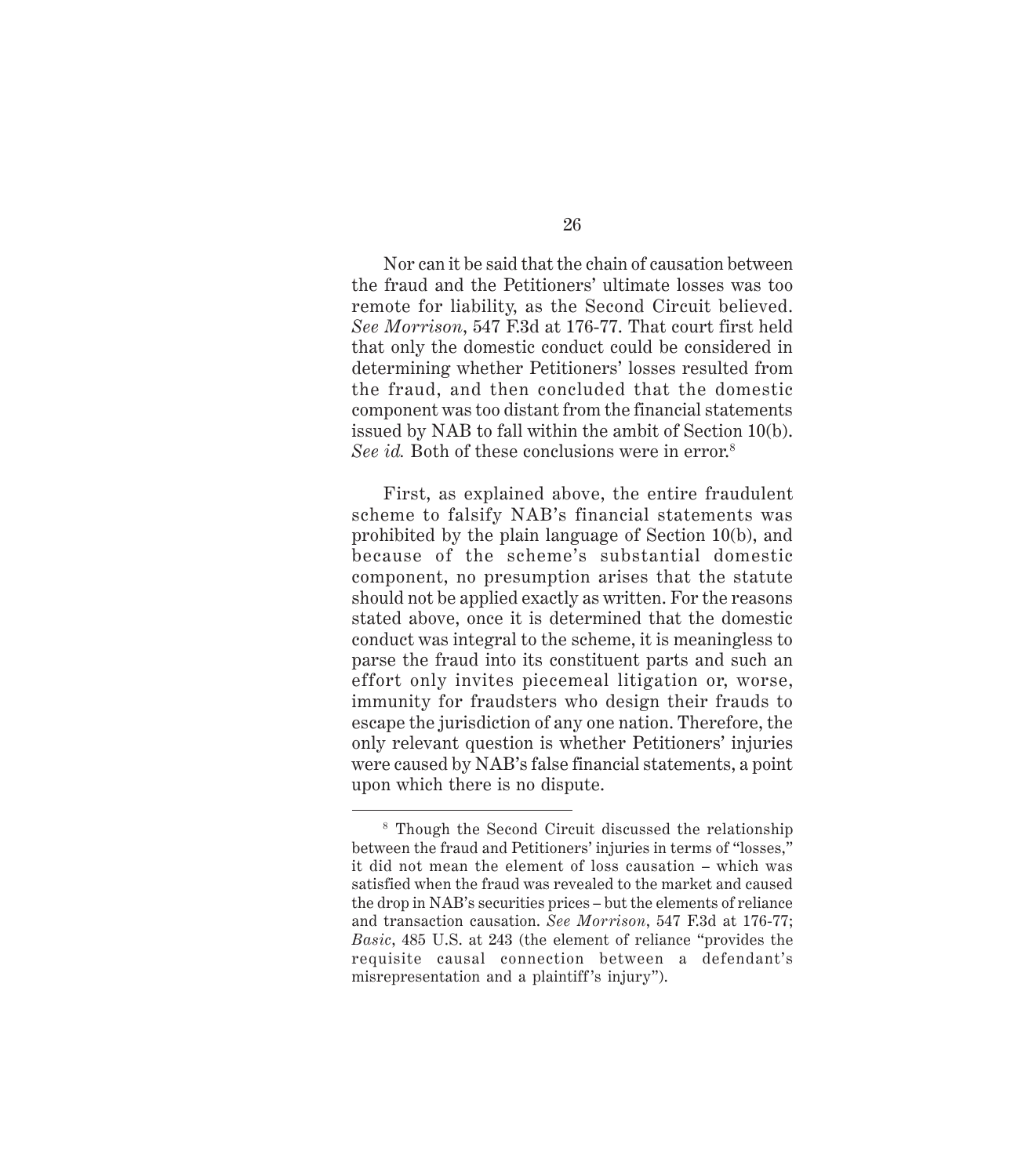Second, even if this Court were inclined to subdivide the scheme into domestic and foreign components, in this case, Petitioners have alleged facts that, if proven, would demonstrate that their injuries were directly traceable to the domestic portion of the conduct – namely, HomeSide's generation of false financial statements and transmittal of those false statements to NAB.

As Petitioners demonstrate, the false statements at NAB were proximately caused by the fraudulent conduct at HomeSide. Br. for Petr. 30-31. There is every reason to believe that the 1934 Congress (and the 1995 Congress that enacted the PSLRA) would have at least expected traditional common law causation concepts to be employed when interpreting the statute; if anything, the securities laws were enacted because common-law concepts were too restrictive. *See Herman & MacLean v. Huddleston*, 459 U.S. 375, 388-389 (1983). For that reason alone, Petitioners have stated a claim.

Additionally, just two terms ago, this Court examined reliance and causation in a situation where – as here – the entity that ultimately issued the false statements to the public was alleged to have schemed with a different entity that contributed to the fraud. *See Stoneridge*, 552 U.S. at 158-59. This Court explained that in order to determine whether a particular defendant's deceptive conduct had a sufficient "proximate relation" to the plaintiff's injuries to satisfy the element of reliance, a court must first determine whether the "deceptive acts" were "communicated to the public." *Id.* at 158-59. If this has not occurred, the court examines the "chain" between the acts and the ultimate false statement,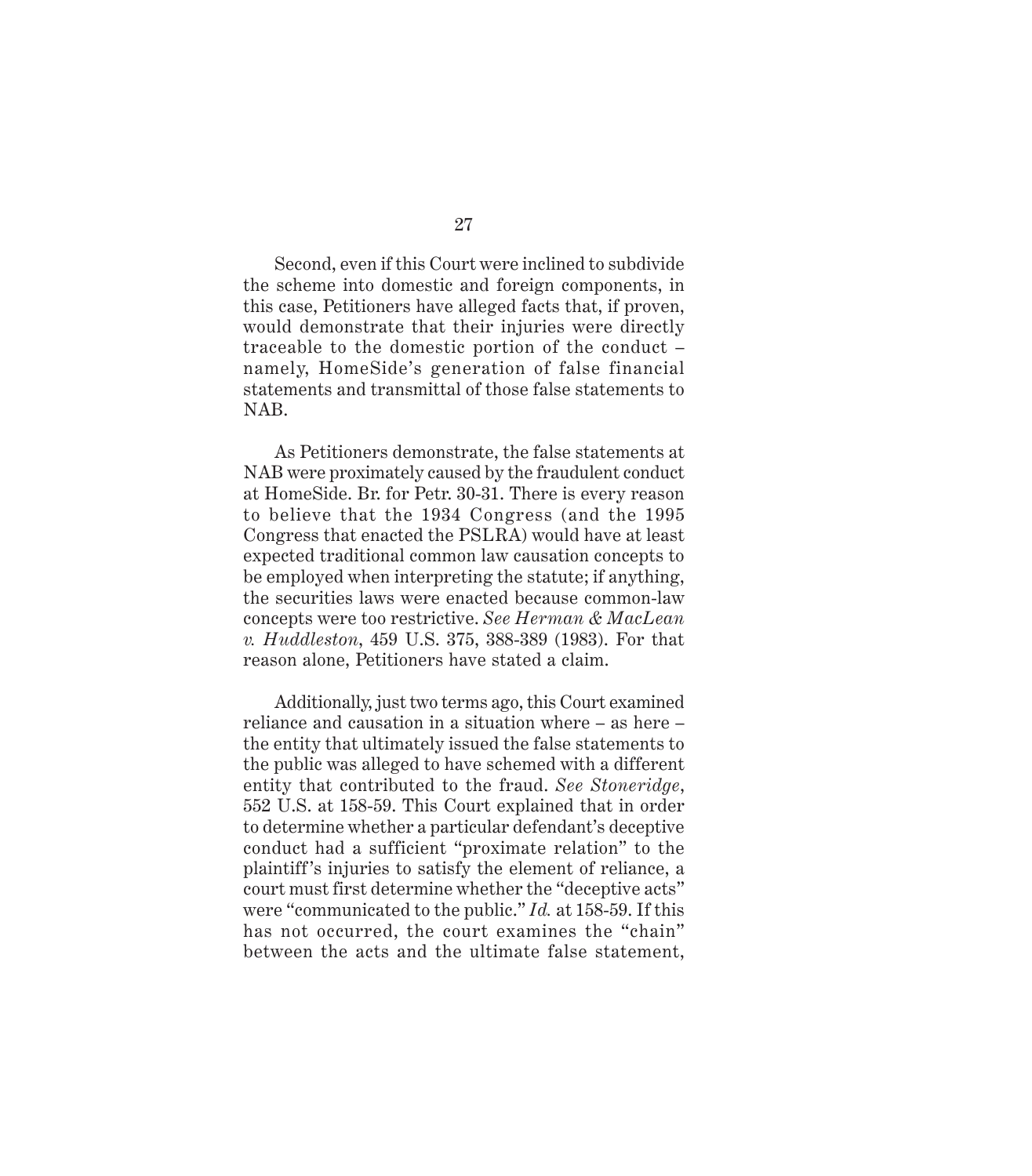*id.* at 159, considering such factors as whether the defendant had a role in preparing the false financial statements, whether the defendant's actions made it "necessary or inevitable" that a false statement would issue, and whether the defendant's conduct occurred in the "investment sphere" or in the "the marketplace for goods and services." *Id.* at 166.

There is no reason why a new and more restrictive test for causation – one that goes beyond both proximate cause and *Stoneridge* – should apply.9 This is particularly so because in developing the *Stoneridge* test, this Court already considered the policies of the securities laws and the scope of conduct regulated by Section 10(b). *Id.* at 160-63. Nothing in the statutory language suggests that Congress would have intended a *third* causation test depending on where the losses were experienced or the securities purchased, nor is there any basis in this Court's precedents for creating a new and distinct concept of causation for foreign harms experienced as a result of illegal domestic conduct. Certainly, HomeSide should not enjoy a functional exemption from the securities laws as compared to its domestic mortgage service competitors. *Cf. Hellenic Lines Ltd. v. Rhoditis*,

<sup>9</sup> *Stoneridge* has been employed as the test for causation when determining whether any particular actor has "caused" statements to issue – be it an outside vendor, a law firm, an investment bank, an officer of the company, or a subsidiary. *See, e.g.*, *In re DVI Inc. Sec. Litig.*, 249 F.R.D. 196, 203 (E.D. Pa. 2008); *Pugh v. Tribune Co.*, 521 F.3d 686 (7th Cir. 2008); *In re Nature's Sunshine Prods. Sec. Litig.*, No. 2:06cv267 (TS), 2008 WL 4442150 (D. Utah Sept. 23, 2008); *In re Parmalat Sec. Litig.*, 570 F. Supp. 2d 521 (S.D.N.Y. 2008).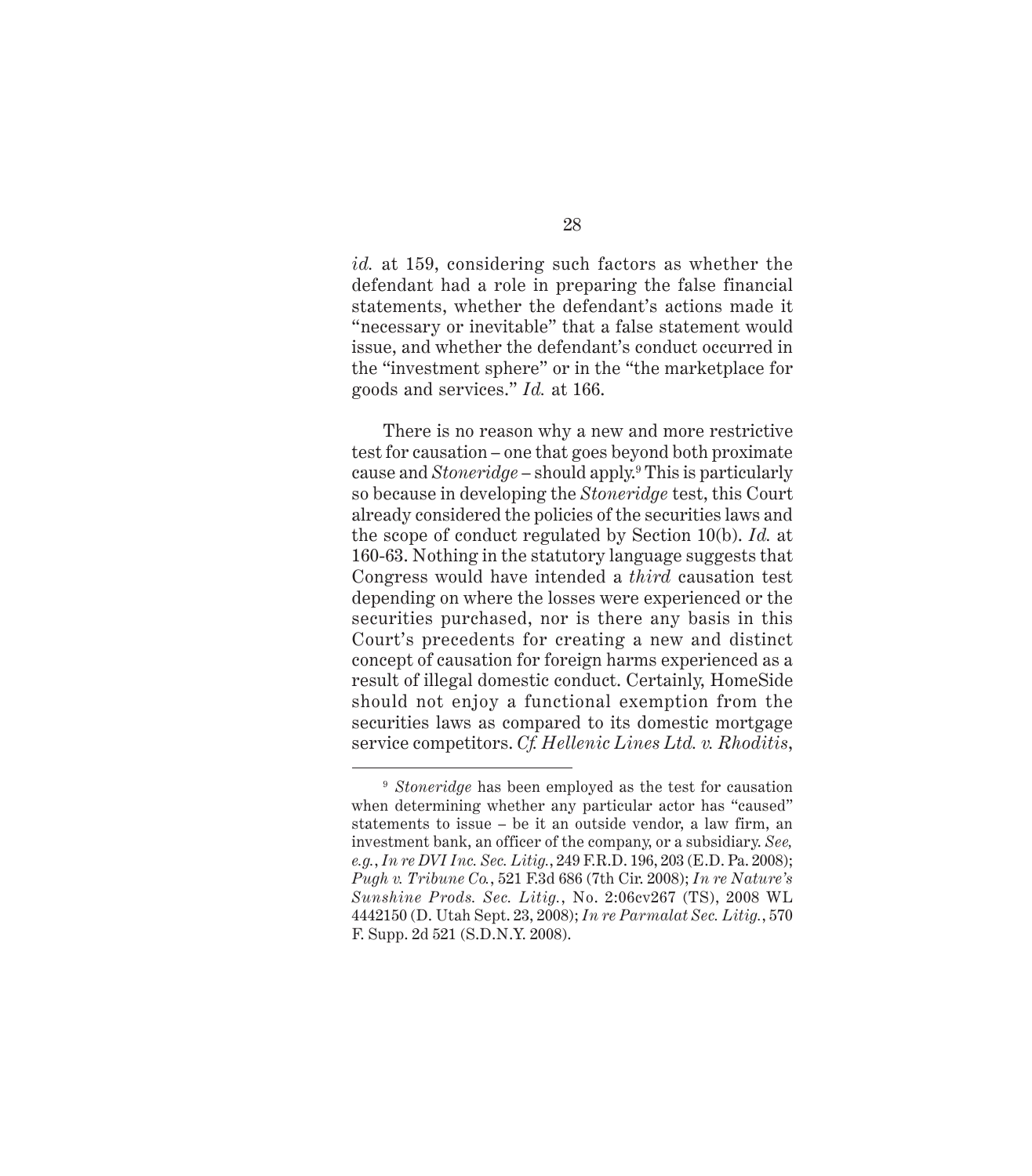398 U.S. 306, 310 (1970) (applying Jones Act to business owned and operated in U.S. despite alien ownership, in part to avoid giving an American-based business a special immunity from liability that its domestic competitors lacked); *Morrison*, 547 F.3d at 175 ("those who operate from American soil should not be given greater protection from American securities laws because they carry a foreign passport or victimize foreign shareholders").

Under *Stoneridge*, Petitioners' injuries were caused by the domestic conduct. Section 10(b) prohibits the use of deceptive devices "directly or indirectly"; it does not require that the specific actor personally make the false statements. And here, unlike in *Stoneridge*, HomeSide's fraudulent conduct was explicitly "communicated to the public," 552 U.S. at 159: not only were HomeSide's results incorporated into NAB's totals, but HomeSide's own financial results were separately reported and attributed to HomeSide. (SA6, 21, 26, 60). And because the results specific to HomeSide were announced to the market as they had been supplied to NAB by the HomeSide Respondents, the HomeSide Respondents played an important role in preparing NAB's financial statements. Finally, because HomeSide prepared its financials and communicated them to NAB for the purpose and with the intention that they be included in NAB's securities filings, the HomeSide Respondents' conduct occurred in the "investment sphere," and not "the marketplace for goods and services." For these reasons, the HomeSide Respondents caused NAB's false statements to issue, and Petitioners relied on their actions.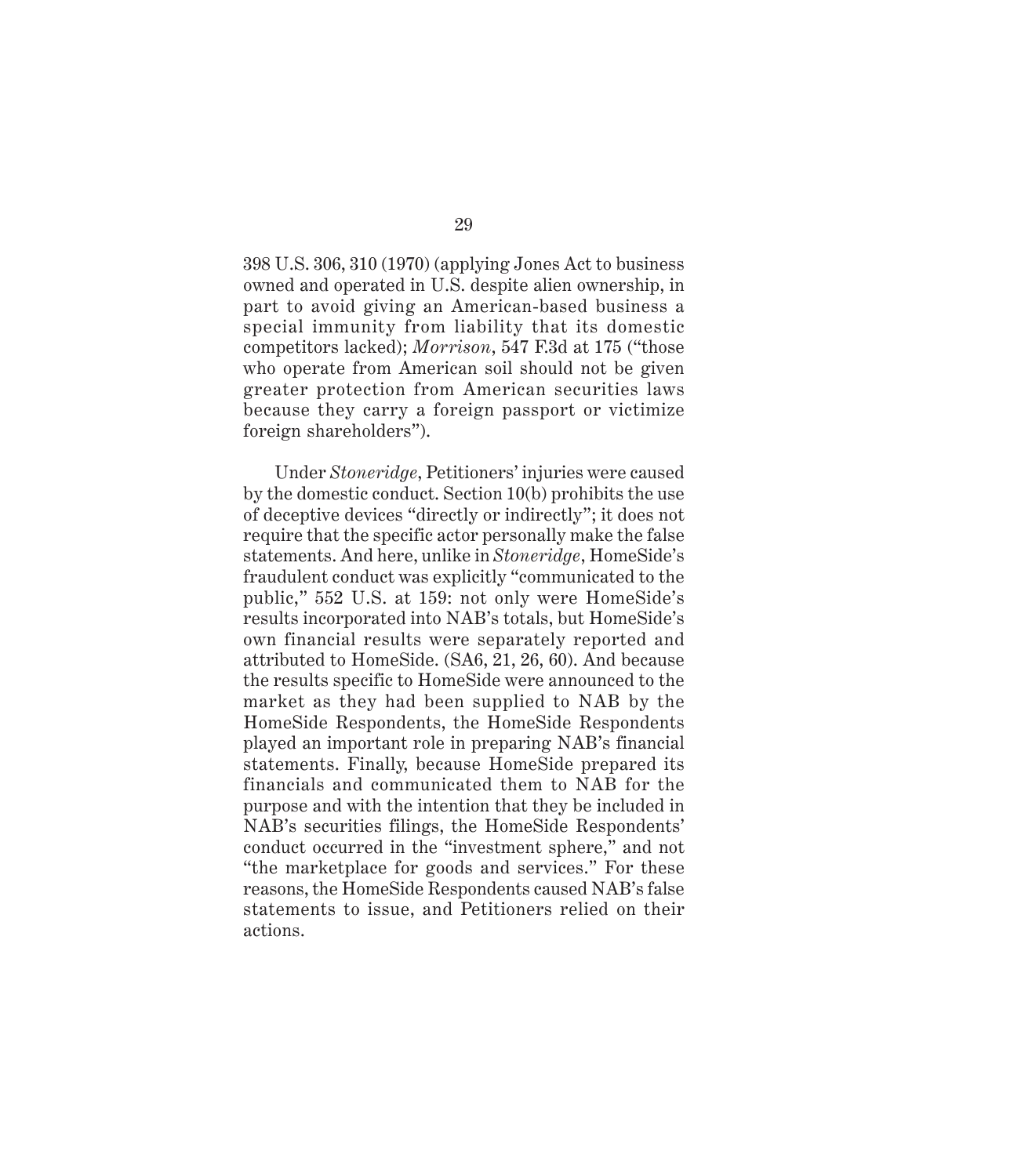Moreover, in *Stoneridge*, this Court held that reliance and causation would be satisfied if the defendant's actions made it "necessary or inevitable" that the false statement would issue. *Id.* at 161. Here, HomeSide was a subsidiary of NAB; its results, as reported, necessarily would be included in NAB's financial statements, at least barring some kind of extraordinary affirmative action by NAB. HomeSide, not NAB, made the decision as to how it would value its mortgage assets. JA82a. This is a far cry from the situation in *Stoneridge*, where the issuing company, rather than the defendant vendors, made the determination as to how to account for the relevant transactions. *See Stoneridge*, 552 U.S. at 161. Additionally, NAB was not even told of the fraud at HomeSide for the first half of the Class Period, JA89a; at least during that time, although Petitioners' allegations of recklessness must be accepted at the pleading stage, there remains the possibility that a factfinder would conclude that NAB did not even know of the fraud, once again rendering it "necessary or inevitable" that HomeSide's fraud would cause NAB to issue false statements. Thus, the HomeSide Respondents' conduct – and thus, the domestic conduct – was relied upon by Petitioners.

Any other application of the *Stoneridge* test would hand corporations a license to commit fraud. It is quite common for frauds to occur at subsidiaries which then transmit false financial information to the parent. *See, e.g.*, *Kidder*, 10 F. Supp. 2d at 408; *In re LaBranche Sec. Litig*., 405 F. Supp. 2d 333 (S.D.N.Y. 2005); *In re Alstom SA Sec. Litig.*, 406 F. Supp. 2d 433 (S.D.N.Y. 2005); *In re Van Der Moolen Holding N.V. Sec. Litig*., 405 F. Supp. 2d 388 (S.D.N.Y. 2005); *Menkes v. Stolt-*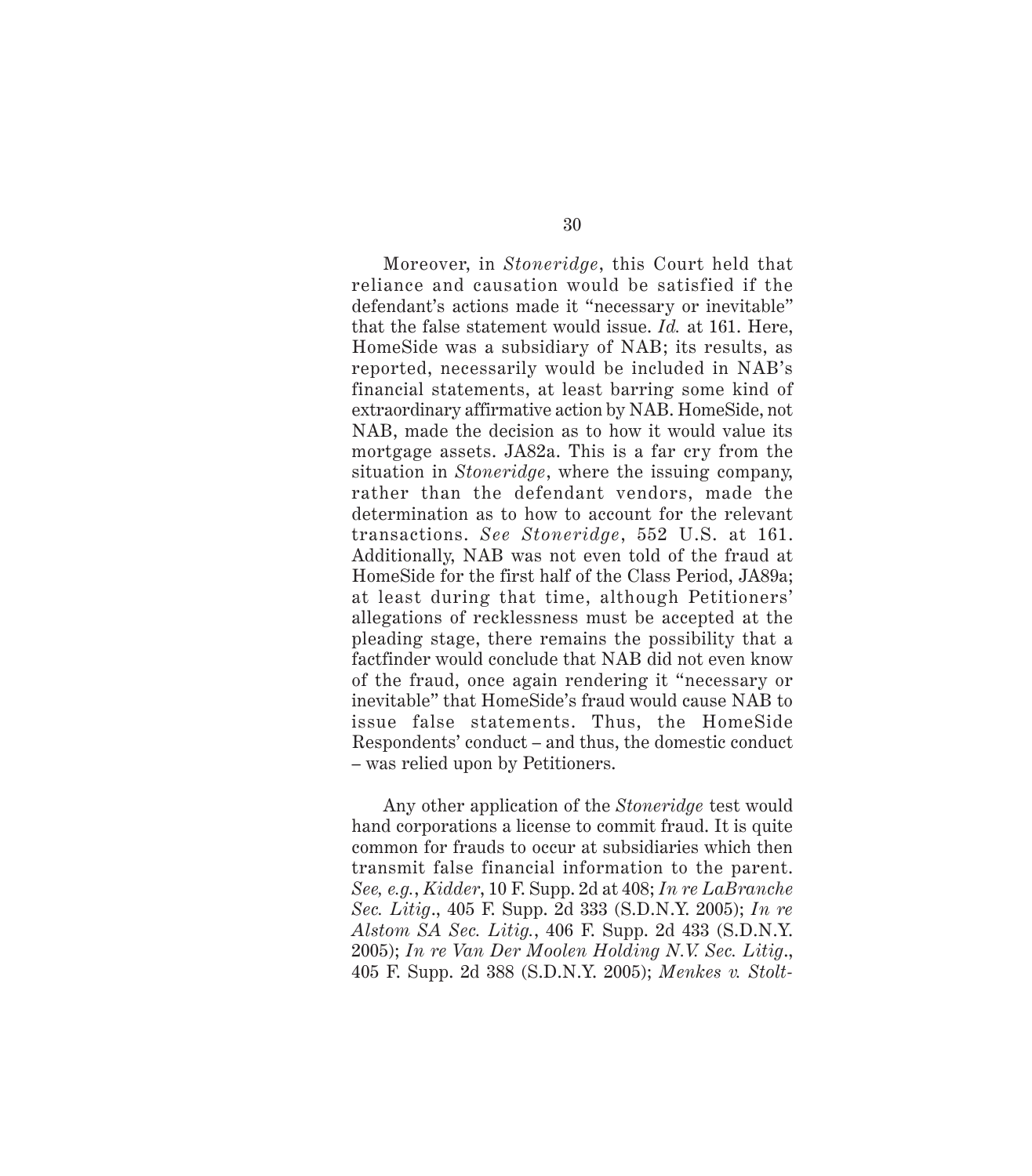*Nielsen S.A.*, No. 3:03cv409 (DJS), 2006 WL 1699603 (D. Conn. June 19, 2006); *Teachers' Ret. Sys. of La. v. ACLN, Ltd*., No. 01 Civ. 11814 (LAP), 2004 WL 2997957 (S.D.N.Y. Dec. 27, 2004). In many cases, there may not be strong evidence that the parent corporation was even aware of the fraud. *See Chill*, 101 F.3d at 270. It would wreak havoc if such subsidiaries were not deemed to have "caused" the fraud, and thus no claim would lie against either parent or subsidiary. Parent corporations would routinely adopt policies of "see no evil, hear no evil" in order to shunt responsibility for the fraud onto the subsidiary, leaving injured investors with no remedy at all. Congress cannot have intended that Section 10(b) – or the private right of action that it ratified with the PSLRA, *see Stoneridge*, 552 U.S. at 165 – would be so easily circumvented. *Cf. Itoba Ltd. v. Lep Group PLC*, 54 F.3d 118, 124 (2d Cir. 1995) (rejecting an interpretation of Section 10(b) that would allow easy circumvention "simply by preparing SEC filings outside the United States").

### **II. CONGRESS HAS MANIFESTED ITS INTENTION THAT THE SECURITIES LAWS PROTECT FOREIGN INVESTORS INJURED BY DOMESTIC FRAUD**

If there is any remaining doubt that Congress intended the private right of action under Section 10(b) to extend to the conduct alleged here, it is resolved by observing that Congress has in recent years made extensive changes to the laws governing private securities actions, and yet has not moved to disturb the uniform opinion of the circuits that Section 10(b) does, under the proper circumstances, permit a private right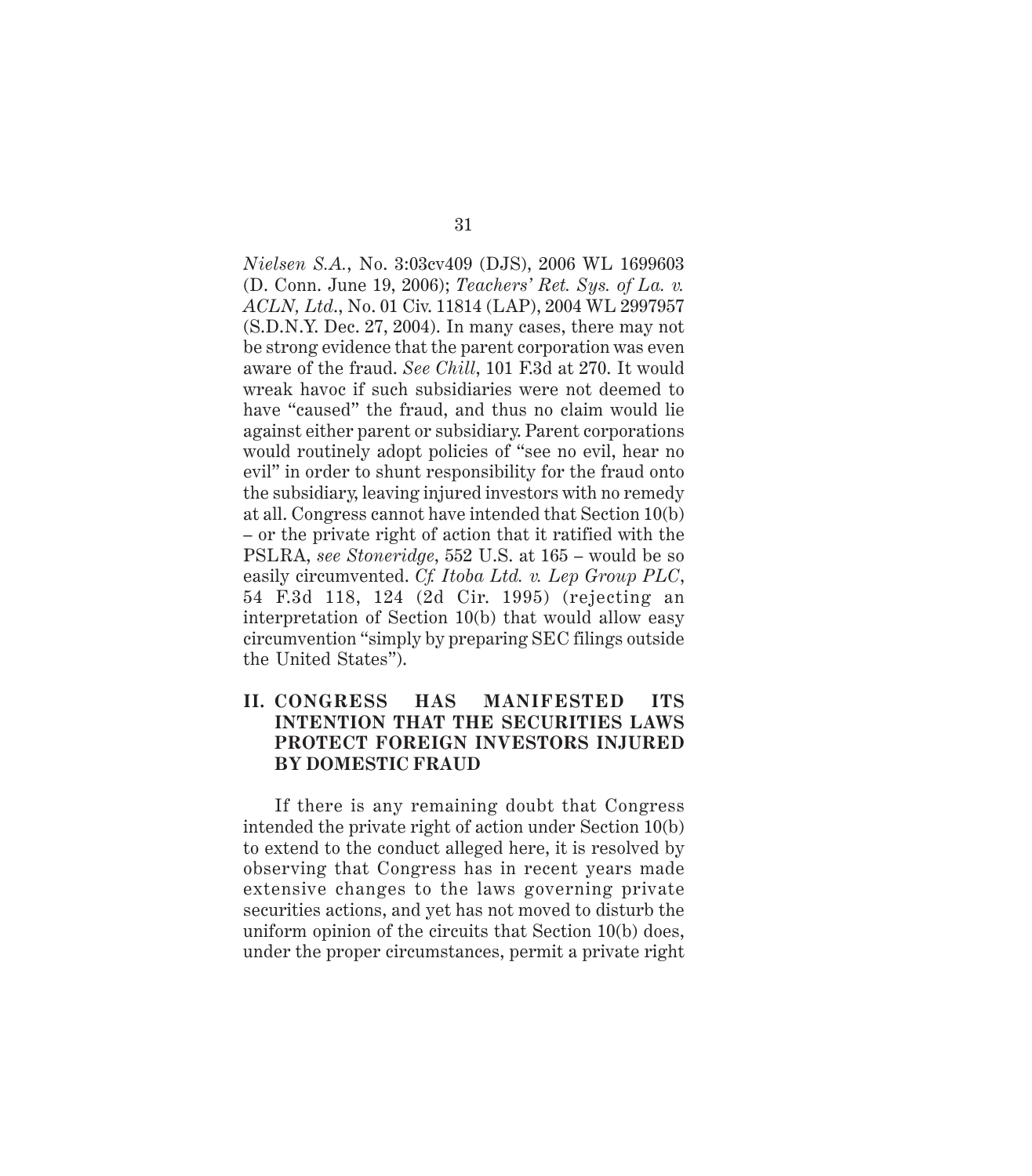of action for foreign purchasers injured by domestic conduct.

Beginning with *Schoenbaum v. Firstbrook* in 1968, the Second Circuit Court of Appeals has issued a series of decisions developing an analysis for determining the transnational reach of the federal securities laws.10 The analysis – articulated in terms of "conduct" and "effects," *see Psimenos v. E.F. Hutton & Co.*, 722 F.2d 1041, 1045 (2d Cir. 1983) – has influenced other circuit courts of appeals analyzing the extraterritorial reach of the federal securities laws. Based on principles developed by the Second Circuit, courts have agreed that "Congress did not mean the United States to be used as a base for fraudulent securities schemes even when the victims are foreigners. . . ." *In re CP Ships Ltd. Sec. Litig*, 578 F.3d 1306, 1313 (11th Cir. 2009) (citing *Bersch*, 519 F.2d at 987). Though the circuits have differed in their precise articulation as to the contours of the conduct and effects test, no circuit has disagreed with the basic framework. *See Kauthar SDN BHD*, 149 F.3d at 665-67 (comparing circuit approaches); *Robinson*, 117 F.3d at 905- 07 (same). Indeed, in 1987 the *Restatement (Third) of Foreign Relations* incorporated this line of caselaw into a special provision addressing securities claims. *See Restatement* § 416.

Against this backdrop, Congress has reexamined and amended the provisions of the Exchange Act that

<sup>10</sup> Courts have placed heavy reliance on Judge Friendly's analysis on the transnational application of the federal securities laws in *IIT v. Vencap, Ltd.*, 519 F.2d 1001 (2d Cir. 1975), *Bersch v. Drexel Firestone, Inc.*, 519 F.2d 974 (2d Cir. 1975), and *Leasco*. *See Continental Grain (Australia) Pty. Ltd. v. Pacific Oilseeds, Inc.*, 592 F.2d 409, 413-14 (8th Cir. 1979) (gathering cases).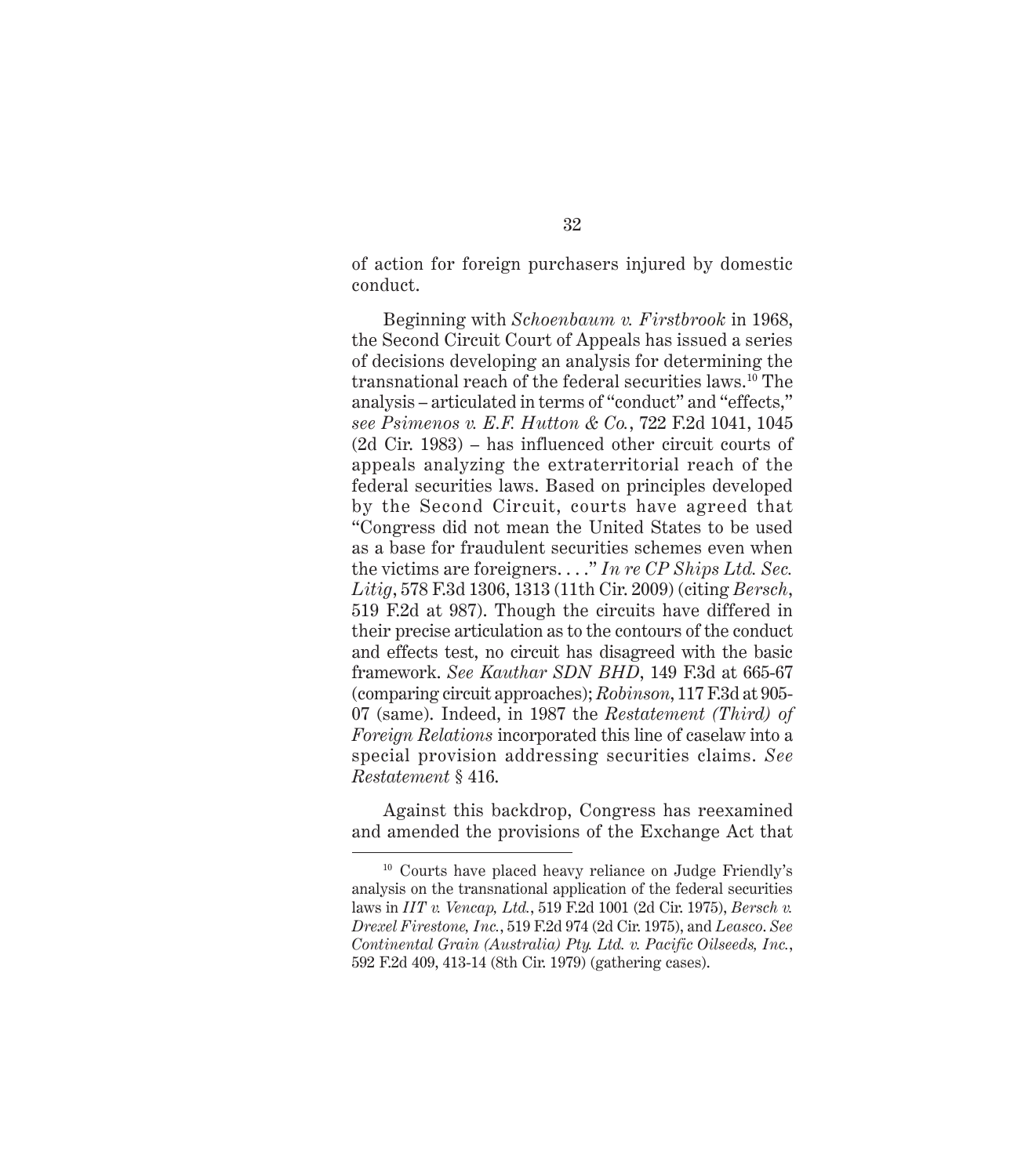bear on Section 10(b)'s private right of action several times. In 1995, Congress passed the PSRLA; three years later, it enacted the Securities Litigation Uniform Standards Act of 1998; and most recently, in 2002, Congress passed the Sarbanes-Oxley Act. All of these statutes focused specifically on the private right of action under Section 10(b), addressing such matters as pleading standards, loss causation, statutes of limitation, and the ability to prosecute federal securities class action claims in state courts. *See* 15 U.S.C. § 78u-4; 15 U.S.C. § 78bb(f); 28 U.S.C. § 1658(b). Despite the extensive body of caselaw regarding the extraterritorial application of Section 10(b), Congress did not restrict such extraterritorial application. This is persuasive evidence that Congress approved of not only the implied right of action under Section 10(b), *see Stoneridge*, 552 U.S. at 165, but also its extraterritorial extension to include foreign investors who have purchased securities affected by U.S. fraud in foreign markets. *See Goodyear Atomic Corp. v. Miller*, 486 U.S. 174, 184-85 (1988) ("We . . . presume that Congress is knowledgeable about existing law pertinent to the legislation it enacts.").

### **III. THE UNITED STATES HAS AN INTEREST IN PREVENTING FRAUDS FROM BEING LAUNCHED FROM ITS SHORES**

Finally, clear policy considerations embodied within the text of the Exchange Act support continued extraterritorial extension of the implied right of action. *See Musick, Peeler & Garrett v. Employers Ins. of Wausau*, 508 U.S. 286, 294 (1993) (the court must "infer how the 1934 Congress would have addressed the issue[s] had the 10b-5 action been included as an express provision in the 1934 Act.").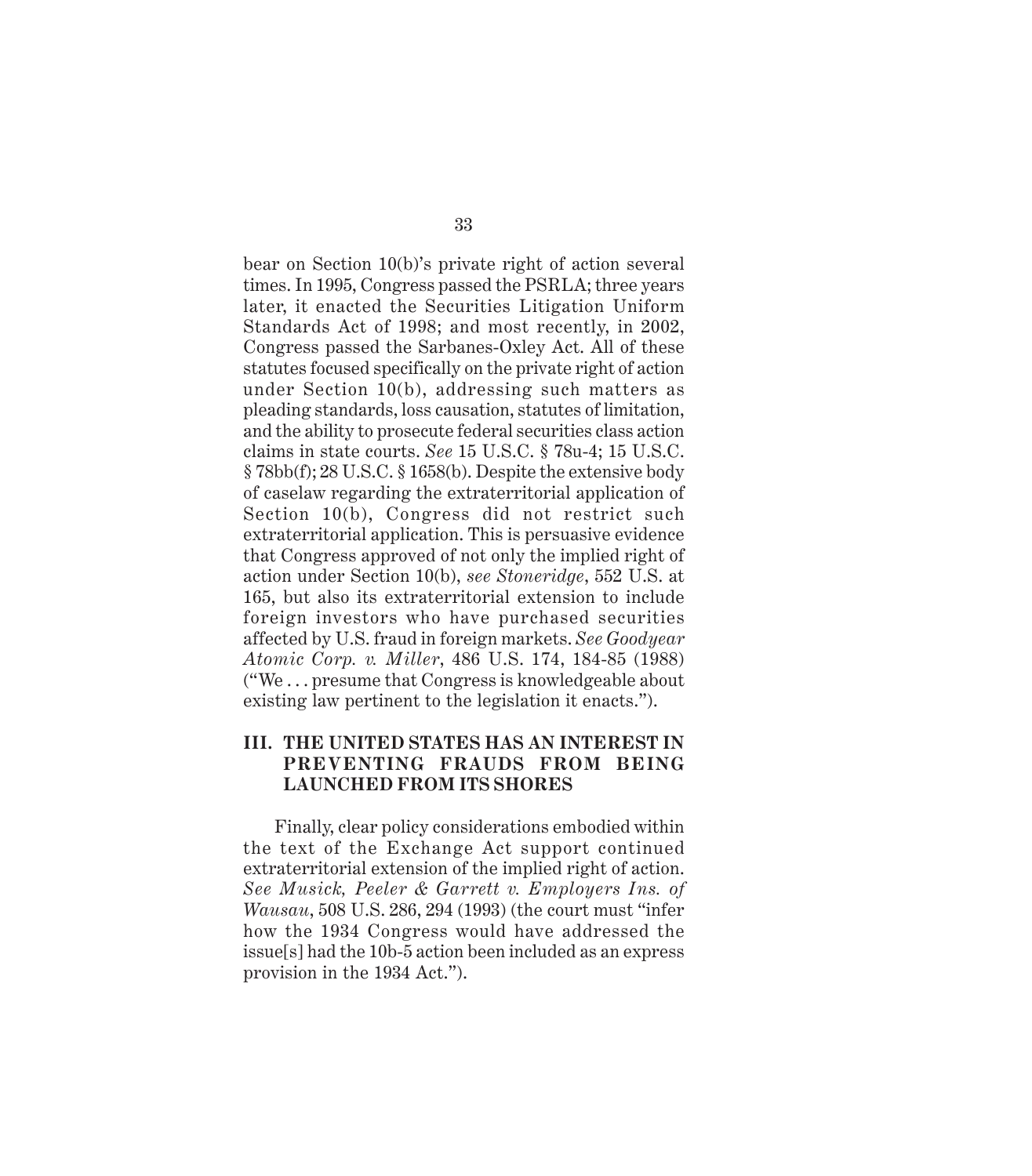First, preventing the use of the United States as a factory for fraudulent activity directly impacts the interests of American, as well as foreign, markets and investors. As noted by Judge Friendly, "This country would surely look askance if one of our neighbors stood by silently and permitted misrepresented securities to be poured into the United States." *IIT v. Vencap, Ltd.*, 519 F.2d 1001, 1017 (2d Cir. 1975). As the Third Circuit observed in *Kasser*, if the antifraud laws do not apply, it "may embolden those who wish to defraud foreign securities purchasers or sellers to use the United States as a base of operations." 548 F.2d at 116; *see also id.* ("We are reluctant to conclude that Congress intended to allow the United States to become a 'Barbary Coast,' as it were, harboring international securities 'pirates.'"). One commenter put it in these terms:

For issuers that maintain a dual listing, it is possible, given the internationalization of the capital markets, to engage in manipulation in one country in order to reap benefits in another. . . . If U.S. law extends only to claims arising out of U.S. transactions, such fraud would be insufficiently deterred if the impact of the fraud in other markets outstripped whatever damages were paid to U.S. investors.

#### *Buxbaum*, *supra*, at 57-58.

Moreover, this country has an interest in maintaining a reputation as a trustworthy place to do business and a reliable location for foreign investment. If foreign investors believe that they cannot trust the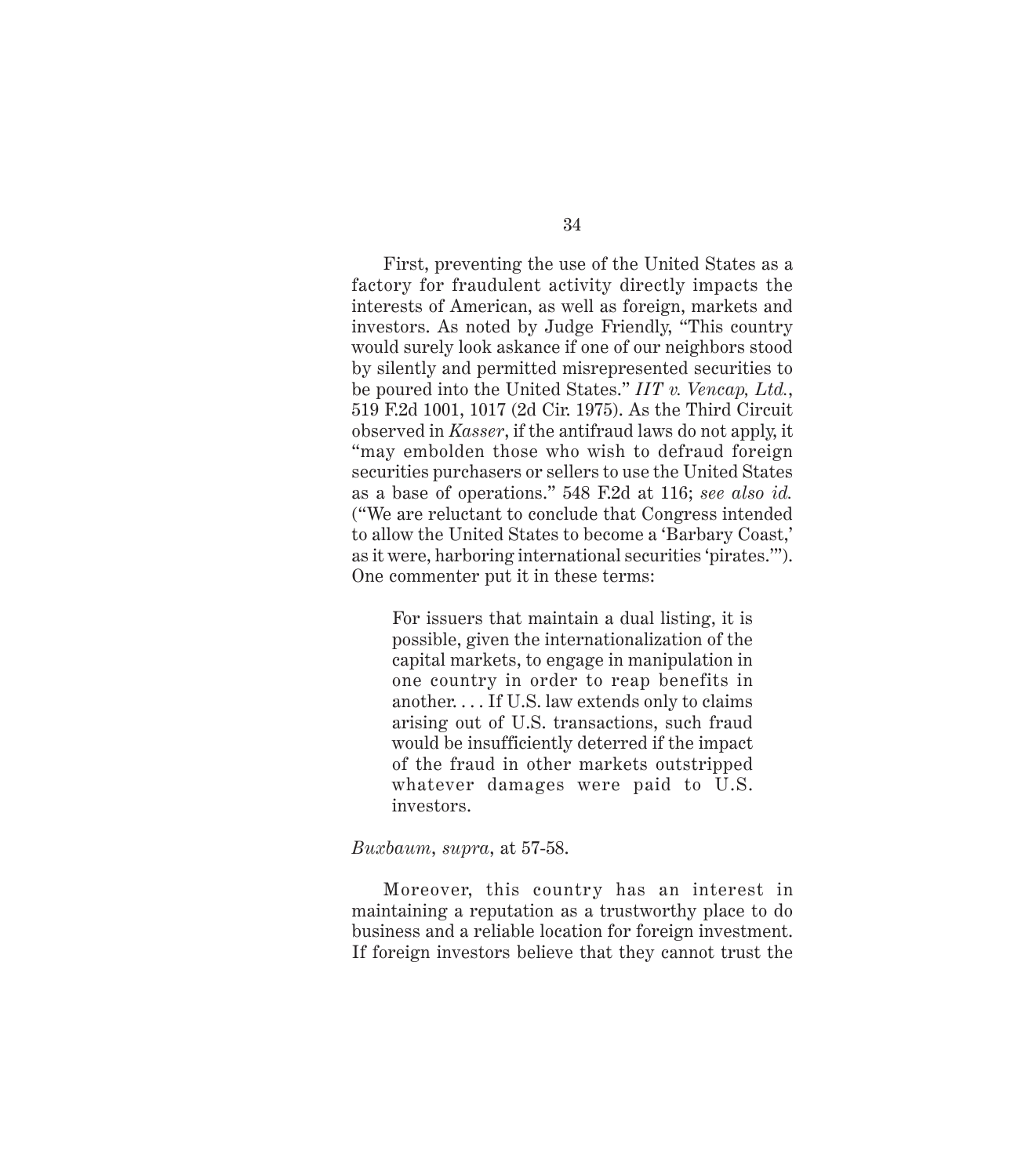securities issued by corporations with a substantial American presence – because the American portion of the business may not be subject to stringent antifraud regulation – those investors will hesitate to risk their capital on such securities. Such a result would disadvantage American businesses relative to their competitors. Indeed, to exempt such conduct "might induce reciprocal responses on the part of other nations" causing some countries to decline acting "against individuals and corporations seeking to transport securities frauds to the United States. . . ." *Kasser*, 548 F.2d at 116.

Thus, it is clear that Congress's purposes in enacting the Exchange Act will be defeated if foreign investors are excluded from the ambit of the implied right of action even though a U.S.-based fraud has affected securities prices on both domestic and foreign exchanges and injured foreign investors.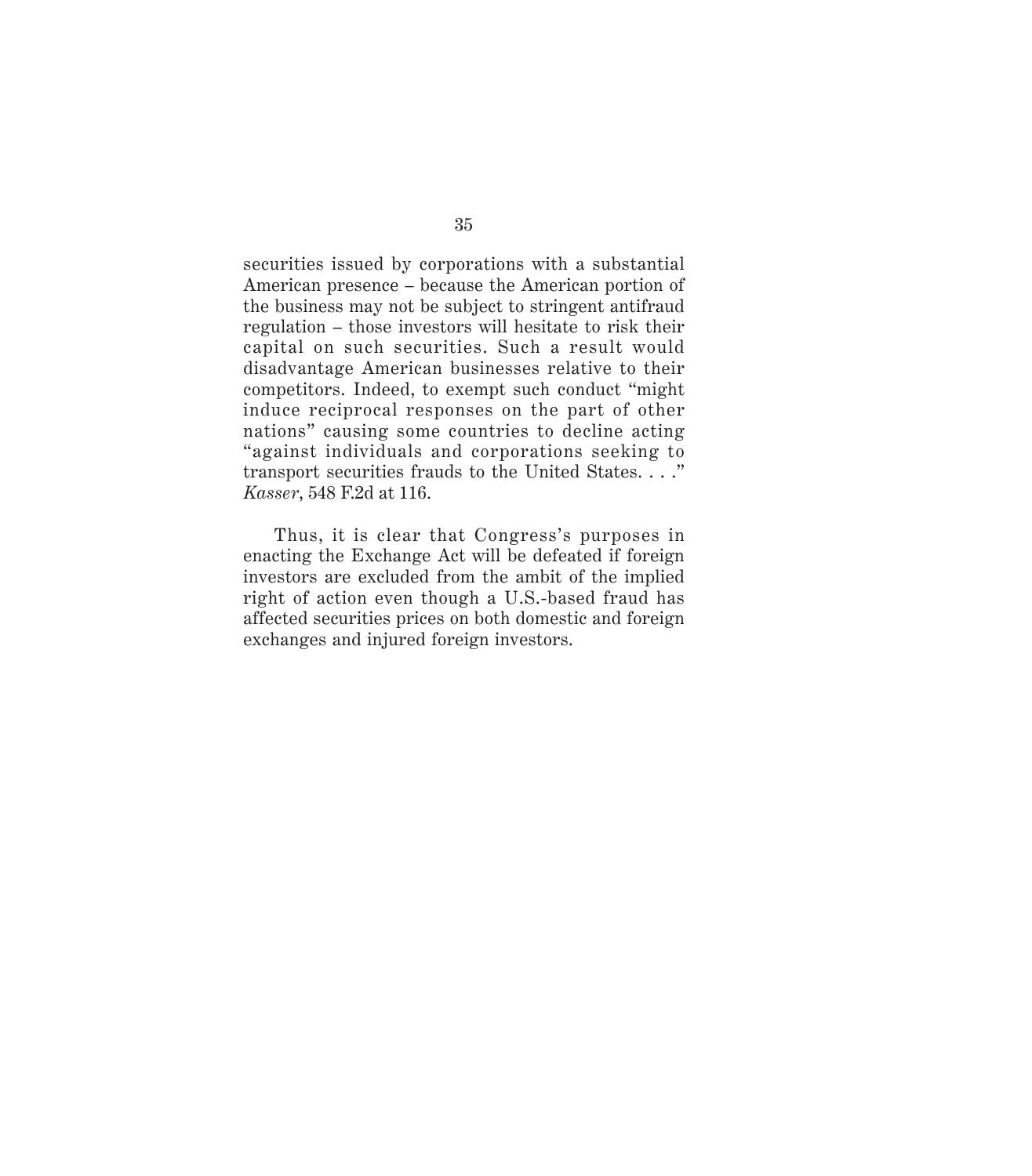### **CONCLUSION**

For the reasons stated above, Petitioners have stated a claim under Section 10(b), and the Second Circuit's decision should be reversed.

Respectfully submitted,

MAX W. BERGER *Counsel of Record* GERALD SILK BEATA GOCYK-FARBER BRUCE D. BERNSTEIN ANN M. LIPTON JEROEN VAN KWAWAGEN BERNSTEIN LITOWITZ BERGER & GROSSMANN LLP 1285 Avenue of the Americas New York, NY 10019 (212) 554-1400

DARREN CHECK SEAN HANDLER ANDREW ZIVITZ SHARAN NIRMUL NAUMON AMJED JOSH D'ANCONA BARROWAY TOPAZ KESSLER MELTZER & CHECK LLP 280 King of Road Radnor, PA 19807 (610) 667-7706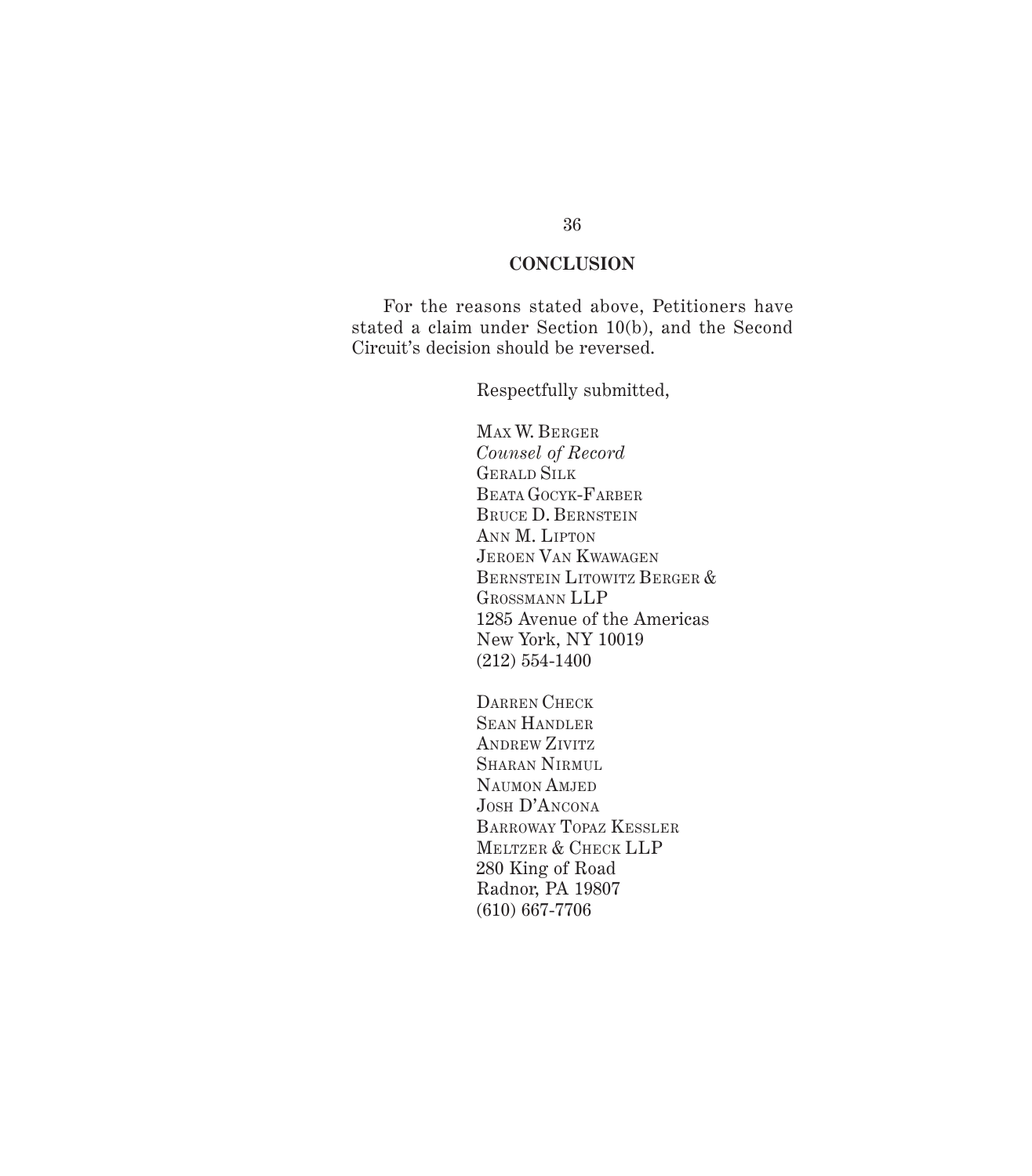JAY T. EISENHOFER GEOFFREY C. JARVIS CHARLES T. CALIENDO GRANT & EISENHOFER P.A. 485 Lexington Avenue 29th Floor New York, NY 10017 (646) 722-8500

*Counsel for Amici Curiae Alecta pensionsförsäkring, ömsesidigt, AmpegaGerling Investment GmbH, APG Algemene Pensioen Groep N.V., ATP - Arbejdsmarkedets Tillægspension, British Coal Staff Superannuation Scheme, Danica Pension, Danske Invest Management A/S, DekaBank Deutsche Girozentrale, Folksam, Första AP-Fonden, HANSAINVEST Hanseatische Investment-GmbH, Hauck & Aufhäuser Asset Banquiers Luxembourg S.A., Hauck & Aufhäuser Asset Management GmbH, Helaba Invest Kapitalanlagegesellschaft mbH, Industriens Pension, KAS Investment Servicing GmbH, KEPLER-FONDS Kapitalanlagegesellschaft m.b.H, Merseyside Pension Fund, Metzler Investment GmbH, Mineworkers' Pension Scheme, Nordea Invest Fund Management A/S, Norges Bank, PGGM Vermogensbeheer B.V., PKA A/S, Railway Pension Trustee*

37